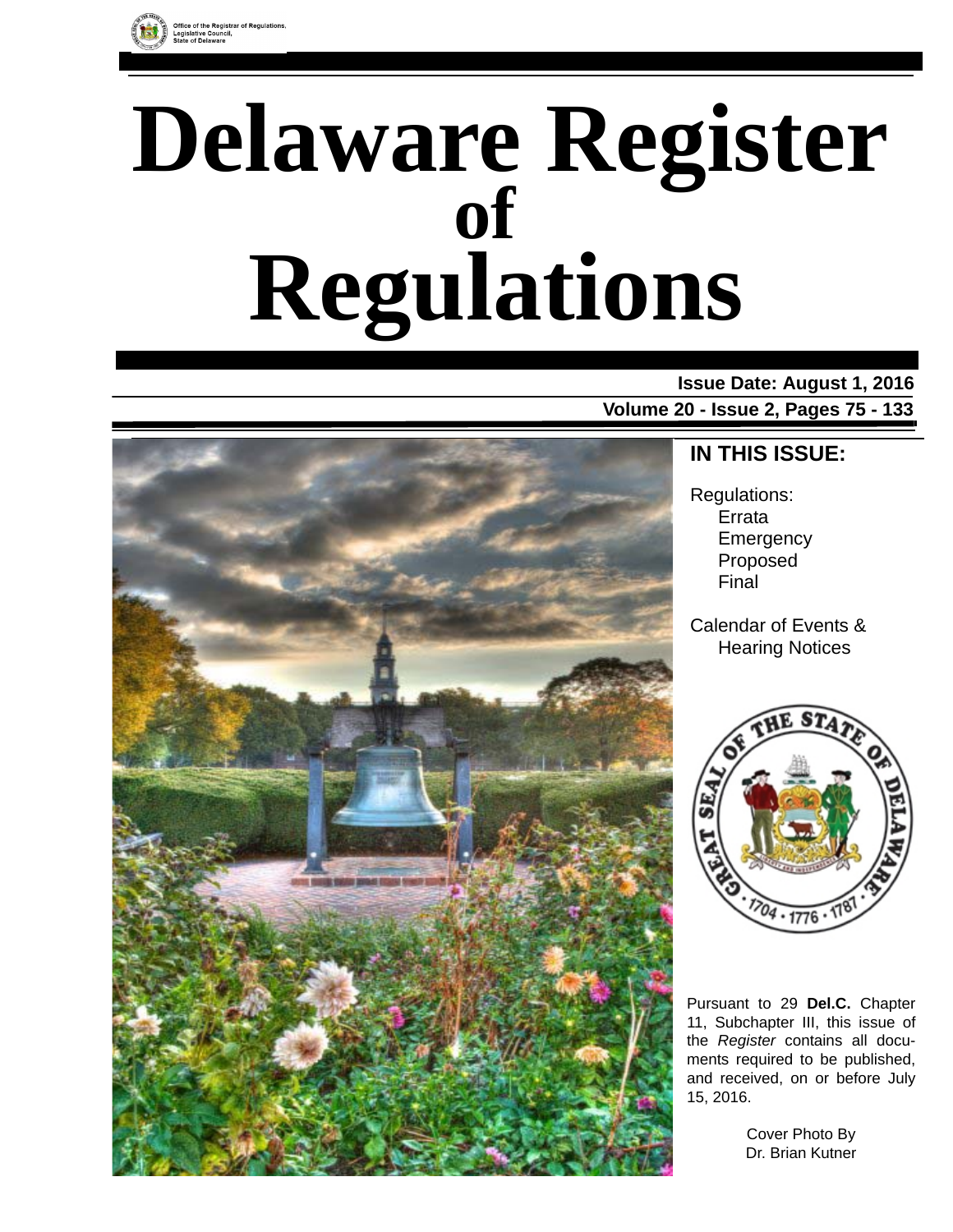#### **76**

# **INFORMATION ABOUT THE DELAWARE REGISTER OF REGULATIONS**

### **DELAWARE REGISTER OF REGULATIONS**

The *Delaware Register of Regulations* is an official State publication established by authority of 69 *Del. Laws*, c. 107 and is published on the first of each month throughout the year.

The *Delaware Register* will publish any regulations that are proposed to be adopted, amended or repealed and any emergency regulations promulgated.

The *Register* will also publish some or all of the following information:

- Governor's Executive Orders
- Governor's Appointments
- Agency Hearing and Meeting Notices
- Other documents considered to be in the public interest.

### **CITATION TO THE DELAWARE REGISTER**

The *Delaware Register of Regulations* is cited by volume, issue, page number and date. An example would be:

19 **DE Reg.** 1100 - 1102 (06/01/16)

Refers to Volume 19, pages 1100 - 1102 of the *Delaware Register* issued on June 1, 2016.

### **SUBSCRIPTION INFORMATION**

The cost of a yearly subscription (12 issues) for the *Delaware Register of Regulations* is \$135.00. Single copies are available at a cost of \$12.00 per issue, including postage. For more information contact the Division of Research at 302-744-4114 or 1-800-282-8545 in Delaware.

### **CITIZEN PARTICIPATION IN THE REGULATORY PROCESS**

Delaware citizens and other interested parties may participate in the process by which administrative regulations are adopted, amended or repealed, and may initiate the process by which the validity and applicability of regulations is determined.

Under 29 **Del.C.** §10115 whenever an agency proposes to formulate, adopt, amend or repeal a regulation, it shall file notice and full text of such proposals, together with copies of the existing regulation being adopted, amended or repealed, with the Registrar for publication in the *Register of Regulations* pursuant to §1134 of this title. The notice shall describe the nature of the proceedings including a brief synopsis of the subject, substance, issues, possible terms of the agency action, a reference to the legal authority of the agency to act, and reference to any other regulations that may be impacted or affected by the proposal, and shall state the manner in which persons may present their views; if in writing, of the place to which and the final date by which such views may be submitted; or if at a public hearing, the date, time and place of the hearing. If a public hearing is to be held, such public hearing shall not be scheduled less than 20 days following publication of notice of the proposal in the *Register of Regulations*. If a public hearing will be held on the proposal, notice of the time, date, place and a summary of the nature of the proposal shall also be published in at least 2 Delaware newspapers of general circulation. The notice shall also be mailed to all persons who have made timely written requests of the agency for advance notice of its regulation-making proceedings.

**DELAWARE REGISTER OF REGULATIONS, VOL. 20, ISSUE 2, MONDAY, AUGUST 1, 2016**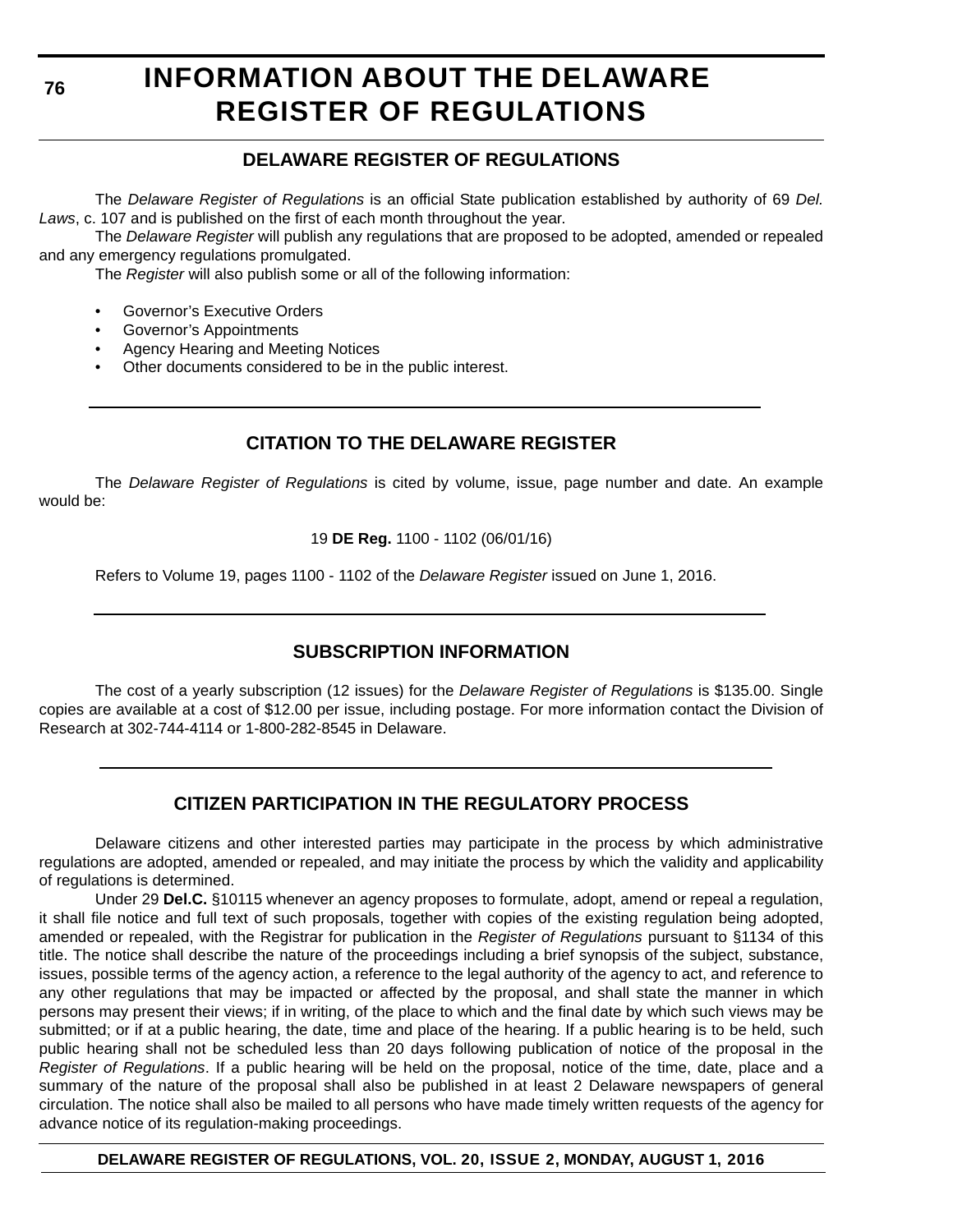# **INFORMATION ABOUT THE DELAWARE REGISTER OF REGULATIONS**

The opportunity for public comment shall be held open for a minimum of 30 days after the proposal is published in the *Register of Regulations*. At the conclusion of all hearings and after receipt, within the time allowed, of all written materials, upon all the testimonial and written evidence and information submitted, together with summaries of the evidence and information by subordinates, the agency shall determine whether a regulation should be adopted, amended or repealed and shall issue its conclusion in an order which shall include: (1) A brief summary of the evidence and information submitted; (2) A brief summary of its findings of fact with respect to the evidence and information, except where a rule of procedure is being adopted or amended; (3) A decision to adopt, amend or repeal a regulation or to take no action and the decision shall be supported by its findings on the evidence and information received; (4) The exact text and citation of such regulation adopted, amended or repealed; (5) The effective date of the order; (6) Any other findings or conclusions required by the law under which the agency has authority to act; and (7) The signature of at least a quorum of the agency members.

The effective date of an order which adopts, amends or repeals a regulation shall be not less than 10 days from the date the order adopting, amending or repealing a regulation has been published in its final form in the *Register of Regulations*, unless such adoption, amendment or repeal qualifies as an emergency under §10119.

Any person aggrieved by and claiming the unlawfulness of any regulation may bring an action in the Court for declaratory relief.

No action of an agency with respect to the making or consideration of a proposed adoption, amendment or repeal of a regulation shall be subject to review until final agency action on the proposal has been taken.

When any regulation is the subject of an enforcement action in the Court, the lawfulness of such regulation may be reviewed by the Court as a defense in the action.

Except as provided in the preceding section, no judicial review of a regulation is available unless a complaint therefor is filed in the Court within 30 days of the day the agency order with respect to the regulation was published in the *Register of Regulations*.

### **CLOSING DATES AND ISSUE DATES FOR THE DELAWARE REGISTER OF REGULATIONS**

| <b>ISSUE DATE</b> | <b>CLOSING DATE</b> | <b>CLOSING TIME</b> |
|-------------------|---------------------|---------------------|
| September 1       | August 15           | 4:30 p.m.           |
| October 1         | September 15        | 4:30 p.m.           |
| November 1        | October 17          | 4:30 p.m.           |
| December 1        | November 15         | 4:30 p.m.           |
| January 1         | December 15         | 4:30 p.m.           |
|                   |                     |                     |

### **DIVISION OF RESEARCH STAFF**

**Lori Christiansen,** Director; **Mark J. Cutrona,** Deputy Director; **Tara Donofrio**, Administrative Specialist II; **Bethany Fiske**, Assistant Registrar of Regulations; **Robert Lupo**, Printer; **Deborah J. Messina,** Print Shop Supervisor; **Kathleen Morris**, Human Resources/Financials; **Georgia Roman**, Unit Operations Support Specialist; **Victoria Schultes,** Administrative Specialist II; **Don Sellers,** Printer; **Yvette W. Smallwood**, Registrar of Regulations; **Holly Vaughn Wagner**, Research Analyst; **Rochelle Yerkes**, Office Manager; **Sara Zimmerman**, Legislative Librarian.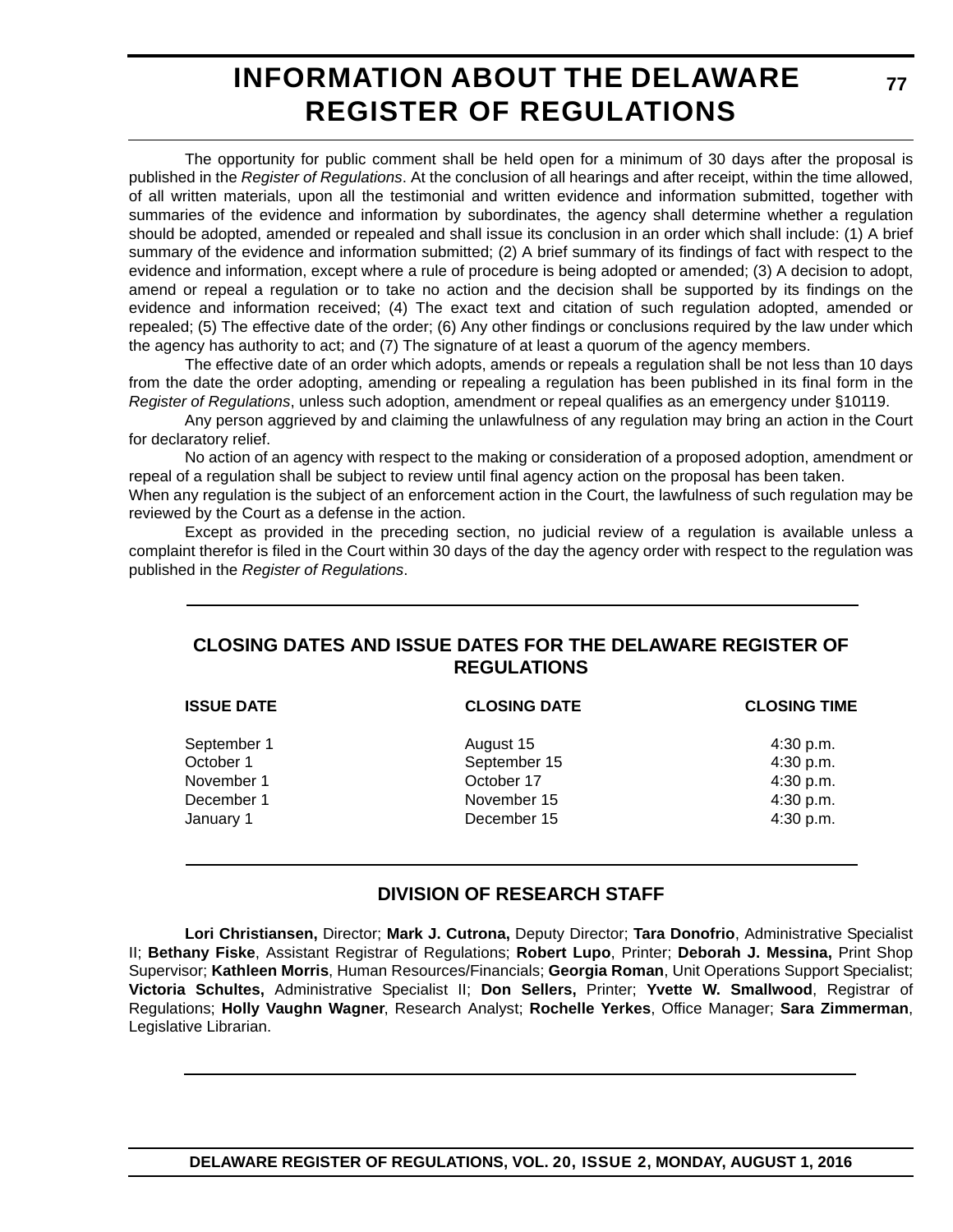<span id="page-3-0"></span>

| 78 | <b>TABLE OF CONTENTS</b>                                                                                                                                                                      |    |
|----|-----------------------------------------------------------------------------------------------------------------------------------------------------------------------------------------------|----|
|    |                                                                                                                                                                                               | 80 |
|    | <b>ERRATA</b>                                                                                                                                                                                 |    |
|    | DEPARTMENT OF NATURAL RESOURCES AND ENVIRONMENTAL CONTROL<br><b>Division of Waste and Hazardous Substances</b>                                                                                | 82 |
|    | <b>EMERGENCY</b>                                                                                                                                                                              |    |
|    | <b>DEPARTMENT OF HEALTH AND SOCIAL SERVICES</b><br><b>Division of Medicaid and Medical Assistance</b><br>Covered Outpatient Drugs for the Categorically Needy - Nonprescription Drug Products | 83 |
|    | DEPARTMENT OF NATURAL RESOURCES AND ENVIRONMENTAL CONTROL<br><b>Division of Watershed Stewardship</b>                                                                                         |    |

### **PROPOSED**

| <b>DEPARTMENT OF EDUCATION</b><br><b>Office of the Secretary</b>                                      |    |
|-------------------------------------------------------------------------------------------------------|----|
| 706 Credit for Experience for Full Time Active Duty Service in the Armed Forces of the                | 89 |
| <b>DEPARTMENT OF HEALTH AND SOCIAL SERVICES</b><br><b>Division of Medicaid and Medical Assistance</b> |    |

|                                       | Covered Outpatient Drugs for the Categorically Needy - Nonprescription Drug Products | 91 |
|---------------------------------------|--------------------------------------------------------------------------------------|----|
|                                       | DEPARTMENT OF NATURAL RESOURCES AND ENVIRONMENTAL CONTROL                            |    |
| <b>Division of Energy and Climate</b> |                                                                                      | 95 |
| <b>DEPARTMENT OF STATE</b>            |                                                                                      |    |
|                                       | <b>Division of Professional Regulation</b>                                           |    |

| 3700 Board of Speech/Language Pathologists, Audiologists and Hearing Aid Dispensers. |  |  | 107 |
|--------------------------------------------------------------------------------------|--|--|-----|
|--------------------------------------------------------------------------------------|--|--|-----|

### **FINAL**

#### **[DEPARTMENT OF EDUCATION](http://www.doe.k12.de.us/)**

| <b>Office of the Secretary</b> |     |
|--------------------------------|-----|
|                                | 116 |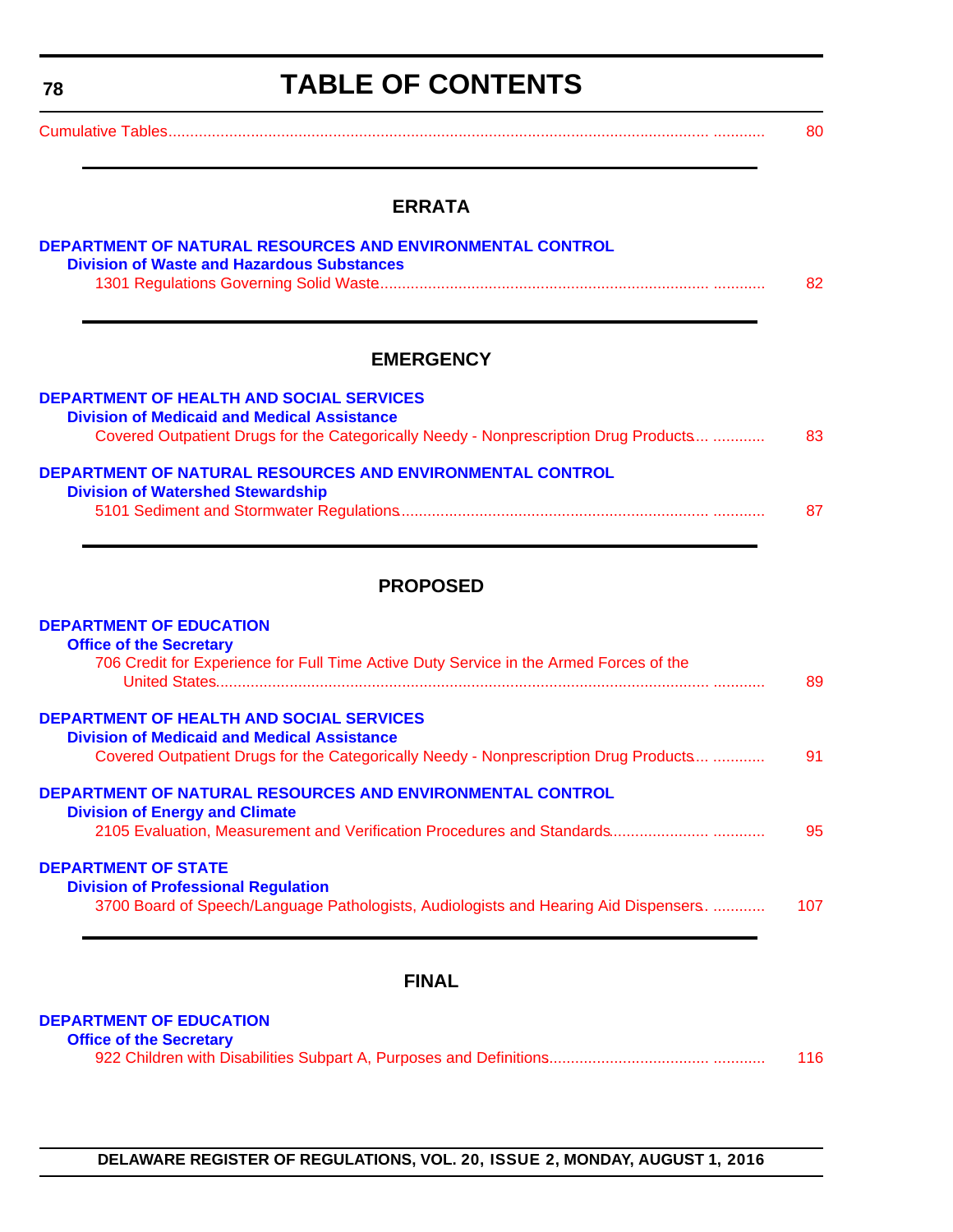# **TABLE OF CONTENTS**

<span id="page-4-0"></span>

| <b>DEPARTMENT OF HEALTH AND SOCIAL SERVICES</b><br><b>Division of Medicaid and Medical Assistance</b><br>Long-Term Care Facilities-Eligibility Determinations and Post-Eligibility Treatment; Undue Hardships | - 117      |
|---------------------------------------------------------------------------------------------------------------------------------------------------------------------------------------------------------------|------------|
| DEPARTMENT OF NATURAL RESOURCES AND ENVIRONMENTAL CONTROL<br><b>Division of Watershed Stewardship</b>                                                                                                         | 120        |
| <b>DEPARTMENT OF STATE</b><br><b>Division of Professional Regulation</b>                                                                                                                                      | 123        |
| <b>DEPARTMENT OF TRANSPORTATION</b><br><b>Division of Motor Vehicles</b>                                                                                                                                      | 124<br>125 |
|                                                                                                                                                                                                               |            |

### **CALENDAR OF EVENTS/HEARING NOTICES**

| Delaware River Basin Commission, Notice of Public Hearing and Business Meeting                          | 132         |
|---------------------------------------------------------------------------------------------------------|-------------|
|                                                                                                         | 132         |
| Dept. of Health and Social Services, Div. of Medicaid and Medical Assistance, Notice of Public Comment  | 132         |
| Dept. of Natural Resources and Environmental Control, Div. of Energy and Climate, Notice of Public      | $132 - 133$ |
| Dept. of State, Div. of Prof. Reg., Board of Speech/Language Pathologists, Notice of Public Hearing and | 133         |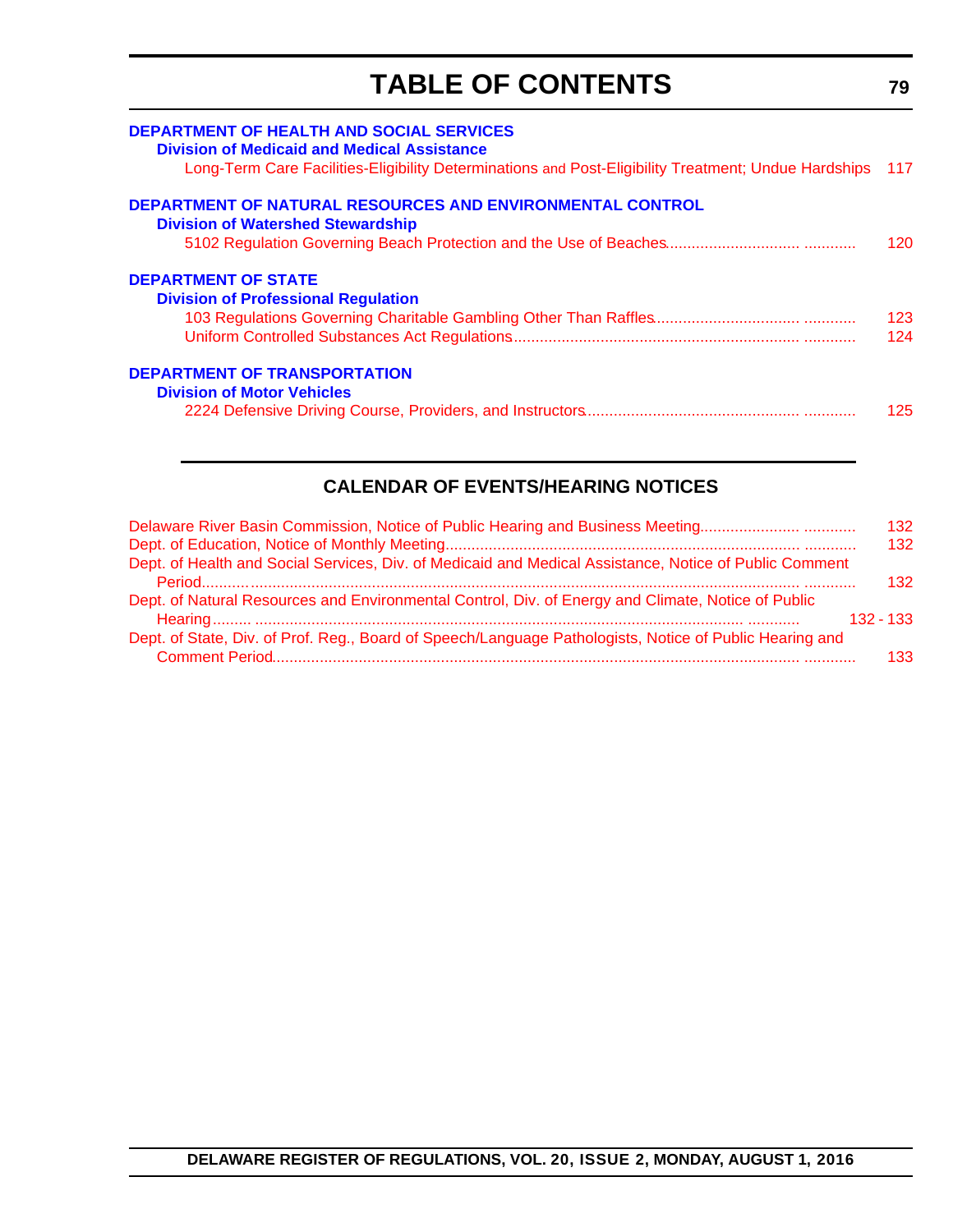# **[CUMULATIVE TABLES](#page-3-0)**

<span id="page-5-0"></span>The table printed below lists the regulations that have been proposed, adopted, amended or repealed in the preceding issues of the current volume of the *Delaware Register of Regulations*.

The regulations are listed alphabetically by the promulgating agency, followed by a citation to that issue of the *Register* in which the regulation was published. Proposed regulations are designated with (Prop.); Final regulations are designated with (Final); Emergency regulations are designated with (Emer.); and regulations that have been repealed are designated with (Rep.).

#### **DEPARTMENT OF EDUCATION Office of the Secretary**

| טוווט <del>כ</del> טו נוו <del>כ</del> טכטוכנמו y                            |            |             |
|------------------------------------------------------------------------------|------------|-------------|
| 255 Definition of Public School, Private School and Nonpublic School         | 20 DE Reg. | $9$ (Prop.) |
| <b>Professional Standards Board</b>                                          |            |             |
|                                                                              | 20 DE Reg. | 42 (Final)  |
|                                                                              | 20 DE Reg. | 45 (Final)  |
|                                                                              | 20 DE Reg. | 49 (Final)  |
|                                                                              |            |             |
| DEPARTMENT OF HEALTH AND SOCIAL SERVICES                                     |            |             |
| <b>Division of Medicaid and Medical Assistance</b>                           |            |             |
| Long-Term Care Eligibility; Spousal Impoverishment Undue Hardship            | 20 DE Reg. | 52 (Final)  |
| Title XIX Medicaid State Plan: Medical Care and Other Types of Remedial      |            |             |
| Care - Behavioral Interventions to Treat Autism Spectrum Disorder            | 20 DE Reg. | 11 (Prop.)  |
|                                                                              |            |             |
| <b>DEPARTMENT OF JUSTICE</b>                                                 |            |             |
| <b>Fraud and Consumer Protection Division</b>                                |            |             |
| 104 Privacy Policies For Commercial Online Sites, Services and Applications. | 20 DE Reg. | 55 (Final)  |
|                                                                              |            |             |
| DEPARTMENT OF NATURAL RESOURCES AND ENVIRONMENTAL CONTROL                    |            |             |
| <b>Division of Air Quality</b>                                               |            |             |
| 1141 Limiting Emissions of Volatile Organic Compounds from Consumer and      |            |             |
|                                                                              | 20 DE Reg. | 21 (Prop.)  |
| <b>Division of Fish and Wildlife</b>                                         |            |             |
|                                                                              | 20 DE Reg. | 6 (Emer.)   |
|                                                                              | 20 DE Reg. | 58 (Final)  |
|                                                                              |            |             |
| DEPARTMENT OF SAFETY AND HOMELAND SECURITY                                   |            |             |
| <b>Division of State Police</b>                                              |            |             |
|                                                                              | 20 DE Reg. | 61 (Final)  |
|                                                                              | 20 DE Reg. | 22 (Prop.)  |
|                                                                              |            |             |
| <b>DEPARTMENT OF STATE</b>                                                   |            |             |
| <b>Division of Professional Regulation</b>                                   |            |             |
|                                                                              | 20 DE Reg. | 23 (Prop.)  |
|                                                                              | 20 DE Reg. | 62 (Final)  |
|                                                                              | 20 DE Reg. | 65 (Final)  |
| 3000 Board of Professional Counselors of Mental Health and Chemical          |            |             |
|                                                                              | 20 DE Reg. | 25 (Prop.)  |
|                                                                              | 20 DE Reg. | 31 (Prop.)  |
|                                                                              |            |             |
| DEPARTMENT OF TRANSPORTATION                                                 |            |             |
| <b>Division of Motor Vehicles</b>                                            |            |             |
|                                                                              | 20 DE Reg. | 66 (Final)  |
| <b>Division of Transportation Solutions</b>                                  |            |             |
| 2405 Oversize/Overweight Hauling Permit Policy and Procedures Manual         | 20 DE Reg. | 41 (Prop.)  |
|                                                                              |            |             |
|                                                                              |            |             |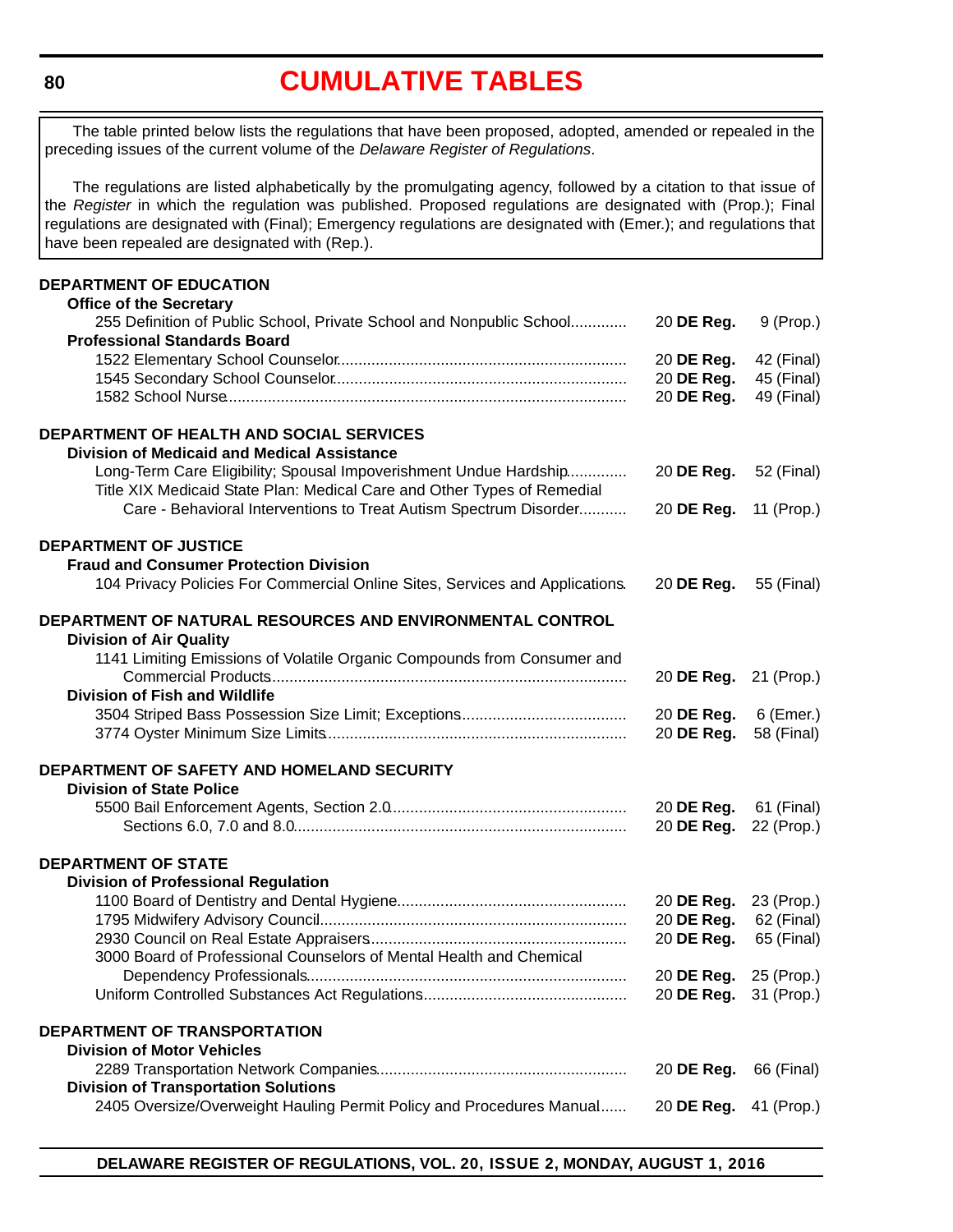# **CUMULATIVE TABLES**

| <b>EXECUTIVE DEPARTMENT</b>                                                             |  |
|-----------------------------------------------------------------------------------------|--|
| <b>Office of Management and Budget</b>                                                  |  |
| <b>Statewide Benefits Office</b>                                                        |  |
| 20 <b>DE Reg.</b> 70 (Final)<br>2007 Disability Insurance Program Rules and Regulations |  |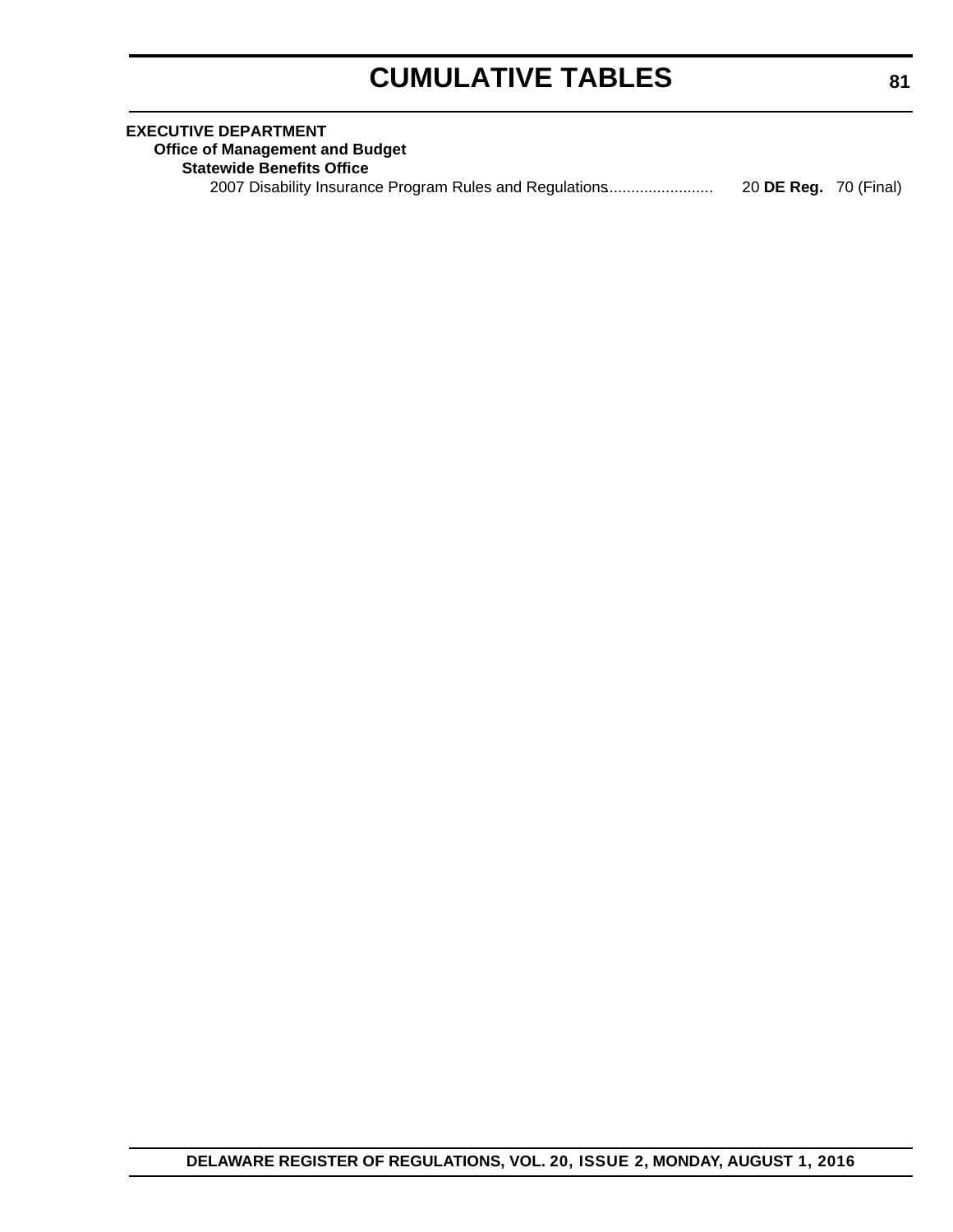# **ERRATA**

### <span id="page-7-0"></span>**[DEPARTMENT OF NATURAL RESOURCES AND ENVIRONMENTAL](http://www.dnrec.delaware.gov/dwhs/Pages/default.aspx)  CONTROL**

**DIVISION OF WASTE AND HAZARDOUS SUBSTANCES**

Statutory Authority: 7 Delaware Code, Chapter 60; (7 **Del.C.**, Ch. 60) 7 **DE Admin. Code** 1301

#### **[1301 Regulations Governing Solid Waste](#page-3-0)**

**Please Note:** The Proposed Regulation for *1301 Regulations Governing Solid Waste* that was published in the April 1, 2016 issue of the Delaware *Register of Regulations* [\(19 DE Reg. 905 – 911\) has been further amended by](mailto:Lisa.Vest@state.de.us) [the Solid and Hazardous Waste Management Section. Subsection 12.3 is printed below as an Errata. Since the](mailto:Lisa.Vest@state.de.us) Subsection 12.3 is being further amended, the public comment period regarding this proposed amendment to Section 12.3 will now be re-opened by DNREC for an additional 30 days. Public comment will be accepted by DNREC from August 1, 2016 through close of business on August 31, 2016, at which time the hearing record will once again close regarding public comment. Individuals may submit written comments regarding the proposed [changes via e-mail to L](mailto:Lisa.Vest@state.de.us)isa.Vest@state.de.us or via the USPS to Lisa Vest, Hearing Officer, DNREC, 89 Kings Highway, Dover, DE 19901 (302) 739-9042. No additional hearing will be held.

#### **1301 Regulation Governing Solid Waste** *(Break in Continuity of Sections)*

#### **12.0 Scrap Tire Facilities**

#### *(Break in Continuity Within Section)*

- 12.3 Implementation Date
	- 12.3.1 Each sScrap tire facilityies in existence prior to the effective date of these regulations must apply for a permit issued by the Department pursuant to these regulations no later than 90 days for Group 1 and 180 days for Group 2 and comply with these regulations.
		- 12.3.1.1 Scrap tire facilities meeting the requirements of Group 1 must apply to the Department for a permit pursuant to these regulations no later than **[June 30, 2016 90 days after the effective date of these regulations]**.
		- 12.3.1.2 Scrap tire facilities meeting the requirements of Group 2 must apply to the Department for a permit pursuant to these regulations no later than **[September 30, 2016 180 days after the effective date of these regulations].**

**\*Please Note: The full text of the proposed regulation is not being republished. Please see 19 DE Reg. 905 for the proposed amendments to 1301 Regulations Governing Solid Waste. A copy of the published regulation is available at:**

**<http://regulations.delaware.gov/register/april2016/proposed/19 DE Reg 905 04-01-16.htm>**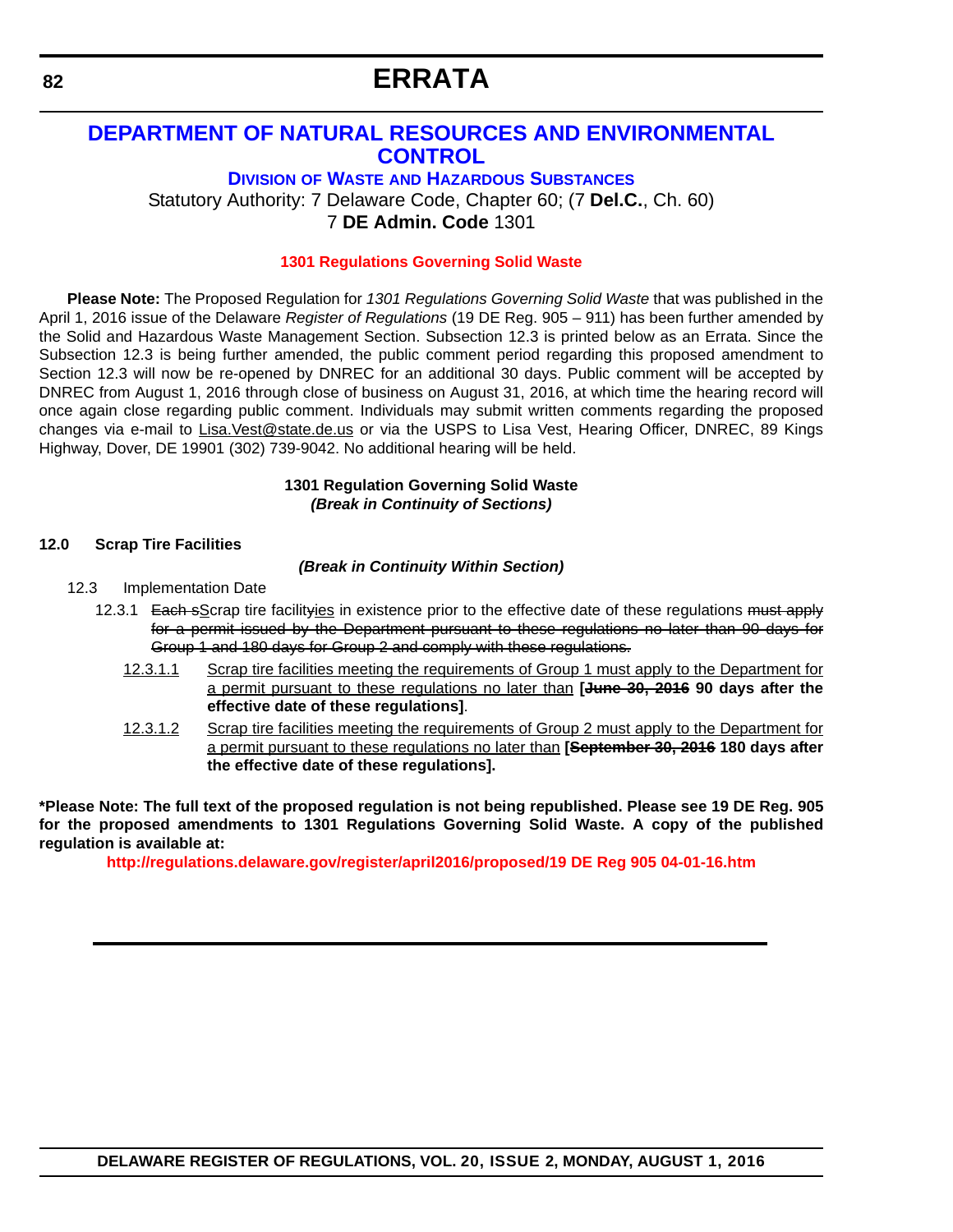#### **Symbol Key**

<span id="page-8-0"></span>Arial type indicates the text existing prior to the regulation being promulgated. Underlined text indicates new text. Language which is stricken through indicates text being deleted.

#### **Emergency Regulations**

Under 29 **Del.C.** §10119 an agency may promulgate a regulatory change as an Emergency under the following conditions:

#### **§ 10119. Emergency regulations.**

If an agency determines that an imminent peril to the public health, safety or welfare requires the adoption, amendment or repeal of a regulation with less than the notice required by § 10115, the following rules shall apply:

(1) The agency may proceed to act without prior notice or hearing or upon any abbreviated notice and hearing that it finds practicable;

(2) The order adopting, amending or repealing a regulation shall state, in writing, the reasons for the agency's determination that such emergency action is necessary;

(3) The order effecting such action may be effective for a period of not longer than 120 days and may be renewed once for a period not exceeding 60 days;

(4) When such an order is issued without any of the public procedures otherwise required or authorized by this chapter, the agency shall state as part of the order that it will receive, consider and respond to petitions by any interested person for the reconsideration or revision thereof; and

(5) The agency shall submit a copy of the emergency order to the Registrar for publication in the next issue of the *Register of Regulations*. (60 Del. Laws, c. 585, § 1; 62 Del. Laws, c. 301, § 2; 71 Del. Laws, c. 48, § 10.)

### **[DEPARTMENT OF HEALTH AND SOCIAL SERVICES](http://www.dhss.delaware.gov/dhss/dmma/)**

**DIVISION OF MEDICAID AND MEDICAL ASSISTANCE**

Statutory Authority: 31 Delaware Code, Section 512 (31 **Del.C.** §512)

#### **ORDER**

#### **[Covered Outpatient Drugs for the Categorically Needy – Nonprescription Drug Products](#page-3-0)**

#### **NATURE OF THE PROCEEDINGS:**

Delaware Health and Social Services ("Department") / Division of Medicaid and Medical Assistance (DMMA) initiated proceedings to amend the Delaware Title XIX Medicaid State Plan regarding Covered Outpatient Drugs for the Categorically Needy, specifically, *to clarify covered non-prescription drug products.* The Department's proceedings to amend its regulations were initiated pursuant to 29 **Del.C.** §10114 and its authority as prescribed by 31 **Del.C.** §512.

The Department will publish its notice of proposed regulation simultaneously with this emergency regulation, pursuant to 29 **Del.C.** §10115, in the August 2016 Delaware *Register of Regulations*, requiring written materials and suggestions from the public concerning the proposed regulations to be produced by August 31, 2016 at which time the Department will receive information, factual evidence and public comment to the said proposed changes to the regulations.

#### **SUMMARY OF PROPOSAL**

The purpose of this notice is to advise the public that Delaware Health and Social Services (DHSS)/Division of Medicaid and Medical Assistance (DMMA) is issuing an emergency regulation to amend the Title XIX Medicaid State Plan regarding Covered Outpatient Drugs for the Categorically Needy, specifically, *to clarify covered nonprescription drug products*.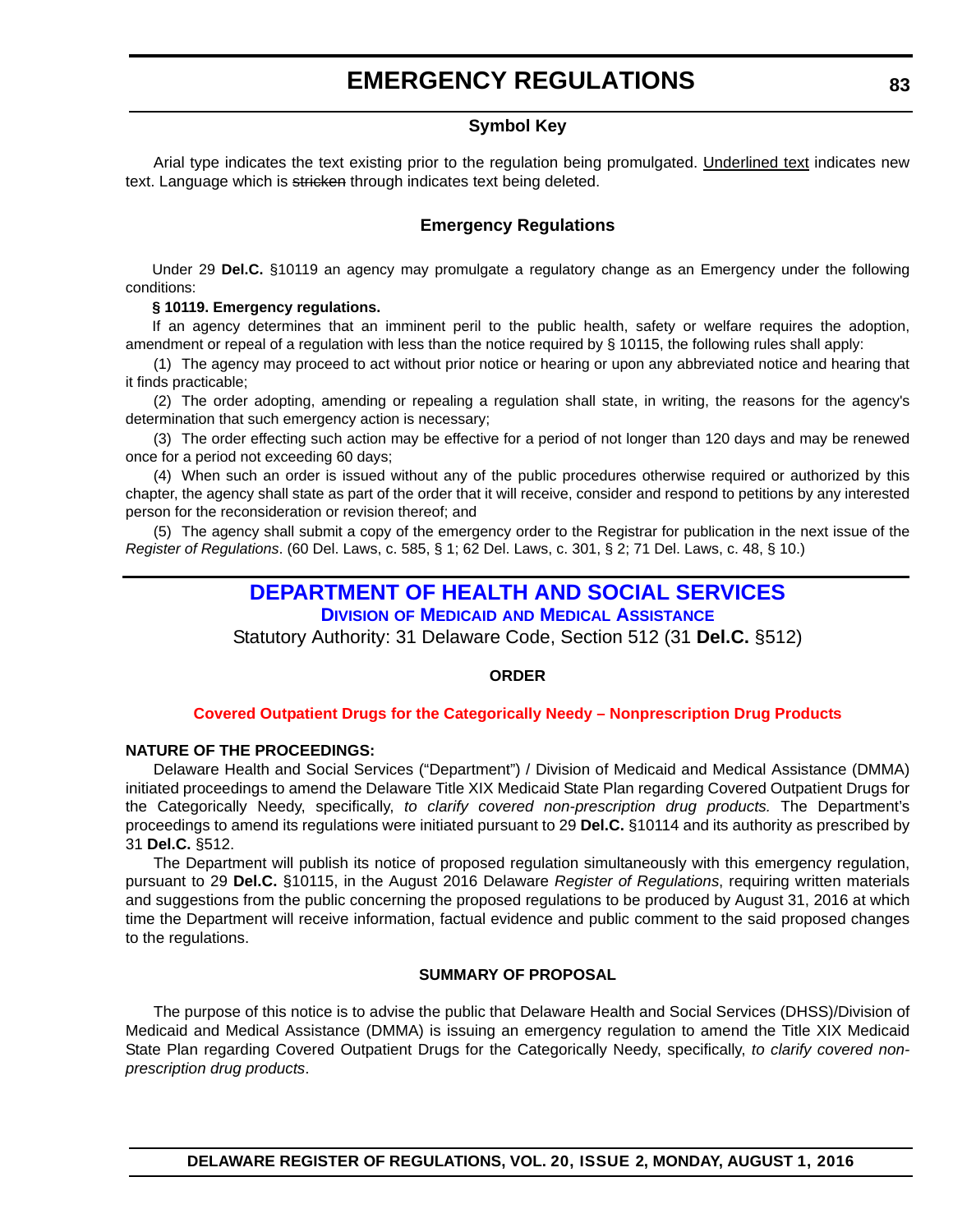#### **Statutory Authority**

- 1927(d)(2) of the Social Security Act, *Limitations on coverage of drugs, drugs subject to exclusion*
- 1935(d)(2) of the Social Security Act*, Coverage of certain excludable drugs*
- Center for Medicaid and CHIP Services (CMCS) Informational Bulletin 060116, *Medicaid Benefits Available for the Prevention, Detection and Response to the Zika Virus*
- Del.C., Title 29, Ch. 101, §10119, *Administrative Procedures, Emergency Regulations*

#### **Background**

Zika is a virus that is spread to people primarily through the bite of an infected, day-time active Aedes species mosquito. The Zika virus can also be sexually transmitted from a man to his partner(s) regardless of gender. The Centers for Disease Control and Prevention (CDC) urges that men at risk of or with recent Zika virus infection use condoms or abstain from sex to prevent transmission. The most common symptoms of Zika infection are fever, rash, joint pain, and conjunctivitis (red eyes). In past outbreaks, the illness has usually been mild with symptoms lasting for several days to a week after being bitten by an infected mosquito. People usually don't get sick enough to go to the hospital and they very rarely die of Zika infection. For this reason, many people might not realize they have been infected.

Zika virus infection during pregnancy can lead to serious health consequences. The CDC has stated that Zika virus can be passed from a pregnant woman to her fetus, and infection during pregnancy has been linked to a serious birth defect of the brain called microcephaly, which involves incomplete brain development, and other severe brain defects. Other problems have been detected in fetuses and infants infected with Zika virus, such as defects of the eye, hearing deficits, and impaired growth. A mother infected with the Zika virus near the time of delivery can pass on the virus to her newborn around the time of birth. Zika has also been linked to Guillain-Barré syndrome (GBS), a rare disorder that can cause muscle weakness and paralysis for a few weeks to several months. Most people fully recover from GBS, but some have permanent damage.

The Center for Medicaid and CHIP (CMCS) Services issued a CMCS Informational Bulletin 060116 on June 1, 2016 to inform Medicaid agencies and interested stakeholders about how Medicaid services and authorities can help states and territories prevent, detect, and respond to the Zika virus, including efforts to prevent the transmission and address health risks to beneficiaries from the Zika virus. Since there is no vaccine available for Zika, the major means of prevention currently available are mosquito control, protection against mosquito bites, and contraception for women of childbearing age who do not wish to become pregnant.

Mosquito repellents that are applied to the skin can aid in preventing infection of the Zika virus. CDC recommends people use Environmental Protection Agency (EPA)-registered insect repellents. As a general matter, over the counter insect repellents would not be covered by Medicaid. However, state Medicaid programs may choose to cover mosquito repellents when prescribed by an authorized health professional and these products would be eligible for Federal Financial Participation (FFP) under such circumstances.

#### **Summary of Proposal**

#### *Purpose*

To amend the Medicaid State plan to allow DMMA to provide nonprescription drugs, such as mosquito repellant as a preventative measure to protect Medicaid beneficiaries against the Zika virus, when guidance is issued from CMCS.

#### *Summary of Proposed Changes*

Effective for services provided on and after July 1, 2016, Delaware Health and Social Services/Division of Medicaid and Medical Assistance (DMMA) proposes to amend Attachment 3.1.A.1 Page 2, 2a, and 2b of the Medicaid State Plan to ensure coverage of nonprescription drugs, such as mosquito repellant as a preventative measure to protect Medicaid beneficiaries against the Zika virus, when guidance is issued from CMCS.

The agency's proposal involves no change in the definition of those eligible to receive pharmaceutical services.

#### *Public Notice*

In accordance with the federal public notice requirements established at Section 1902(a)(13)(A) of the Social Security Act and 42 CFR 447.205 and the state public notice requirements of Title 29, Chapter 101 of the Delaware Code, Delaware Health and Social Services (DHSS)/Division of Medicaid and Medical Assistance (DMMA) is issuing an Emergency Order. Pursuant to Title 29 §10119, Emergency regulations, of the Administrative

#### **DELAWARE REGISTER OF REGULATIONS, VOL. 20, ISSUE 2, MONDAY, AUGUST 1, 2016**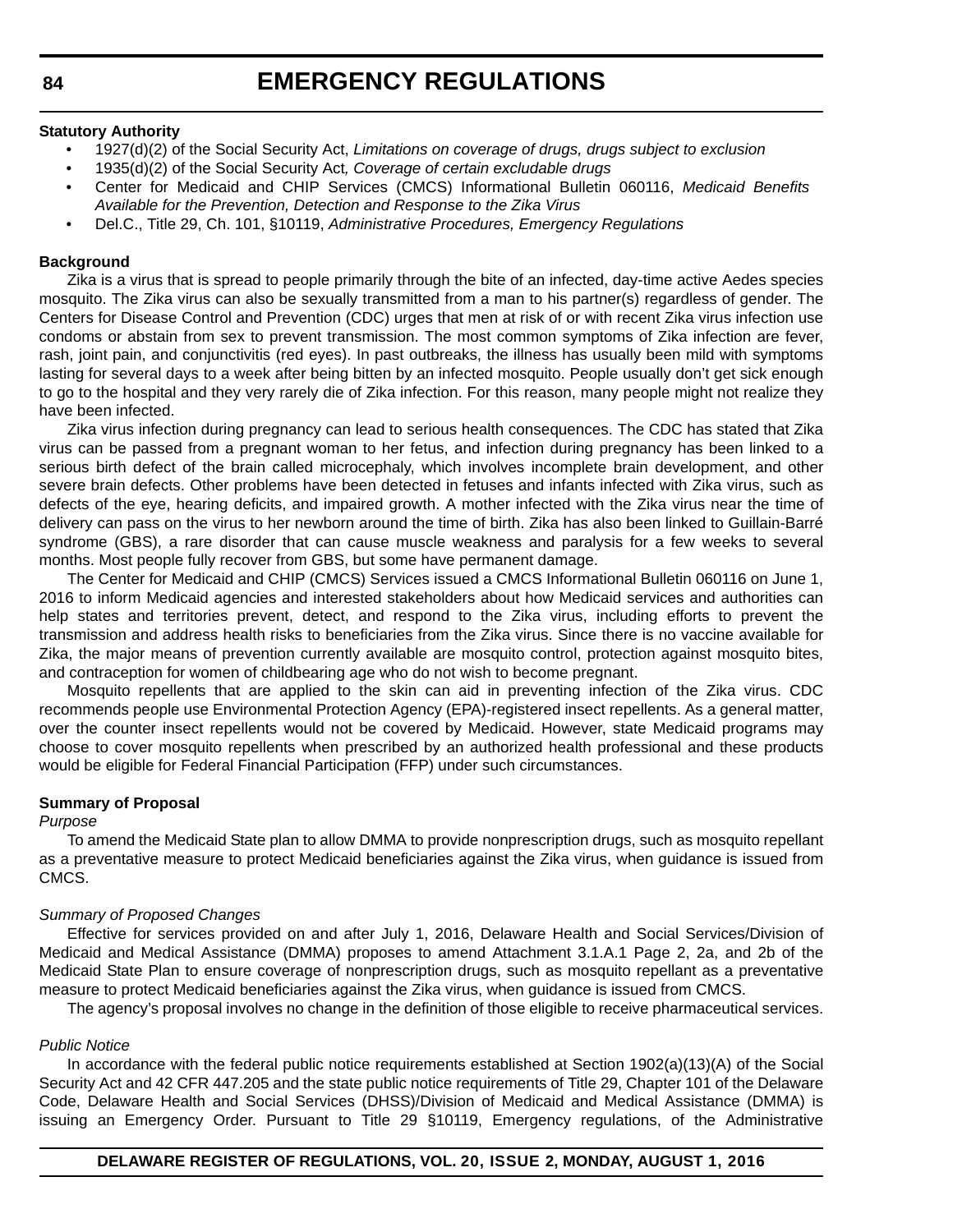Procedures Act (APA), an agency may issue an Emergency Order if it determines there is an imminent peril to the public health, safety or welfare that requires the adoption, amendment or repeal of a regulation with less than the notice required by §10115. This Emergency Order may be effective for a period not longer than 120 days and may be renewed once for a period not exceeding 60 days. DMMA will file a Proposed Regulation, per the APA, for public comment prior to issuing a Final Order, so that the agency may receive, consider, and respond to petitions by any interested person for the reconsideration or revision thereof.

#### *CMS Review and Approval*

The provisions of this draft state plan amendment (SPA) are subject to the Centers for Medicare and Medicaid Services (CMS) review and approval. The draft SPA page(s) may undergo further revisions before and after submittal to CMS based upon public comment and/or CMS feedback. The final version may be subject to significant change.

#### *Provider Manual Update*

Also, upon CMS approval, the applicable Delaware Medical Assistance Program (DMAP) Provider Policy Specific Manuals will be updated. Manual updates, revised pages or additions to the provider manual are issued, as required, for new policy, policy clarification, and/or revisions to the DMAP program. Provider billing guidelines or instructions to incorporate any new requirement may also be issued. A newsletter system is utilized to distribute new or revised manual material and to provide any other pertinent information regarding manual updates.

#### **Fiscal Impact**

The cost of including an Over the Counter (OTC) product to the drug benefit is evaluated based on cost of a legend product to the OTC. Products in this category will only be added if the coverage of the product will reduce the legend drug costs or is anticipated to reduce other medical costs. As an example, the cost of the 'drug' to prevent or reduce the chance of a mosquito bite will be under \$25 per prescription. DMMA does not anticipate a significant number of practitioners and clients utilizing their drug benefit for this coverage. The cost of product will be offset by the avoidance of the Zika laboratory test that has an estimated cost of \$200. The coverage of insect repellants that lead to the prevention of even one situation where the fetus is negatively impacted eliminates the financial risk to the program.

#### **FINDINGS OF FACT:**

The Department finds that a compelling public interest exists which necessitates promulgation of an emergency regulation and requests emergency approval of these rule amendments to amend the Medicaid State plan to allow DMMA to provide nonprescription drugs, such as mosquito repellant as a preventative measure to protect Medicaid beneficiaries against the Zika virus. The Department will receive, consider, and respond to petitions by any interested person for the reconsideration or revision thereof.

THEREFORE, IT IS ORDERED, that to protect Medicaid beneficiaries against the Zika virus, the amendment to the Medicaid State plan modifying provisions regarding nonprescription drugs, specifically, *to provide nonprescription drugs, such as mosquito repellant as a preventative measure to protect Medicaid beneficiaries against the Zika virus*, be adopted on an emergency basis without prior notice or hearing, effective July 1, 2016.

Rita M. Landgraf, Secretary, DHSS

#### **DMMA EMERGENCY REGULATION #16-019 REVISION**

Attachment 3.1.A.1 Page 2

#### STATE PLAN UNDER TITLE XIX OF THE SOCIAL SECURITY ACT STATE: DELAWARE LIMITATIONS ON AMOUNT, DURATION, AND SCOPE OF MEDICAL AND REMEDIAL CARE AND SERVICES PROVIDED TO THE CATEGORICALLY NEEDY

**DELAWARE REGISTER OF REGULATIONS, VOL. 20, ISSUE 2, MONDAY, AUGUST 1, 2016**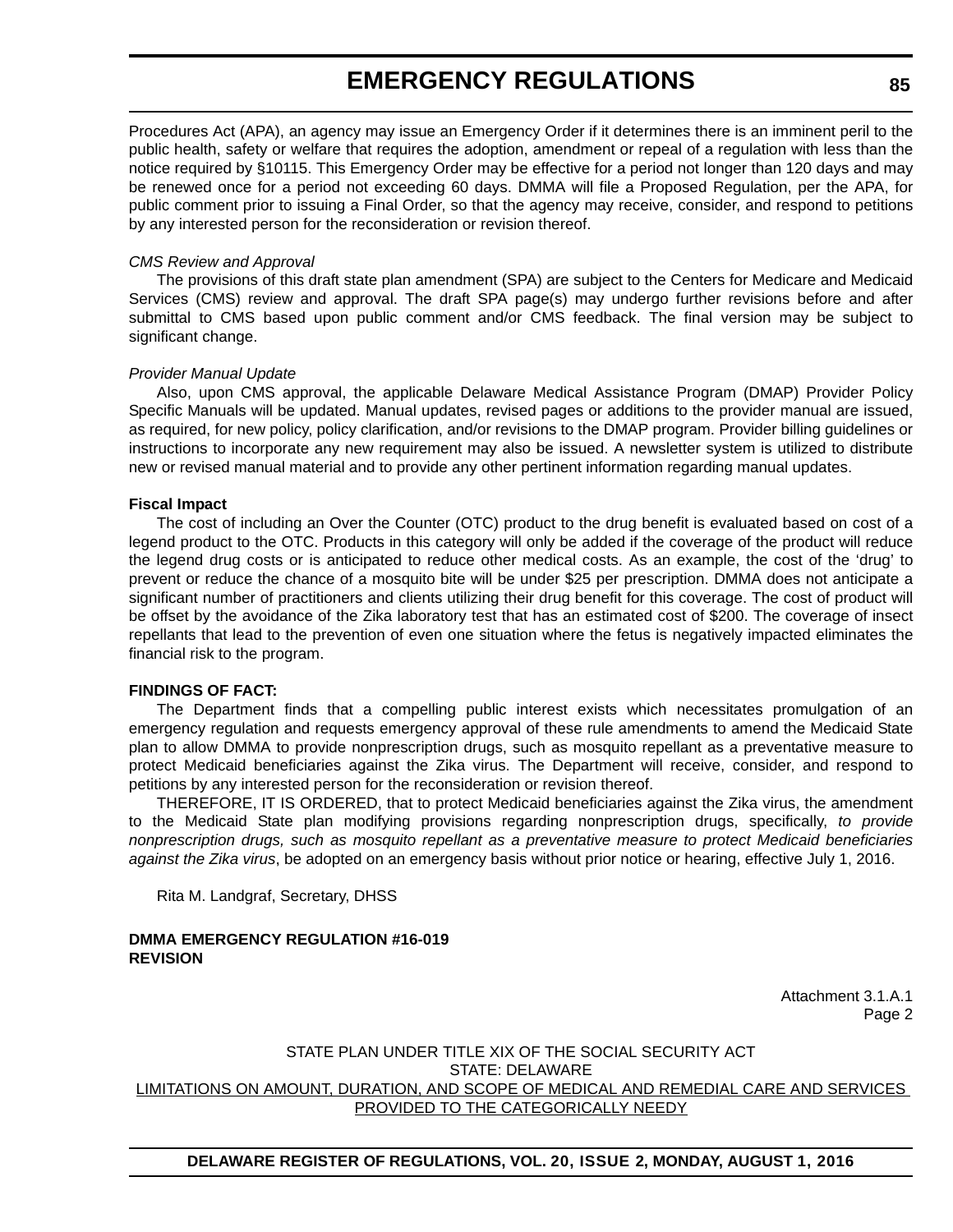Pursuant to 1927(d)(2) and 1935(d)(2) of the Social Security Act, the Medicaid Agency provides coverage for the following excluded or otherwise restricted drugs or classes of drugs, or their medical uses to all Medicaid recipients, including full benefit dual eligible beneficiaries under the Medicare Prescription Drug Benefit - Part D.



### **The following excluded drugs are covered:**

- $\boxtimes$   $\leftrightarrow$  1.) Agents when used for anorexia, weight loss, and weight gain. Products in these categories require prior authorization; see specific drug categories below:
	- a.) Megestrol Acetate,
	- b.) Somatropin, and
	- c.) Lipase Inhibitor

(b) Agents when used to promote fertility; see specific drug categories below:

 $\Box$  (c) Agents when used for cosmetic purposes or hair growth; see specific drug categories below:

(d) Agents when used for the symptomatic relief cough and colds; see specific drug categories below:

 (e) Prescription vitamins and mineral products, except prenatal vitamins and fluoride; see specific drug categories

below:

**Ed** (f) Nonprescription drugs; see specific drug categories below.

2.) Nonprescription drugs, prescription vitamins and mineral products (except prenatal vitamins and fluoride), and other over-the-counter products, such as agents used for the symptomatic relief of cough and colds, as listed in the Delaware Medicaid and Medical Assistance (DMMA) Pharmacy Provider Manual Appendix A - Covered Over-the-Counter Drugs.

> Attachment 3.1.A.1 Page 2a

#### STATE PLAN UNDER TITLE XIX OF THE SOCIAL SECURITY ACT

### STATE: **DELAWARE**

#### MEDICAID PROGRAM: REQUIREMENTS RELATING TO PAYMENT FOR COVERED OUTPATIENT DRUGS FOR THE CATEGORICALLY NEEDY

| Citation (s)                  | <del>Provision (s'</del>                                                                                                                                                                                                                               |
|-------------------------------|--------------------------------------------------------------------------------------------------------------------------------------------------------------------------------------------------------------------------------------------------------|
| $4927(d)(2)$ and $1935(d)(2)$ | (g) covered outpatient drugs which the manufacturer-<br>seeks to require as a condition of sale that associated tests or<br>monitoring services be purchased exclusively from the<br>manufacturer or its designee (see specific drug categories below) |
|                               | (The Medicaid agency lists specific category of drugs below)                                                                                                                                                                                           |
|                               | (a) Agents when used for anorexia, weight loss, weight gain:<br>Megestrol Acetate, Somatropin, Lipase Inhibitor. Products in<br>these categories require prior authorization.                                                                          |
|                               | (d) Agents when used for the symptomatic relief cough and colds:<br>Antihistamines, Antitussive, Decongestants, and Expectorants.                                                                                                                      |
|                               | (e) Prescription vitamins and mineral products, except prenatal                                                                                                                                                                                        |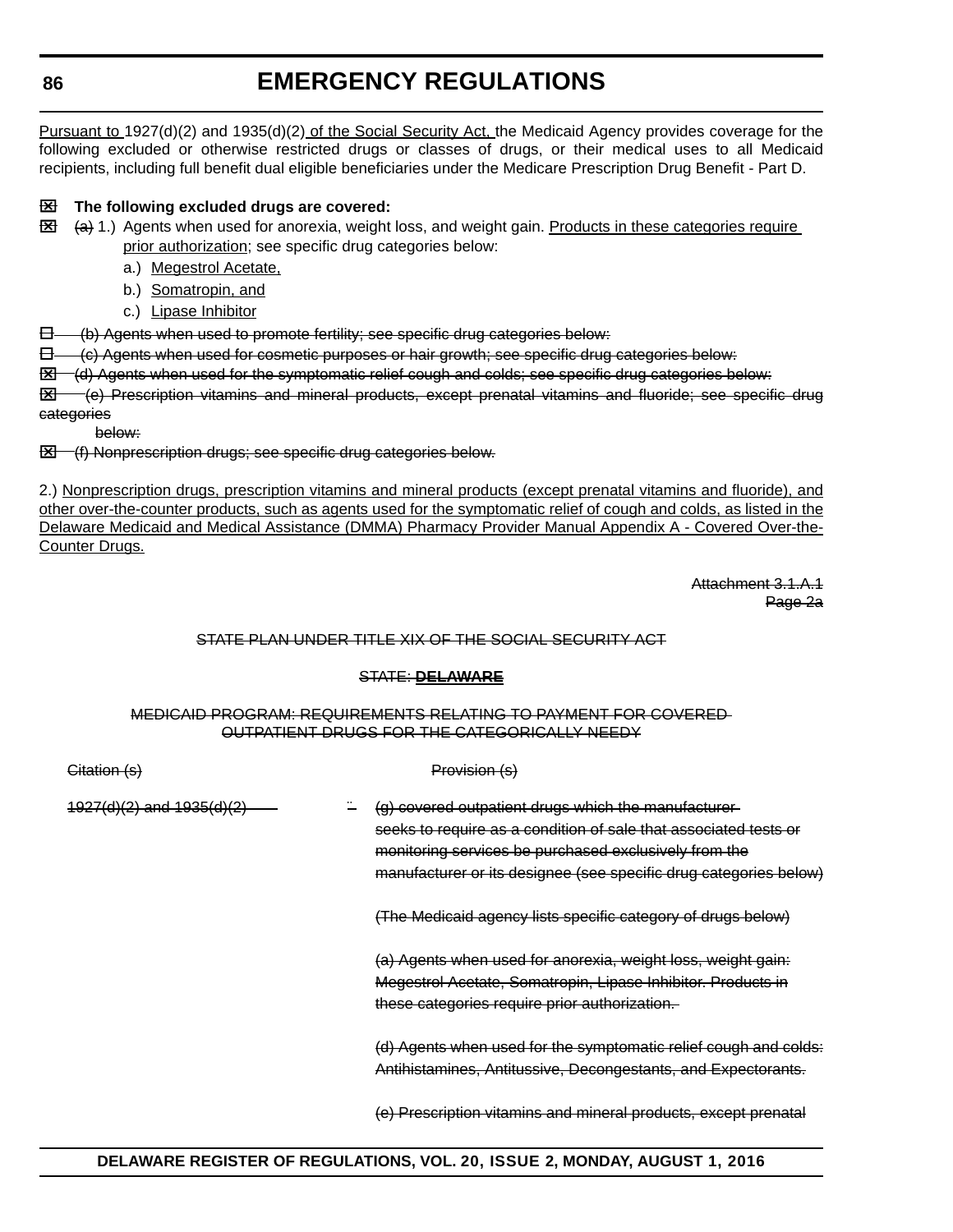vitamins and fluoride: Single entity vitamins, Multiple vitamins w/ minerals, Nicotinic acid, Calcium salts, and Dialysis replacement products

> Attachment 3.1.A.1 Page 2b

#### <span id="page-12-0"></span>STATE PLAN UNDER TITLE XIX OF THE SOCIAL SECURITY ACT

#### STATE: **DELAWARE**

MEDICAID PROGRAM: REQUIREMENTS RELATING TO PAYMENT FOR COVERED OUTPATIENT DRUGS FOR THE CATEGORICALLY NEEDY

Citation (s) **Provision** (s)

1927(d)(2) and 1935(d)(2) CONTINUED

(f) Nonprescription drugs: Analgesic oral and rectal; Heartburn; Antiflatulents; Antidiarrheal; Antinauseants; Cough & Cold, oral; Cough & Cold, topical; Contraceptive Drugs; Laxatives & Stool Softeners; Lice Control Preparations; Nasal Drug Preparations; Nicotine Cessation Preparations; Ophthalmic Drug Preparations; Topical Anesthestics; Topical Antibacterials; Topical/Vaginal Fungicidals; and, Digestive Enzymes.

No excluded drugs are covered.

### **[DEPARTMENT OF NATURAL RESOURCES AND ENVIRONMENTAL](http://www.dnrec.delaware.gov/swc/Pages/portal.aspx)  CONTROL**

#### **DIVISION OF WATERSHED STEWARDSHIP**

Statutory Authority: 7 Delaware Code, Chapter 40 (7 **Del.C.** Ch.40) 7 **DE Admin. Code** 5101

#### **SECRETARY'S ORDER NO: 2016-WS-0029**

*Pursuant to Senate Bill 253 with Senate Amendment 2*

#### **[5101 Sediment and Stormwater Regulations](#page-3-0)**

#### **AUTHORITY**

Pursuant to Senate Bill 253 with Senate Amendment 2 (SB 253 W/ SA 2), signed by the Governor on June 24, 2016, which amends Title 7, Chapter 40 of the Delaware Code, the Department of Natural Resources and Environmental Control (Department) will continue to utilize the previously-adopted 2016 Emergency Delaware Sediment & Stormwater Regulations, (7 **DE Admin Code** 5101) that incorporates the April 2016 Technical Document. In addition, the Department will apply the new provisions in SB 253 W/ SA 2, to review and approve Sediment and Stormwater Management Plans, pending promulgation of comprehensive new regulations currently being developed by the Department and the Regulatory Advisory Committee (RAC).

**DELAWARE REGISTER OF REGULATIONS, VOL. 20, ISSUE 2, MONDAY, AUGUST 1, 2016**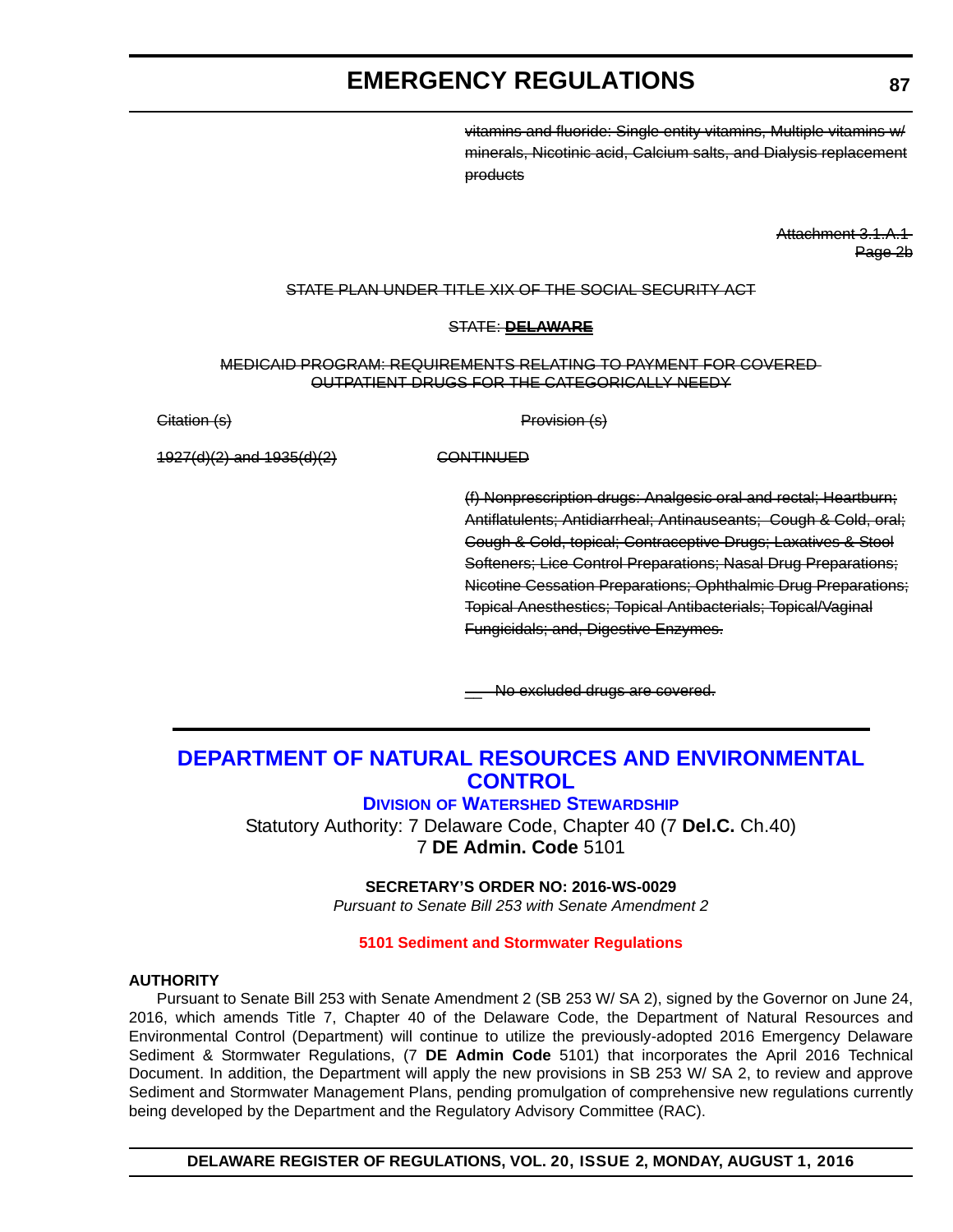#### **REASON FOR THE ORDER**

SB 253 W/ SA 2 adds provisions to 7 **Del.C.** Ch. 40 that will be incorporated into Del. Administrative Code 5101 Sediment and Stormwater Regulations. However SB 253 W/ SA 2 waives the Administrative Procedures Act limitation that emergency regulations are only effective for up to 180 days, thereby allowing the emergency regulations to remain in effect while the Regulatory Advisory Committee continues to develop proposed changes to the regulations and supporting technical documents. The RAC will make recommendations for incorporation of these elements of SB 253 W/SA 2 into the regulations prior to promulgation of the comprehensive new regulations. These comprehensive new regulations will comply with the Regulatory Flexibility Act (29 **Del.C.** Ch. 104) as specifically directed by SB 253 W/SA 2. Therefore, during the interim period, the Department and its Delegated Agencies will utilize the previously-adopted 2016 Emergency Delaware Sediment & Stormwater Regulations incorporating by reference the April 2016 Technical Document, in addition to the new provisions in SB 253 W/ SA 2, to review and approve Sediment and Stormwater Management Plans. The new provisions in SB 253 W/ SA 2 allow applicants seeking approval for a Sediment & Stormwater Plan to:

- Continue to utilize standards established in the 2016 emergency regulations until new comprehensive regulations are adopted;
- Use alternative methodology for determining the Resource Protection Event runoff volume (RPv);
- Use additional BMPs that are determined to be functionally equivalent to existing BMPs under existing emergency regulations;
- Utilize standard plans for agricultural structures, including poultry houses, that disturb less than 10 acres;
- Exempt residential construction projects that disturb less than one acre from post construction stormwater management requirements; and
- Allow plans approved after the effective date of SB 253 W/ SA 2 and this order to be valid for five years.

#### **EFFECTIVE DATE OF ORDER**

This Order shall take effect at 12:01 AM on June 25, 2016 and shall apply to all activities subject to these regulations as of June 25, 2016, and shall remain in effect until the Department formally adopts comprehensive new regulations pursuant to the APA.

#### **ORDER**

It is hereby ordered, the 25<sup>th</sup> day of June 2016 that the above referenced 2016 Emergency Delaware Sediment & Stormwater Regulations with the April 2016 Technical Document, along with the new provisions in SB 253 W/ SA 2, are adopted and supported by the evidence contained herein.

A copy of the 2016 Emergency Delaware Sediment & Stormwater Regulations and the April 2016 Technical Document can be viewed at the following link:

<http://regulations.delaware.gov/register/may2016/emergency/19%20DE%20Reg%20963%2005-01-16.htm>

David S. Small, Secretary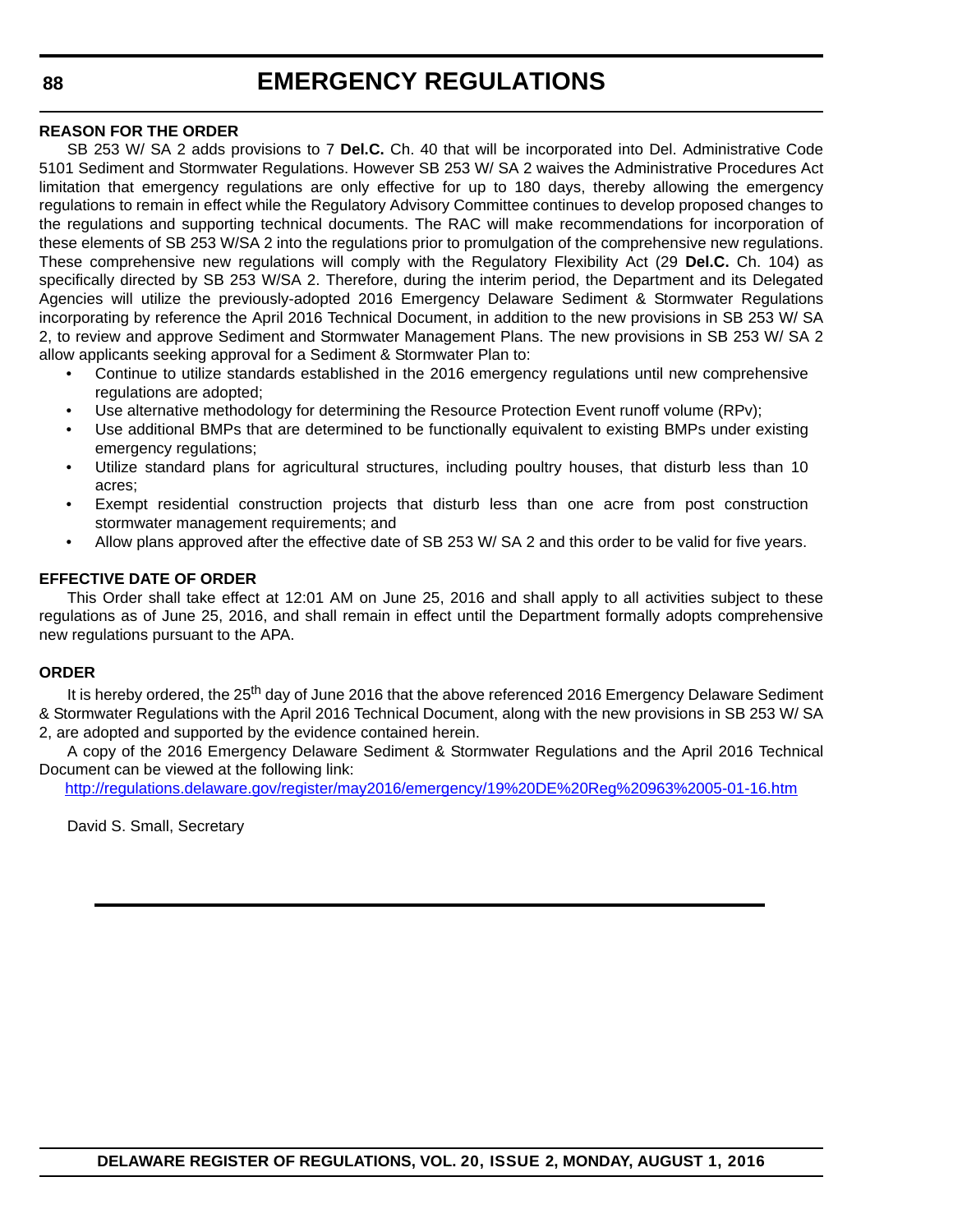### **Symbol Key**

<span id="page-14-0"></span>Arial type indicates the text existing prior to the regulation being promulgated. Underlined text indicates new text. Language which is stricken through indicates text being deleted.

### **Proposed Regulations**

Under 29 **Del.C.** §10115 whenever an agency proposes to formulate, adopt, amend or repeal a regulation, it shall file notice and full text of such proposals, together with copies of the existing regulation being adopted, amended or repealed, with the Registrar for publication in the *Register of Regulations* pursuant to §1134 of this title. The notice shall describe the nature of the proceedings including a brief synopsis of the subject, substance, issues, possible terms of the agency action, a reference to the legal authority of the agency to act, and reference to any other regulations that may be impacted or affected by the proposal, and shall state the manner in which persons may present their views; if in writing, of the place to which and the final date by which such views may be submitted; or if at a public hearing, the date, time and place of the hearing. If a public hearing is to be held, such public hearing shall not be scheduled less than 20 days following publication of notice of the proposal in the *Register of Regulations*. If a public hearing will be held on the proposal, notice of the time, date, place and a summary of the nature of the proposal shall also be published in at least 2 Delaware newspapers of general circulation. The notice shall also be mailed to all persons who have made timely written requests of the agency for advance notice of its regulation-making proceedings.

### **[DEPARTMENT OF EDUCATION](http://www.doe.k12.de.us/)**

**OFFICE OF THE SECRETARY**

Statutory Authority: 14 Delaware Code, Section 122(b) (14 **Del.C.** §122(b)) 14 **DE Admin. Code** 706

#### **PUBLIC NOTICE**

**Education Impact Analysis Pursuant To 14 Del.C**. **Section 122(d)**

#### **[706 Credit for Experience for Full Time Active Duty Service in the Armed Forces of the United States](#page-3-0)**

#### **A. Type of Regulatory Action Required**

Amendment to Existing Regulation

#### **B. Synopsis of Subject Matter of the Regulation**

The Secretary of Education intends to amend 14 **DE Admin. Code** 706 Credit for Experience for Full Time Active Duty Service in the Armed Forces of the United States. The purpose of amending this regulation is to provide guidance and clarity relative to military service for salary calculation for employees paid under 14 **Del.C.** §1305, and as referenced in 14 **Del.C.** §1312(a).

Persons wishing to present their views regarding this matter may do so in writing by the close of business on or before September 7, 2016 to Tina Shockley, Education Associate, Department of Education, Regulatory Review, at 401 Federal Street, Suite 2, Dover, Delaware 19901. A copy of this regulation may be viewed online at the Register of Regulation's website, [http://regulations.delaware.gov/services/current\\_issue.shtml](http://regulations.delaware.gov/services/current_issue.shtml), or obtained at the Department of Education, Finance Office located at the address listed above.

#### **C. Impact Criteria**

1. Will the amended regulation help improve student achievement as measured against state achievement standards? The amended regulation does not address student achievement as measured against state achievement standards.

2. Will the amended regulation help ensure that all students receive an equitable education? The amended regulation does not address students receiving an equitable education.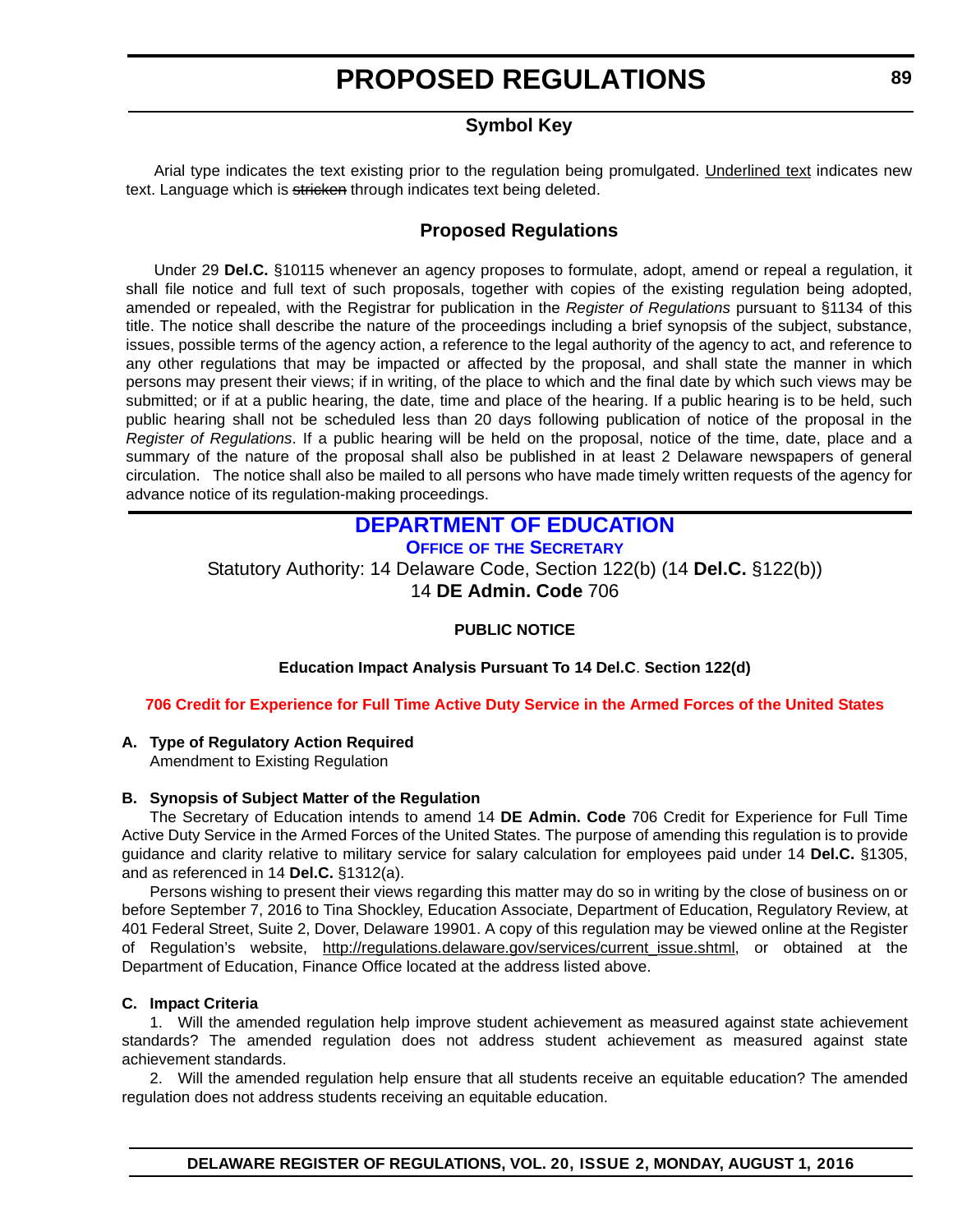3. Will the amended regulation help to ensure that all students' health and safety are adequately protected? The amendments do not address students' health and safety.

4. Will the amended regulation help to ensure that all students' legal rights are respected? The amended regulation does not address students' legal rights.

5. Will the amended regulation preserve the necessary authority and flexibility of decision making at the local board and school level? The amended regulations does not change the decision making at the local board and school level.

6. Will the amended regulation place unnecessary reporting or administrative requirements or mandates upon decision makers at the local board and school levels? The amended regulation does not place any unnecessary reporting or administrative requirements on decision makers.

7. Will the decision making authority and accountability for addressing the subject to be regulated be placed in the same entity? The decision making authority and accountability for addressing the subject to be regulated do not change because of the amendment.

8. Will the amended regulation be consistent with and not an impediment to the implementation of other state educational policies, in particular to state educational policies addressing achievement in the core academic subjects of mathematics, science, language arts and social studies? The amendment is consistent with and not an impediment to the implementation of other state educational policies.

9. Is there a less burdensome method for addressing the purpose of the regulation? There is not a less burdensome method for addressing the purpose of the regulation.

10. What is the cost to the State and to the local school boards of compliance with the regulation? There is no expected cost to implementing this amended regulation.

#### **\*Please Note: The Regulatory Flexibility Analysis and Impact Statement for this regulation, as required by 29 Del.C. Ch. 104, is available at:**

**<http://regulations.delaware.gov/register/august2016/proposed/20 DE Reg 89RFA 08-01-16.pdf>**

#### **706 Credit for Experience for Full Time Active Duty Service in the Armed Forces of the United States**

#### **1.0 Purpose**

The purpose of this regulation is to provide guidance relative to military service for salary calculations for employees paid under 14 **Del.C.** §1305, and as referenced in 14 **Del.C.** §1312(a).

#### **2.0 Definitions**

The following words and terms, when used in this regulation, shall have the following meaning unless the context clearly indicates otherwise:

> "**Active Duty**" means full-time duty in the active military service of the United States, to include, but not be limited to, full-time training duty, annual training duty, and attendance while in the active military service, at a school designated as a service school by law or by the Secretary of a military department. "**Armed Forces**" means the following branches of the United States armed forces: Army, Air Force, Marine Corps, Navy, and Coast Guard or National Guard of the State.

> "**Course of Professional or Vocational Training**" means work leading to the attainment of a certificate, diploma or degree, and offered by a public or private, non-profit or proprietary institution as approved or accredited by an appropriate State agency or National/Regional organization. A person engaged in such course of instruction shall have been enrolled on a full-time basis, under regulations of the institution in effect at the time of attendance, and shall have completed the course of instruction in which enrolled, by continuous attendance, so as to complete the course of instruction on a scheduled date. Interruption of attendance may be occasioned only by reason of personal medical problems which militate against regular attendance or full-time military duty during war or other declared emergency.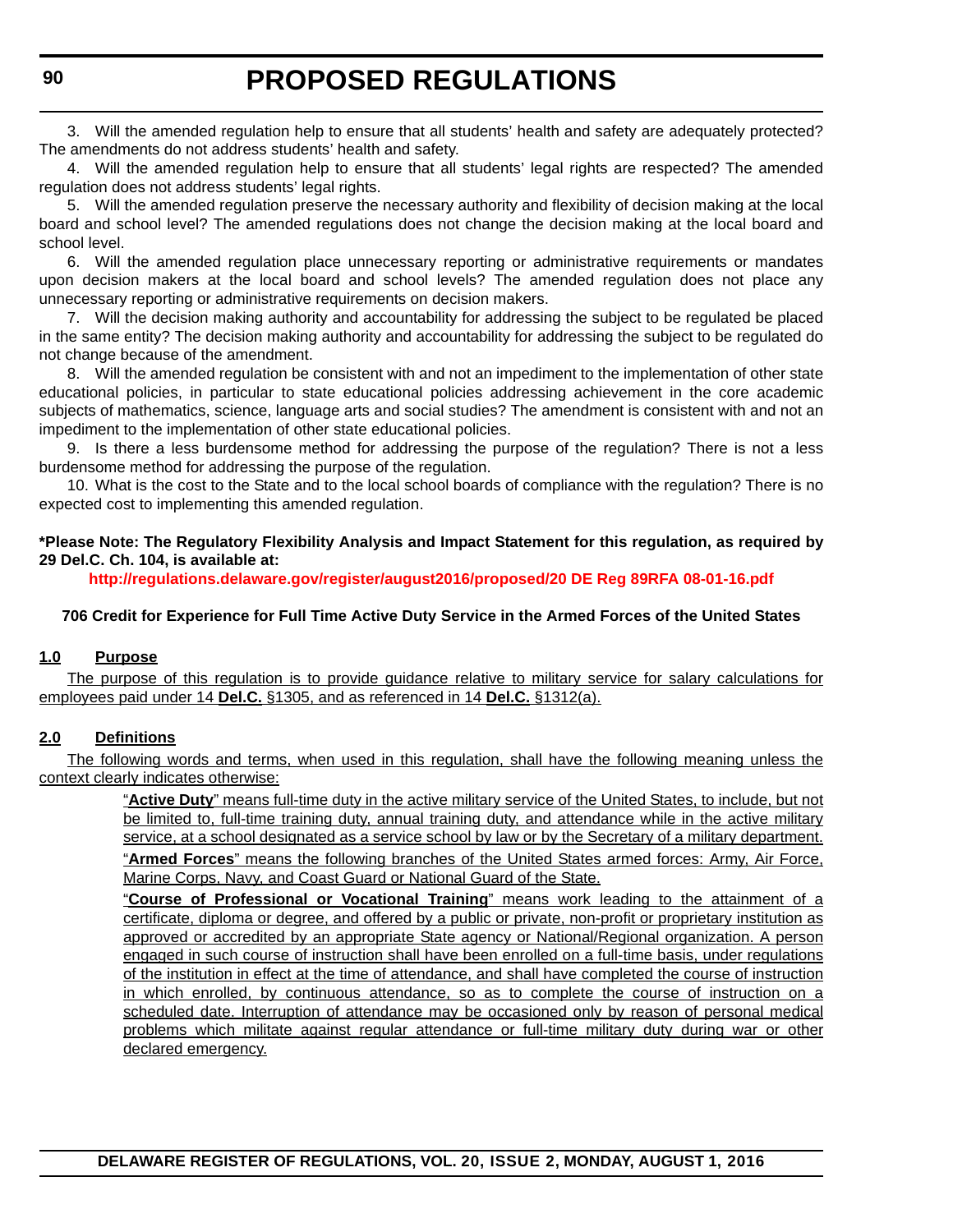#### <span id="page-16-0"></span>**13.0 Credit for Active Duty Experience**

- 13.1 Credit for Experience for full time  $a\Delta$ ctive  $dD$ uty service, not in excess of six (6) years in the  $a\Delta$ rmed services Forces of the United States, shall be granted provided the individual became a teacher, principal, or superintendent, or other administrative employee in a Delaware public school pursuant to 14 **Del.C.** Ch. 1305, and as referenced in 14 **Del.C.** §1312(a):
	- 43.1.1 Within five (5) years after completion of a tour of duty being on Active Duty; or
	- 13.1.2 Within five (5) years after completion of a cCourse of pProfessional or vVocational tTraining, if such eCourse was begun within five (5) years after completion of the individual's tour of duty being on Active Duty.

#### **2.0 Instruction**

Any instruction in Military Science given during years of enlistment shall be included in the six (6) years in the armed services of the United States.

#### **34.0 Calculation of Service Time**

 $34.1$  Credit for service in the  $aA$  rmed fForces of the United States shall be calculated as follows:

- 34.1.1 One (1) year of experience shall be allowed for each creditable year of full time aActive dDuty service.
- 3.1.2 In the case of a teacher, principal, superintendent or other administrative employee a combined total of ninety one (91) days of service and employment in any of these positions during any one school year will count as a year of experience.
- 34.1.32 No more than one (1) year of experience may be credited for any one (1) calendar year.

(Non regulatory Note: See 14 **Del.C.** §1312(a) and §1327 Leave of Absence for Persons in Military Service).

(Non-regulatory Note: See State of Delaware Pension Plan FAQs)

### **[DEPARTMENT OF HEALTH AND SOCIAL SERVICES](http://www.dhss.delaware.gov/dhss/dmma/) DIVISION OF MEDICAID AND MEDICAL ASSISTANCE**

Statutory Authority: 31 Delaware Code, Section 512 (31 **Del.C.** §512)

#### **PUBLIC NOTICE**

#### **[Covered Outpatient Drugs for the Categorically Needy – Nonprescription Drug Products](#page-3-0)**

In compliance with the State's Administrative Procedures Act (APA - Title 29, Chapter 101 of the Delaware Code), 42 U.S.C., §1902(a)(13)(A) of the Social Security Act, 42 CFR §447.205, and under the authority of Title 31 of the Delaware Code, Chapter 5, Section 512, Delaware Health and Social Services (DHSS) / Division of Medicaid and Medical Assistance (DMMA) is proposing to amend the Delaware Title XIX Medicaid State Plan regarding Covered Outpatient Drugs for the Categorically Needy, specifically, *to clarify covered non-prescription drug products*.

Any person who wishes to make written suggestions, compilations of data, testimony, briefs or other written materials concerning the proposed new regulations must submit same to Kimberly Xavier, Planning, Policy and Quality Unit, Division of Medicaid and Medical Assistance, 1901 North DuPont Highway, P.O. Box 906, New Castle, Delaware 19720-0906, by email at Kimberly.xavier@state.de.us, or by fax to 302-255-4425 by August 31, 2016.

The action concerning the determination of whether to adopt the proposed regulation will be based upon the results of Department and Division staff analysis and the consideration of the comments and written materials filed by other interested persons.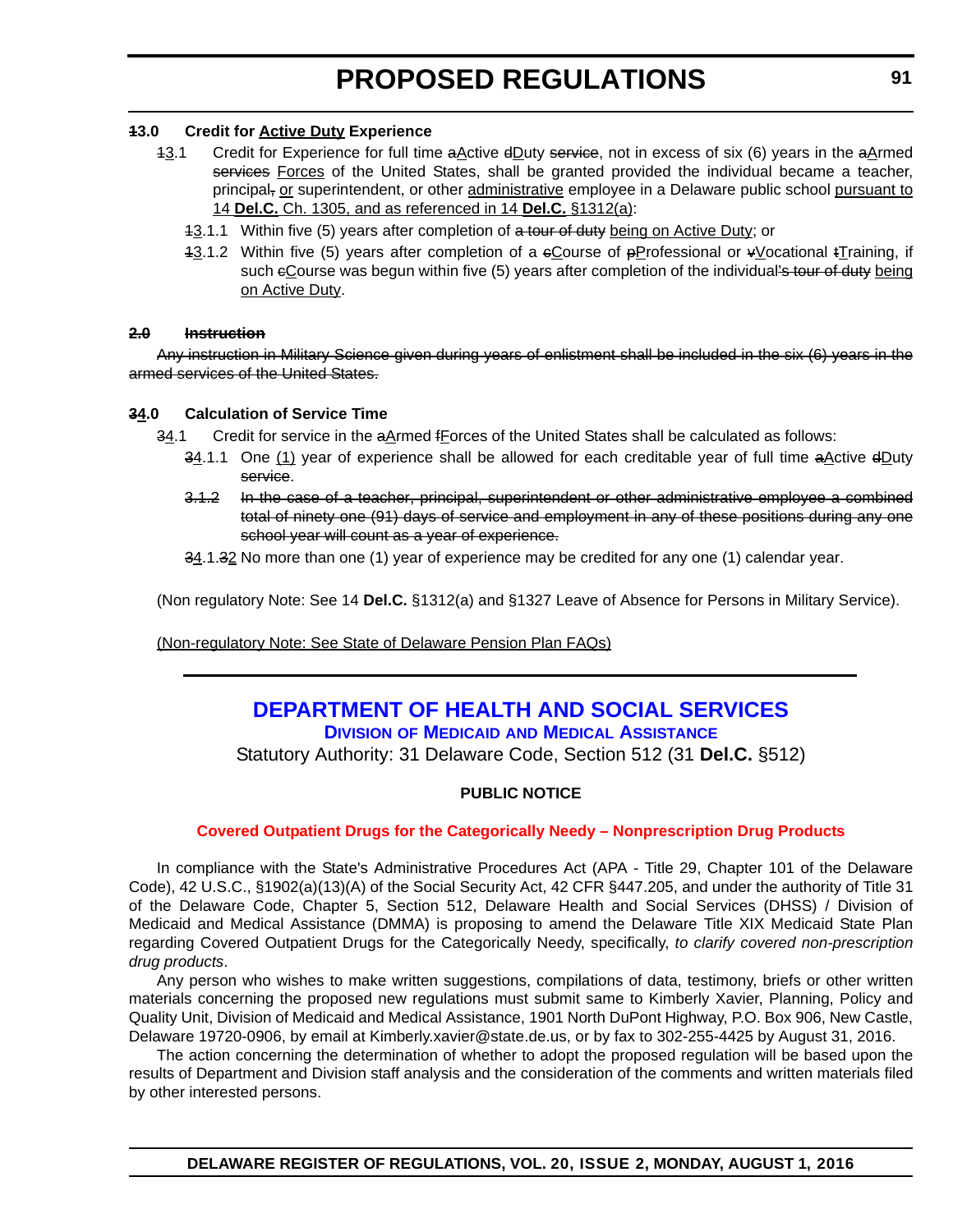#### **SUMMARY OF PROPOSAL**

The purpose of this notice is to advise the public that Delaware Health and Social Services (DHSS)/Division of Medicaid and Medical Assistance (DMMA) is proposing to amend the Title XIX Medicaid State Plan regarding Covered Outpatient Drugs for the Categorically Needy, specifically, *to clarify covered non-prescription drug products*.

#### **Statutory Authority**

- 1927(d)(2) of the Social Security Act, *Limitations on coverage of drugs, drugs subject to exclusion*
- 1935(d)(2) of the Social Security Act*, Coverage of certain excludable drugs*
- Center for Medicaid and CHIP Services (CMCS) Informational Bulletin 060116, *Medicaid Benefits Available for the Prevention, Detection and Response to the Zika Virus*
- Del.C., Title 29, Ch. 101, §10119, *Administrative Procedures, Emergency Regulations*

#### **Background**

Zika is a virus that is spread to people primarily through the bite of an infected, day-time active Aedes species mosquito. The Zika virus can also be sexually transmitted from a man to his partner(s) regardless of gender. The Centers for Disease Control and Prevention (CDC) urges that men at risk of or with recent Zika virus infection use condoms or abstain from sex to prevent transmission. The most common symptoms of Zika infection are fever, rash, joint pain, and conjunctivitis (red eyes). In past outbreaks, the illness has usually been mild with symptoms lasting for several days to a week after being bitten by an infected mosquito. People usually don't get sick enough to go to the hospital and they very rarely die of Zika infection. For this reason, many people might not realize they have been infected.

Zika virus infection during pregnancy can lead to serious health consequences. The CDC has stated that Zika virus can be passed from a pregnant woman to her fetus, and infection during pregnancy has been linked to a serious birth defect of the brain called microcephaly, which involves incomplete brain development, and other severe brain defects. Other problems have been detected in fetuses and infants infected with Zika virus, such as defects of the eye, hearing deficits, and impaired growth. A mother infected with the Zika virus near the time of delivery can pass on the virus to her newborn around the time of birth. Zika has also been linked to Guillain-Barré syndrome (GBS), a rare disorder that can cause muscle weakness and paralysis for a few weeks to several months. Most people fully recover from GBS, but some have permanent damage.

The Center for Medicaid and CHIP (CMCS) Services issued a CMCS Informational Bulletin 060116 on June 1, 2016 to inform Medicaid agencies and interested stakeholders about how Medicaid services and authorities can help states and territories prevent, detect, and respond to the Zika virus, including efforts to prevent the transmission and address health risks to beneficiaries from the Zika virus. Since there is no vaccine available for Zika, the major means of prevention currently available are mosquito control, protection against mosquito bites, and contraception for women of childbearing age who do not wish to become pregnant.

Mosquito repellents that are applied to the skin can aid in preventing infection of the Zika virus. CDC recommends people use Environmental Protection Agency (EPA)-registered insect repellents. As a general matter, over the counter insect repellents would not be covered by Medicaid. However, state Medicaid programs may choose to cover mosquito repellents when prescribed by an authorized health professional and these products would be eligible for Federal Financial Participation (FFP) under such circumstances.

#### **Summary of Proposal**

#### *Purpose*

To amend the Medicaid State plan to allow DMMA to provide nonprescription drugs, such as mosquito repellant as a preventative measure to protect Medicaid beneficiaries against the Zika virus, when guidance is issued from CMCS.

#### *Summary of Proposed Changes*

Effective for services provided on and after July 1, 2016, Delaware Health and Social Services/Division of Medicaid and Medical Assistance (DMMA) proposes to amend Attachment 3.1.A.1 Page 2, 2a, and 2b of the Medicaid State Plan to ensure coverage of nonprescription drugs, such as mosquito repellant as a preventative measure to protect Medicaid beneficiaries against the Zika virus, when guidance is issued from CMCS.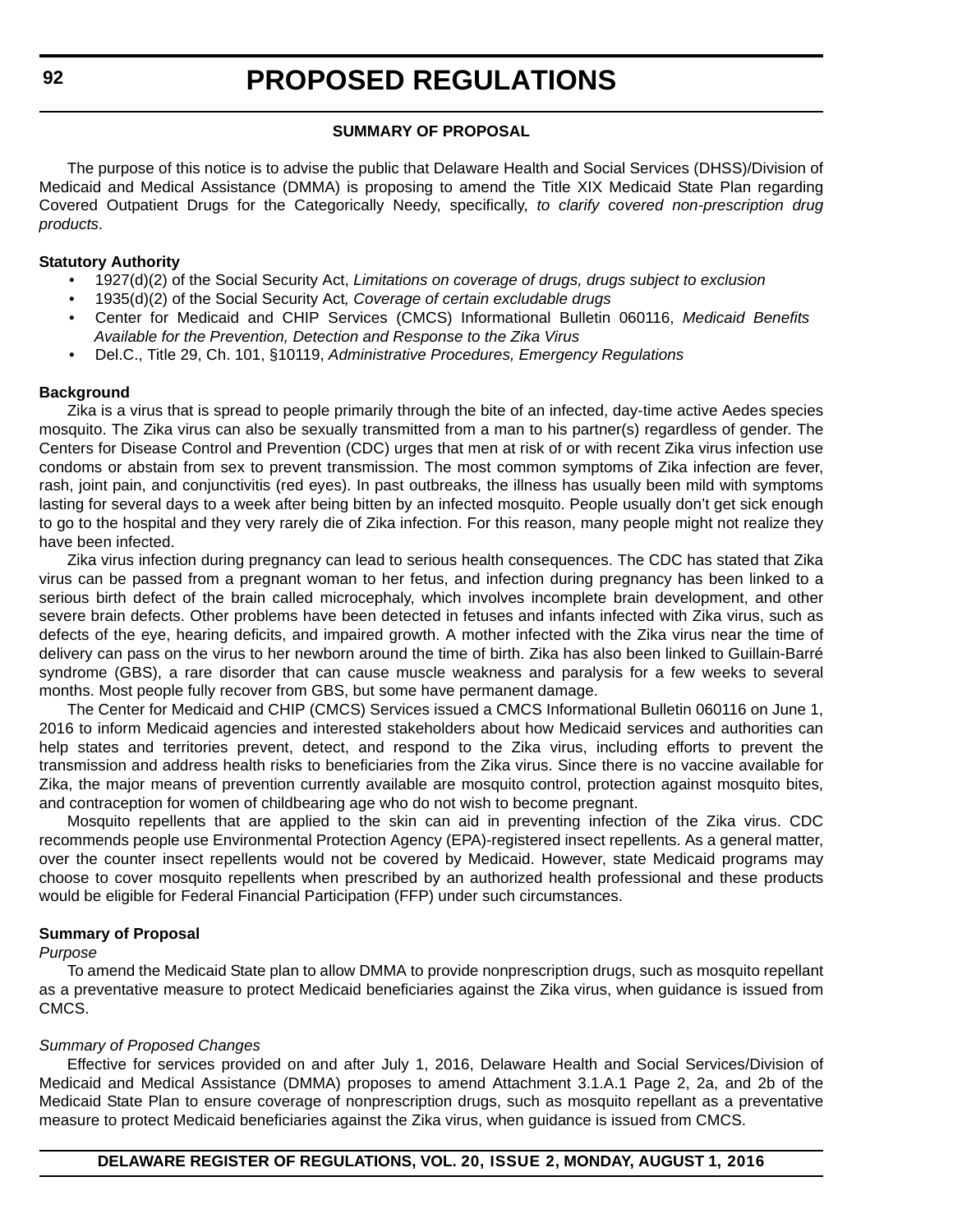The agency's proposal involves no change in the definition of those eligible to receive pharmaceutical services. *Public Notice*

In accordance with the *federal* public notice requirements established at Section 1902(a)(13)(A) of the Social Security Act and 42 CFR 447.205 and the *state* public notice requirements of Title 29, Chapter 101 of the Delaware Code, Delaware Health and Social Services (DHSS)/Division of Medicaid and Medical Assistance (DMMA) gives public notice and provides an open comment period for thirty (30) days to allow all stakeholders an opportunity to provide input to the coverage of outpatient drugs for the categorically needy. Comments must be received by 4:30 p.m. on August 31, 2016.

#### *CMS Review and Approval*

The provisions of this draft state plan amendment (SPA) are subject to the Centers for Medicare and Medicaid Services (CMS) review and approval. The draft SPA page(s) may undergo further revisions before and after submittal to CMS based upon public comment and/or CMS feedback. The final version may be subject to significant change.

#### *Provider Manual Update*

Also, upon CMS approval, the applicable Delaware Medical Assistance Program (DMAP) Provider Policy Specific Manuals will be updated. Manual updates, revised pages or additions to the provider manual are issued, as required, for new policy, policy clarification, and/or revisions to the DMAP program. Provider billing guidelines or instructions to incorporate any new requirement may also be issued. A newsletter system is utilized to distribute new or revised manual material and to provide any other pertinent information regarding manual updates.

#### **Fiscal Impact**

The cost of including an Over the Counter (OTC) product to the drug benefit is evaluated based on cost of a legend product to the OTC. Products in this category will only be added if the coverage of the product will reduce the legend drug costs or is anticipated to reduce other medical costs. As an example, the cost of the 'drug' to prevent or reduce the chance of a mosquito bite will be under \$25 per prescription. DMMA does not anticipate a significant number of practitioners and clients utilizing their drug benefit for this coverage. The cost of product will be offset by the avoidance of the Zika laboratory test that has an estimated cost of \$200. The coverage of insect repellants that lead to the prevention of even one situation where the fetus is negatively impacted eliminates the financial risk to the program.

#### **\*Please Note: The Regulatory Flexibility Analysis and Impact Statement for this regulation, as required by 29 Del.C. Ch. 104, is available at:**

**<http://regulations.delaware.gov/register/august2016/proposed/20 DE Reg 91RFA 08-01-16.pdf>**

#### **DMMA PROPOSED REGULATION #16-020 REVISION:**

Attachment 3.1.A.1 Page 2

#### STATE PLAN UNDER TITLE XIX OF THE SOCIAL SECURITY ACT STATE: DELAWARE LIMITATIONS ON AMOUNT, DURATION, AND SCOPE OF MEDICAL AND REMEDIAL CARE AND SERVICES PROVIDED TO THE CATEGORICALLY NEEDY

Pursuant to 1927(d)(2) and 1935(d)(2) of the Social Security Act, the Medicaid Agency provides coverage for the following excluded or otherwise restricted drugs or classes of drugs, or their medical uses to all Medicaid recipients, including full benefit dual eligible beneficiaries under the Medicare Prescription Drug Benefit - Part D.

#### **The following excluded drugs are covered:**

 $\boxtimes$   $\leftrightarrow$  1.) Agents when used for anorexia, weight loss, and weight gain. Products in these categories require prior authorization; see specific drug categories below:

#### **DELAWARE REGISTER OF REGULATIONS, VOL. 20, ISSUE 2, MONDAY, AUGUST 1, 2016**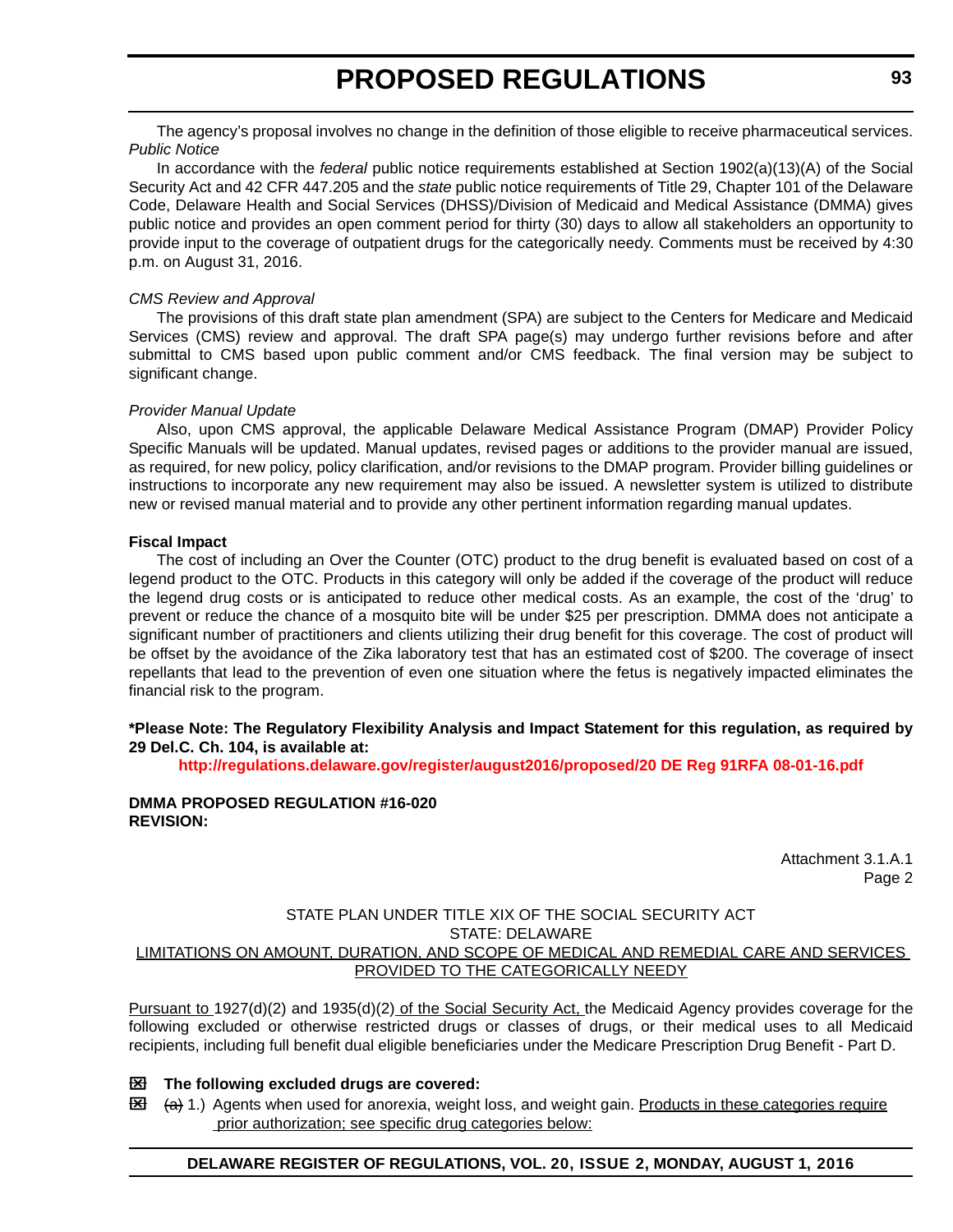- a.) Megestrol Acetate,
- b.) Somatropin, and
- c.) Lipase Inhibitor

 $\Box$  (b) Agents when used to promote fertility; see specific drug categories below:

 $\boxminus$  (c) Agents when used for cosmetic purposes or hair growth; see specific drug categories below:

**Ed** (d) Agents when used for the symptomatic relief cough and colds; see specific drug categories below:

(e) Prescription vitamins and mineral products, except prenatal vitamins and fluoride; see specific drug categories below:

**Ed** (f) Nonprescription drugs; see specific drug categories below.

2.) Nonprescription drugs, prescription vitamins and mineral products (except prenatal vitamins and fluoride), and other over-the-counter products, such as agents used for the symptomatic relief of cough and colds, as listed in the Delaware Medicaid and Medical Assistance (DMMA) Pharmacy Provider Manual Appendix A - Covered Over-the-Counter Drugs.

> Attachment 3.1.A.1 Page 2a

#### STATE PLAN UNDER TITLE XIX OF THE SOCIAL SECURITY ACT

#### STATE: **DELAWARE**

#### MEDICAID PROGRAM: REQUIREMENTS RELATING TO PAYMENT FOR COVERED OUTPATIENT DRUGS FOR THE CATEGORICALLY NEEDY

| Citation (s)                  | Provision (s)                                                                                                                                                                                                                                               |
|-------------------------------|-------------------------------------------------------------------------------------------------------------------------------------------------------------------------------------------------------------------------------------------------------------|
| $4927(d)(2)$ and $1935(d)(2)$ | (g) covered outpatient drugs which the manufacturer-<br>seeks to require as a condition of sale that associated tests<br>-or monitoring services be purchased exclusively from the<br>-manufacturer or its designee (see specific drug categories<br>below) |
|                               | (The Medicaid agency lists specific category of drugs below)                                                                                                                                                                                                |
|                               | (a) Agents when used for anorexia, weight loss, weight gain:<br>Megestrol Acetate, Somatropin, Lipase Inhibitor. Products in<br>these categories require prior authorization.                                                                               |
|                               | (d) Agents when used for the symptomatic relief cough and<br>-colds:<br>Antihistamines, Antitussive, Decongestants, and<br>Expectorants.                                                                                                                    |
|                               | (e) Prescription vitamins and mineral products, except<br>-prenatal vitamins and fluoride: Single entity vitamins,<br>-Multiple vitamins w/ minerals, Nicotinic acid, Calcium salts,<br>and Dialysis replacement products                                   |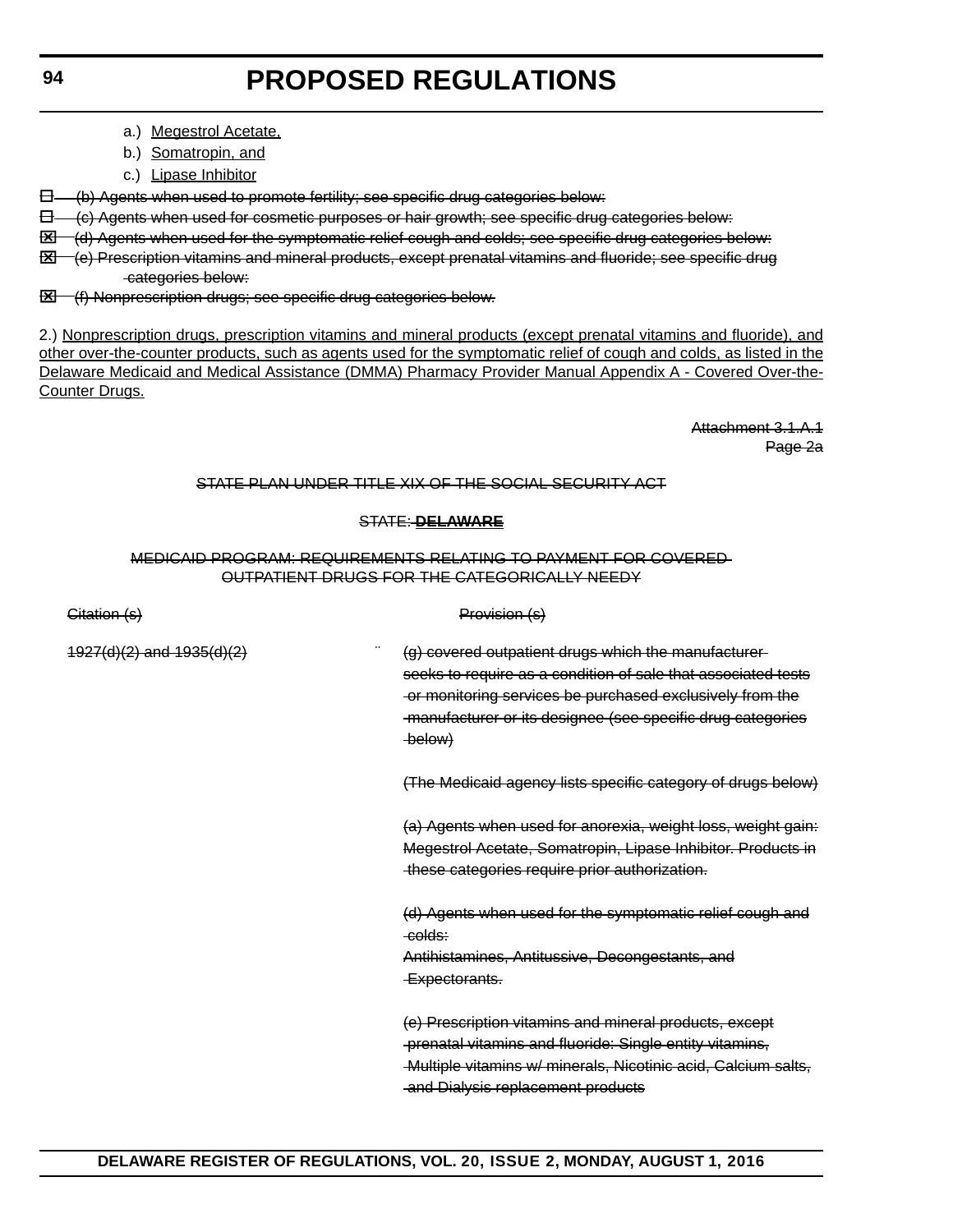Attachment 3.1.A.1 Page 2b

#### <span id="page-20-0"></span>STATE PLAN UNDER TITLE XIX OF THE SOCIAL SECURITY ACT

#### STATE: **DELAWARE**

#### MEDICAID PROGRAM: REQUIREMENTS RELATING TO PAYMENT FOR COVERED OUTPATIENT DRUGS FOR THE CATEGORICALLY NEEDY

Citation (s) **Provision** (s)

1927(d)(2) and 1935(d)(2) CONTINUED

(f) Nonprescription drugs: Analgesic oral and rectal; Heartburn; Antiflatulents; Antidiarrheal; Antinauseants; Cough & Cold, oral; Cough & Cold, topical; Contraceptive Drugs; Laxatives & Stool Softeners; Lice Control Preparations; Nasal Drug Preparations; Nicotine Cessation Preparations; Ophthalmic Drug Preparations; Topical Anesthestics; Topical Antibacterials; Topical/Vaginal Fungicidals; and, Digestive Enzymes.

**We excluded drugs are covered.** 

### **[DEPARTMENT OF NATURAL RESOURCES AND ENVIRONMENTAL](http://www.dnrec.delaware.gov/energy/Pages/portal.aspx)  CONTROL**

### **DIVISION OF ENERGY AND CLIMATE**

Statutory Authority: 7 Delaware Code, Chapter 60 (7 **Del.C.** Ch. 60)

#### **REGISTER NOTICE # 2105 SAN 2014-08**

#### **[2105 Evaluation, Measurement and Verification Procedures and Standards](#page-3-0)**

#### **1. TITLE OF THE REGULATIONS:**

2105 Evaluation, Measurement and Verification Procedures and Standards

#### **2. Brief Synopsis of the Subject, Substance and Issues:**

These regulations define the standards for evaluation, measurement and verification (EM&V) procedures as they are administered by the Energy Efficiency Advisory Council (EEAC). EM&V is a vital tool in creating consensus around the impact of current and future investments to reduce energy use and peak demand in Delaware. Results from EM&V are critical to the assessment of progress in meeting Delaware's energy efficiency and peak demand targets outlined in the Energy Efficiency Resource Standards Act, the State's "Lead by Example" policy, and the Delaware Sustainable Energy Utility's legislated goals. The results from EM&V provide valuable feedback to improve programs during implementation or suggest their cancellation, inform the development of new programs, and guide the allocation of resources.

The purpose of these EM&V regulations is to: develop an overall approach to the evaluation of energy efficiency and demand response programs in Delaware; standardize evaluation approaches for the assessment of energy efficiency and demand response programs; provide specific guidance to Program Administrators, contractors and stakeholders for the evaluation of energy efficiency and demand response programs; and ensure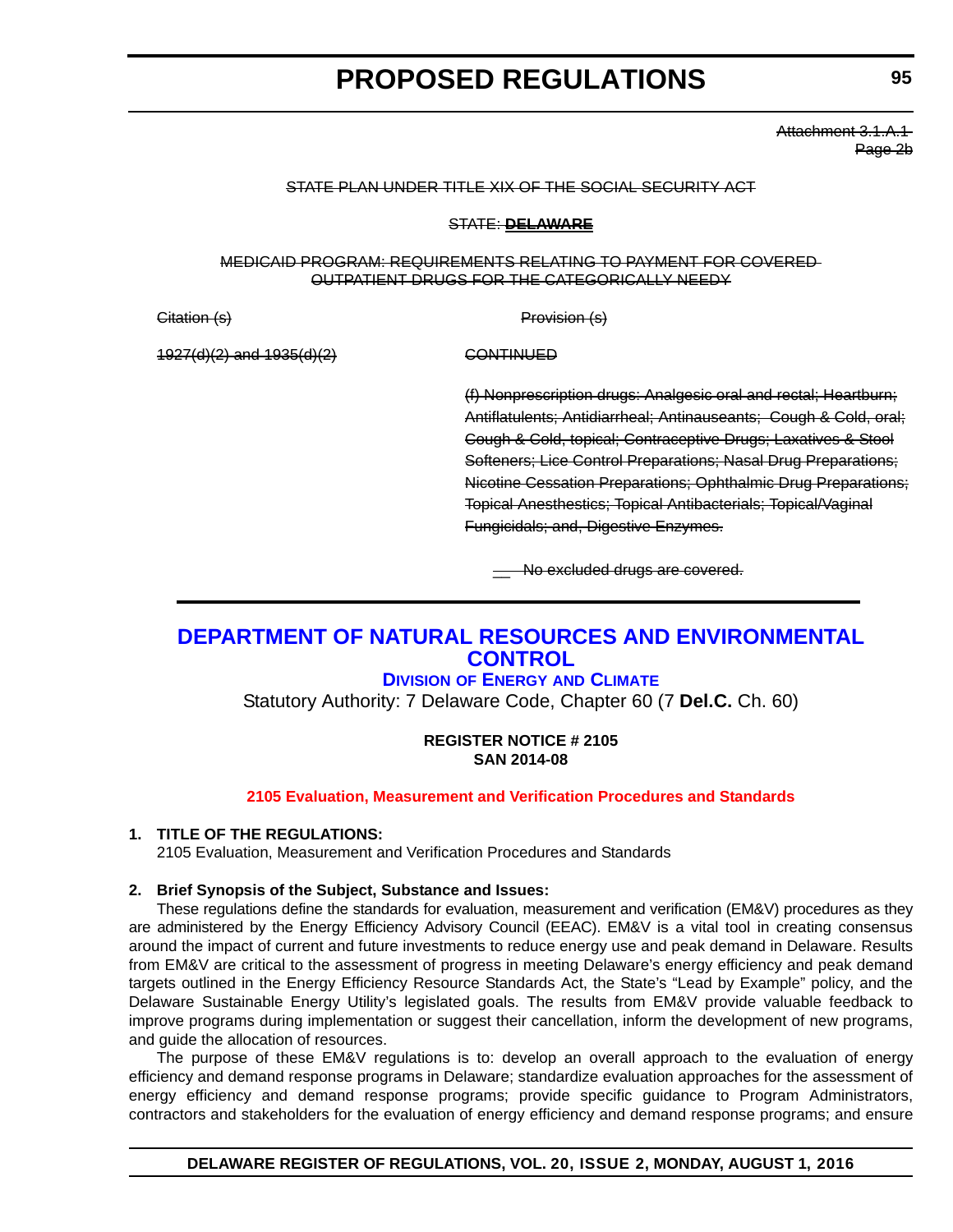#### **96**

# **PROPOSED REGULATIONS**

consistency between Program Administrators' energy efficiency evaluations plans, analysis, and reporting efforts.

- **3. POSSIBLE TERMS OF THE AGENCY ACTION:** None
- **4. STATUTORY BASIS OR LEGAL AUTHORITY TO ACT:** 29 Delaware Code §8059(h)

#### **5. OTHER REGULATIONS THAT MAY BE AFFECTED BY THE PROPOSAL:** None

#### **6. NOTICE OF PUBLIC COMMENT:**

The hearing record on the proposed regulations 2105 Evaluation, Measurement and Verification Procedures and Standards will be open August 1, 2016. Individuals may submit written comments regarding the proposed changes via e-mail to Lisa.Vest@state.de.us or via the USPS to Lisa Vest, Hearing Officer, DNREC, 89 Kings Highway, Dover, DE 19901 (302) 739-9042. A public hearing on the proposed amendment will be held on August 29, 2016 beginning at 6:00 PM in the DNREC Auditorium, located at the Richardson & Robbins Building, 89 Kings Highway, Dover, DE 19901.

#### **7. PREPARED BY:**

Emily St. Clair E[mily.stclair@state.de.us](mailto:Emily.stclair@state.de.us) (302) 735-3366

Robert Underwood, Administrator, Division of Energy & Climate - 7/14/2016

#### **\*Please Note: The Regulatory Flexibility Analysis and Impact Statement for this regulation, as required by 29 Del.C. Ch. 104, is available at:**

**<http://regulations.delaware.gov/register/august2016/proposed/20 DE Reg 95RFA 08-01-16.pdf>**

#### **2105 Regulations Governing Evaluation, Measurement, and Verification Procedures and Standards**

#### **1.0 Authority**

These regulations are promulgated pursuant to 29 **Del.C.** §8059(h).

#### **2.0 Purpose**

The purpose of these EM&V regulations is to:

- Develop an overall approach to the evaluation of energy efficiency and demand response programs in Delaware;
- Standardize evaluation approaches for the assessment of energy efficiency and demand response programs;
- Provide specific guidance to Program Administrators, contractors and stakeholders for the evaluation of energy efficiency and demand response programs, and
- Ensure consistency between Program Administrators' energy efficiency evaluations plans, analysis, and reporting efforts.

#### **3.0 Definitions**

The following words and terms, when used in this regulation, have the following meaning unless the context clearly indicates otherwise:

> "**Baseline**" means conditions, including energy consumption and related emissions that would have occurred without implementation of the subject measure or project. Baseline conditions are sometimes referred to as "business-as-usual" conditions and are used to calculate program-related efficiency or emissions savings. Baselines can be defined as either project-specific baselines or performancestandard baselines.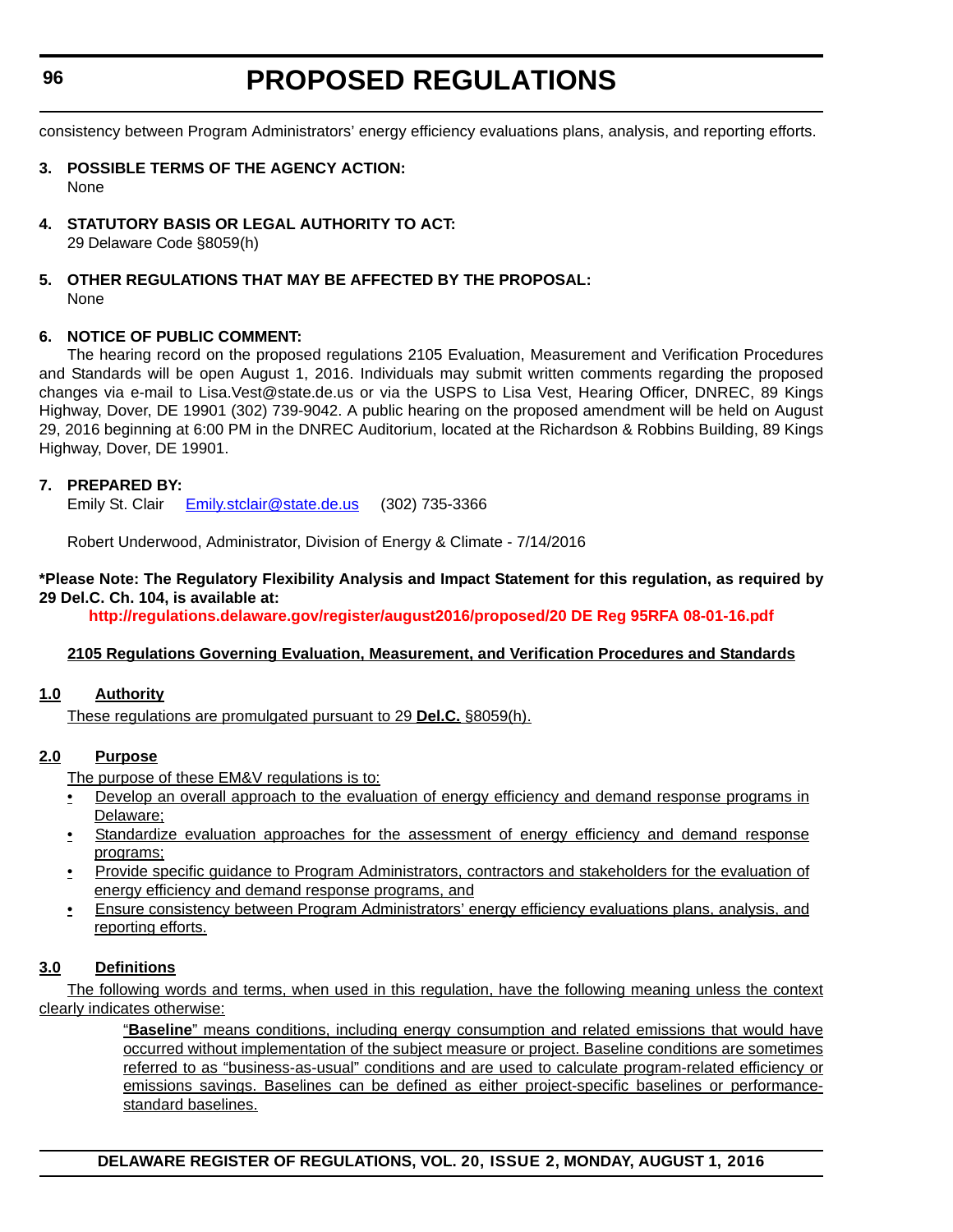"**Coincident Peak**" means the time period of highest system load; for purposes of this regulation, the definition of coincident peak is equivalent to PJM's definition of energy efficiency performance hours under the Reliability Pricing Model (RPM), defined as the hours ending 15:00 through 18:00 Eastern Prevailing Time (EPT) during all days from June 1 through August 31, inclusive, that is not a weekend or federal holiday.

"**Deemed Savings**" means a measurement of energy savings or demand savings for a single unit of an installed energy efficiency measure or adopted efficiency practice that (a) is determined *ex ante* and applied to all such measures without further measurement or verification, and (b) has been developed from data sources and analytical methods that are widely considered acceptable for the measure and purpose. Deemed savings values are agreed upon by the EEAC in advance of program implementation. If evaluation results indicate a need to change a deemed savings value, the new value will only be applied prospectively to measures not yet installed. Individual parameters or calculation methods can also be deemed.

"**Delaware TRM**" means a Delaware-specific Technical Reference Manual, as that term is defined in this section.

"**Demand Response (DR)**" means the temporary reduction of customer energy usage at times of peak usage in order to help system reliability, to reflect market conditions and pricing, or to support infrastructure optimization or deferral of additional infrastructure. Demand response programs may include contractually obligated or voluntary curtailment, direct load control, and pricing strategies.

"**Department of Natural Resources and Environmental Control (DNREC)**" means the entity established by 29 **Del.C.** §8001.

"**Effective Useful Life (EUL)**" means the average time over which an energy efficiency measure results in energy savings, including the effects of equipment failure, removal, and cessation of use. The Delaware TRM shall be the primary source of EUL data.

"**Energy Efficiency Advisory Council (EEAC or Council)**" means the body created by 29 **Del.C.** §8059(h)(1)(a).

"**Energy Efficiency (EE) Programs**" means energy efficiency, peak demand reduction, and emissionreducing fuel switching programs which seek to decrease consumption of electric energy or natural gas.

"**Equity-of-service**" means that programs cannot exclude otherwise eligible groups of ratepayers (who are paying into the program) because of their different attitudes or opinions about energy use or energy savings.

"**Evaluation**" means the performance of studies and activities aimed at determining the effects of an efficiency program.

"**Evaluation, Measurement and Verification (EM&V)**" means any and all independent research and analytical activities occurring during or after implementation of efficiency programs intended to assess or estimate the accuracy of measure or program impacts, or assessment of the efficiency and effectiveness of the program design and implementation.

"**Ex-Post Evaluated Savings**" means savings estimates developed and reported by an Independent Evaluation Contractor (IEC) resulting from an energy impact evaluation of past efficiency program activity. These can be either gross or net savings, as defined in this section.

"**Free riders**" mean participants who participate in a program, but who would have adopted some or all of the efficiency measures without the benefits of the program.

**"Gross Savings**" means the change in energy consumption and/or demand that results directly from program-related actions taken by participants in a program, regardless of whether the savings are ultimately attributable to the program. Gross savings may be deemed per unit based on ex-ante estimates or evaluated ex-post results.

"**Impact Evaluation**" means an evaluation that quantifies the direct and indirect results and benefits of a program or project using measured or deemed savings methods.

"**Independent Evaluation Contractor (IEC)**" means a contractor hired by a Program Administrator to perform evaluation activities and products.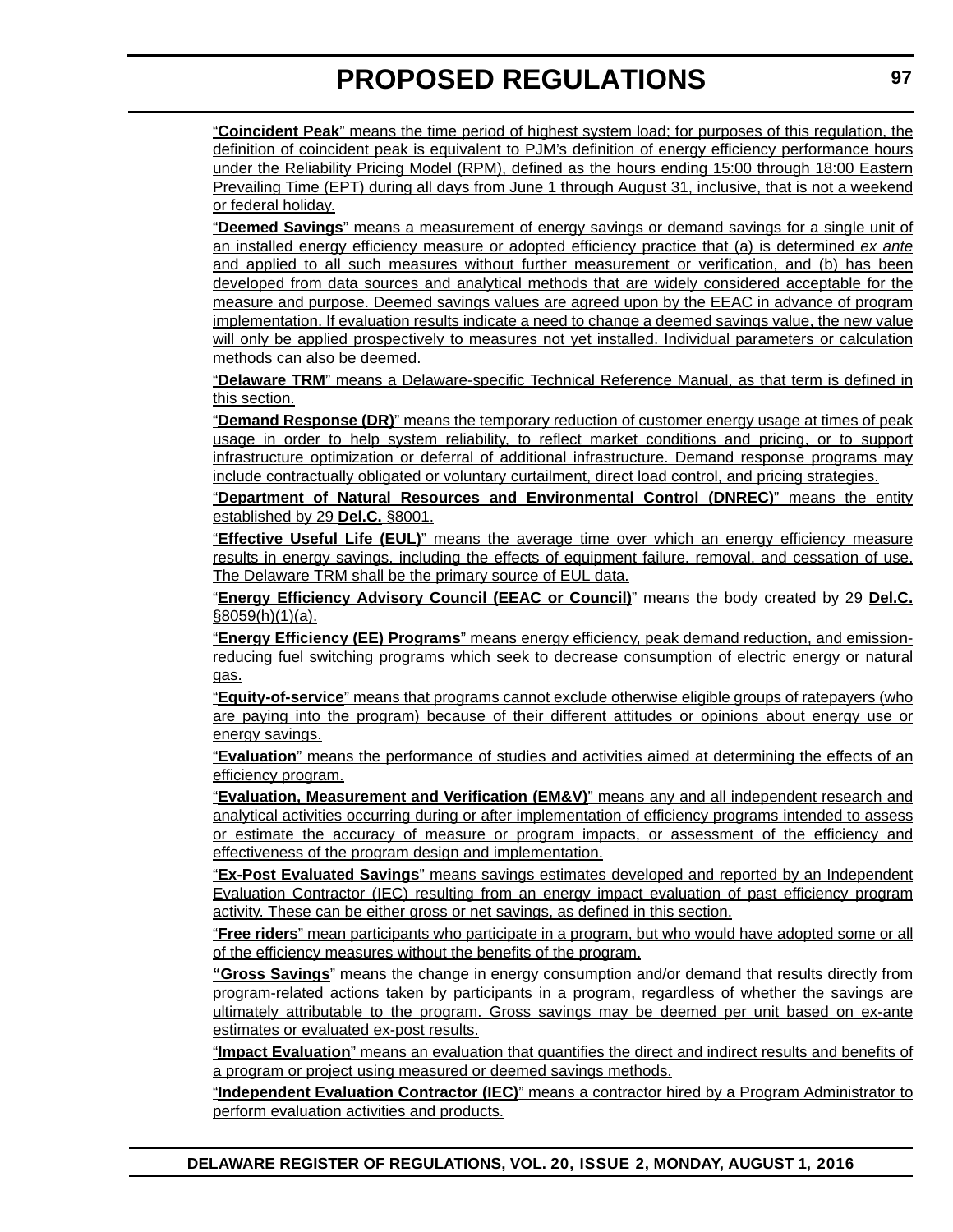"**Market Effect**" means the change in the structure or functioning of a market, or the behavior of participants in a market, that results, or is expected to result, from one or more program efforts.

"**Measurement and Verification (M&V)**" means data collection, monitoring, and analysis associated with the calculation of gross energy and demand savings from individual sites or projects.

"**Mid-Atlantic TRM**" means the Technical Reference Manual applicable to select states within the Mid-Atlantic region, which is developed collaboratively by participating members in the Mid-Atlantic region.

"**Net Present Value (NPV)**" means the value of a stream of future costs and/or benefits converted to a single sum in a specific year, usually the first year of the analysis, using a discount rate as specified in these regulations. It can also be thought of as the equivalent worth of all costs and benefits relative to a base point called the "present." NPV takes into account the time value of money by discounting future streams of costs and benefits.

"**Net Savings**" means (Gross Savings) – (savings attributable to Free Riders) + (savings attributable to Spillover) + (savings attributable to Market Effects). Net savings are the energy savings that are attributable to a program's intervention in the market, exclusive of other reasons for changes in energy use.

"**Net-to-Gross Ratio (NTG)**" means a factor or ratio representing Net Savings divided by Gross Savings.

"**PJM**" means PJM Interconnection LLC, the organization that manages electricity transmission and wholesale electricity market for the region that serves Delaware or its successor at law.

"**Process Evaluation**" means an evaluation that indicates how to improve the structure and delivery of a program or project. These evaluations typically survey program stakeholders, analyze their feedback, and use this information to identify opportunities for program improvement.

"**Program Administrator (PA)**" means investor-owned or municipal utilities and other entities administering any energy efficiency program governed by 29 **Del.C.** §8059(h).

"**Program Implementer**" means an entity hired by the Program Administrator to plan, implement, and deliver EE programs on their behalf.

"**Program Year**" means the annual regulatory period for which an approved program operates, and aligns with the program annual budget and impact targets. In Delaware, the energy efficiency program year runs from January 1 through December 31.

"**Public Advocate**" means the entity established by 29 **Del.C.** §8716.

"**Public Service Commission (PSC)**" means the entity established by 26 **Del.C.** §103.

"**Realization Rate**" means the ratio of evaluated Gross Savings to initial pre-evaluation claimed Gross Savings. The basis for a realization rate varying from 1.0 can include several considerations such as the following: 1) adjustments for data errors, 2) differences in implemented measure counts as a result of Verification activities, and/or 3) other differences revealed through the evaluation process, such as with respect to adjustments to baseline assumptions or per unit savings estimates.

"**Reliable Pricing Model (RPM)**" means PJM's capacity market.

"**Renewable Energy Credit (REC)**" means a tradable instrument defined by 26 **Del.C.** §352(18) used to demonstrate compliance with the percentage requirements set forth in 26 **Del.C.** §354(a).

"**Rigor**" means the level of effort expended to minimize uncertainty due to factors such as sampling error and bias. The higher the level of rigor, the more confident one is that the results of the evaluation are both accurate and precise.

"**Solar Renewable Energy Credit (SREC)**" means the tradable instrument defined by 26 **Del.C.** §352(25) used to demonstrate compliance with the percentage requirements set forth in 26 **Del.C.** §354(a).

"**Spillover (free drivers)**" means EE or DR measures that are not directly counted as resulting from program participation, but are taken as a result of the program's influence on customers or markets. There are two general types of spillover: (1) participant spillover, in which program participants adopt additional efficiency measures or practices that are not counted directly as part of the program tracking system; or (2) non-participant spillover in which actions are taken by non-participants due to the general influence or awareness-raising effects of the program.

**DELAWARE REGISTER OF REGULATIONS, VOL. 20, ISSUE 2, MONDAY, AUGUST 1, 2016**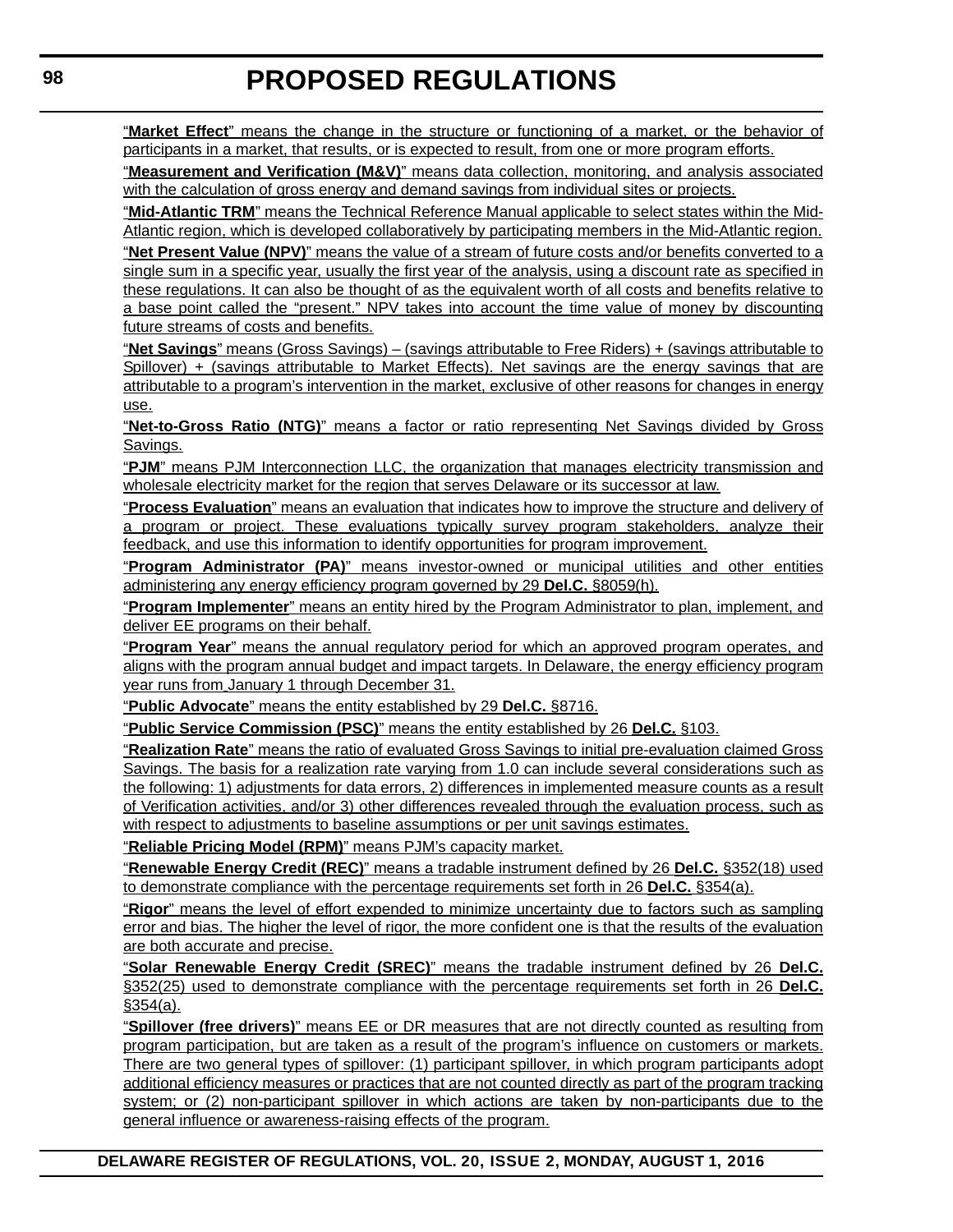"**Technical Reference Manual (TRM)**" means an operating manual that describes the standardized approaches to be used for estimating savings from the installation of energy efficiency measures or adoption of efficiency practices. It provides a common comparable approach for estimating energy savings across programs and market sectors for the measures typically installed via the energy efficiency programs.

"**Verification**" means an independent ex-post assessment of an energy efficiency or demand response program that confirms: (1) the installation rate of measures installed through the programs; (2) the installation meets reasonable quality standards; (3) the measures are operating correctly and have the potential to generate the predicted savings; and (4) tracked savings estimates are properly calculated based on agreed upon deemed values or rules in the TRM. Verification may include one time or multiple activities over the effective useful life of the measures.

#### **4.0 Incorporation by Reference**

- 4.1 The Delaware TRM, published by the Delaware Department of Natural Resources and Environmental Control on July 1, 2016, is hereby adopted and incorporated by reference.
- 4.2 The Delaware TRM consists of the Mid-Atlantic TRM version 6.0, as published by the Northeast Energy Efficiency Partnership's Regional EM&V forum in May 2016, plus additional measures to address Delaware-specific conditions.

#### **5.0 EEAC, DNREC, Program Administrators and Independent Evaluation Contractors EM&V Responsibilities**

- 5.1 The EEAC and DNREC shall provide oversight of EM&V for PA energy efficiency portfolios in Delaware. These parties will work together to plan, implement, and review evaluations, including impact, process, market assessments, cost-effectiveness analysis, and baseline research. The following entities shall be engaged in and have responsibilities for EM&V in Delaware, as summarized in the remainder of this section, and including all specific responsibilities defined in greater detail in subsequent sections.
- 5.2 EEAC Responsibilities
	- 5.2.1 The EEAC shall oversee, plan and guide Delaware energy-efficiency program evaluations and EM&V related activities both pursuant to and not explicitly expressed in these regulations. The EEAC will approve portfolio-level EM&V plans and budgets.
	- 5.2.2 The EEAC shall establish a schedule for meetings to discuss progress of on-going work and to plan and manage new research. The EEAC may establish subcommittees as needed to handle details best suited for smaller groups or matters that affect a sub-set of all PAs.
	- 5.2.3 The EEAC shall review, approve or ask for modifications to, all EM&V analyses and work products produced by IECs.
	- 5.2.4 The EEAC shall work collaboratively with the PAs to develop EM&V plans. EM&V plans should clearly outline the approach for each program or portfolio evaluation including detailing level of expected rigor and reliability of results.
	- 5.2.5 The EEAC shall be responsible for developing or approving the following planning documents related to EM&V in Delaware.
		- 5.2.5.1 Three-Year Plan: The EEAC shall develop a comprehensive 3-year EM&V plan, including overall EM&V budgets in the year prior to the start of the new 3-year cycle.
		- 5.2.5.2 Annual Portfolio Plan Updates: The EEAC shall develop a general plan of EM&V activities to be conducted in the upcoming year. Annual EM&V plans shall allow for modifications, with justification, to the overall Three-Year Plan to accommodate new information or program or portfolio changes. The EEAC shall reach agreement on the Annual EM&V plans in advance of the launch of the program year to which the EM&V plan pertains.
- 5.3 DNREC Responsibilities
	- 5.3.1 DNREC may hire an EEAC Consultant to represent the EEAC and to assist with the planning and oversight of EM&V activities in Delaware. DNREC's oversight responsibilities related to acquiring

#### **DELAWARE REGISTER OF REGULATIONS, VOL. 20, ISSUE 2, MONDAY, AUGUST 1, 2016**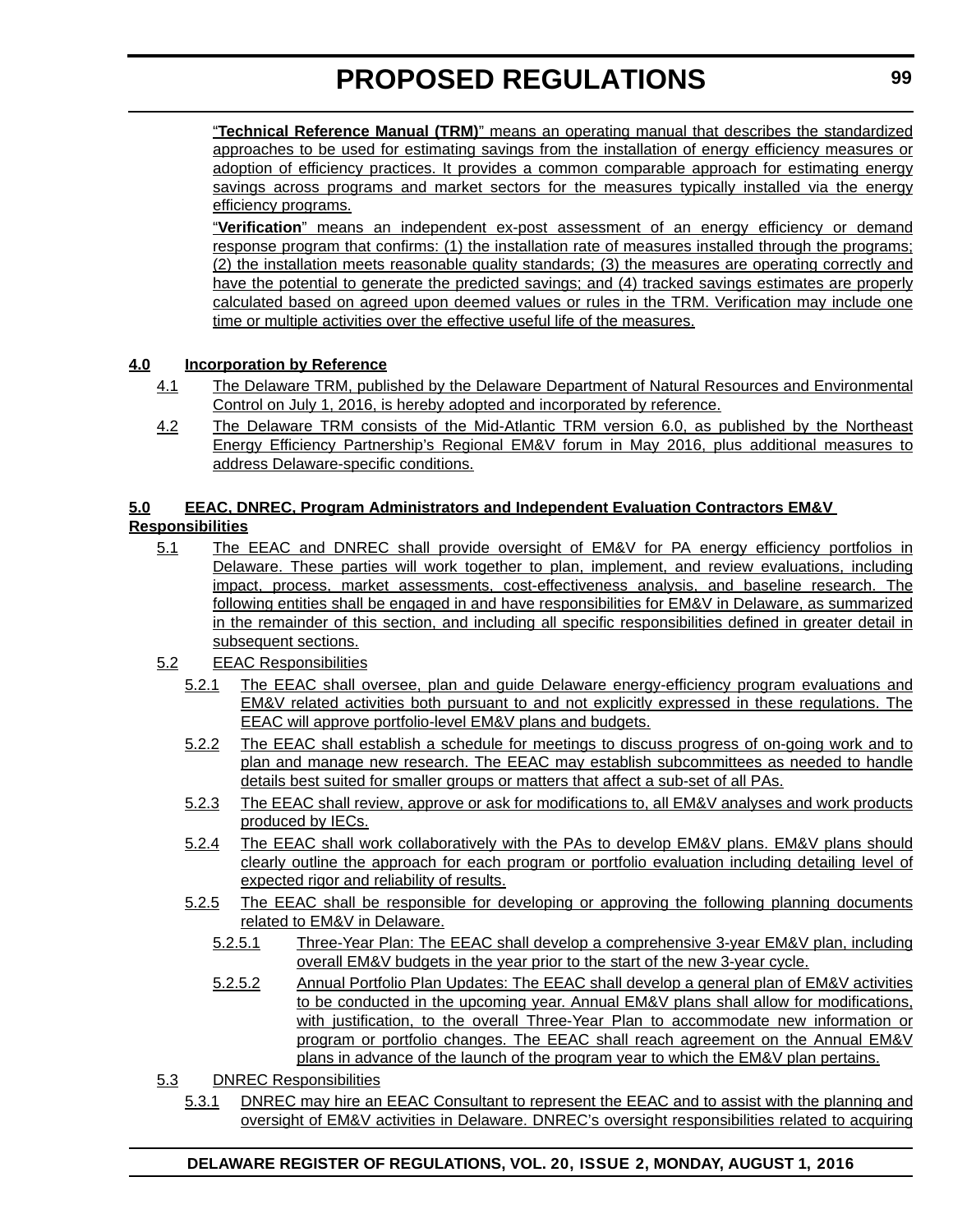EM&V services include: 1) competitively acquiring EEAC Consultant services, and 2) establishing, managing, and overseeing EEAC Consultant service acquisition process and the day-to-day management responsibilities required to successfully implement the EEAC Consultant's efforts.

5.3.2 DNREC will post all final evaluation reports and results on the Delaware EEAC website, except when doing so would compromise customer privacy or data security.

#### 5.4 PA Responsibilities

- 5.4.1 Each PA is expected to be an active participant in the EEAC's EM&V activities. PAs will also enter into contracts to procure the IECs and provide day-to-day and contractual management of IECs.
- 5.4.2 PAs are responsible for the direct development and implementation of all EM&V activities required for their energy efficiency portfolio in adherence with these regulations, and for ensuring that efforts are consistent with the policies, procedures, approaches and timelines that meet Delaware's needs.
- 5.4.3 The PAs shall inform the EEAC of major changes to existing programs prior to their implementation so that the EEAC can develop or approve any necessary EM&V plans. Each PA must ensure that data is supplied to IECs as needed and in a timely fashion. The PAs must ensure that their program third-party implementers also track necessary data and cooperate fully with IECs in support of all EM&V activities.
- 5.4.4 Each PA shall annually submit an EM&V report to the EEAC highlighting findings from the past program year. The report shall be submitted within 30 days of completion of all annual EM&V reports for the following year and include the following information.
	- 5.4.4.1 A summary of EM&V activities completed in a manner that is consistent with these regulations and with EM&V Plans approved by the EEAC.
	- 5.4.4.2 A summary of process evaluation findings, as appropriate by program.
	- 5.4.4.3 A summary of impact evaluation findings, as appropriate by program and for the portfolio as a whole, showing original PA tracked savings, actual evaluated gross and net savings performance, original program goals, evaluated NTG ratios, and evaluation realization rates. For programs not undergoing impact evaluations for that year, the summary should provide the tracked and claimed gross and net savings consistent with prior agreements, deemed savings and the TRM, and indicate these are unevaluated results.
	- 5.4.4.4 Estimates of ex-post evaluation estimated savings and cost-effectiveness results by program and for the portfolio as a whole, performed and calculated in a manner consistent with the EM&V regulations.
- 5.4.5 The PAs shall provide quarterly progress reports that include updates on progress towards EM&V goals and expenditures and participate in update meetings as requested by the EEAC.
- 5.4.6 PAs are encouraged to offer their eligible program resources into the PJM RPM capacity market so long as it is cost-effective and the evaluation of such resources remains compliant with these regulations.

#### 5.5 IEC(s) Responsibilities

5.5.1 The IEC(s) shall provide technical advice and information to the EEAC, develop and recommend EM&V plans and budgets, and conduct all EM&V research and tasks.

### **6.0 Evaluation Requirements**

### 6.1 Reporting

- 6.1.1 EM&V reports shall provide an assessment of EM&V activities completed in a manner that is consistent with these regulations. Reports shall be provided as determined by the EEAC. The final reporting timeline shall be established so that it can efficiently and cost-effectively meet the needs of the PAs, EEAC and the PJM RPM capacity market compliance cycle whenever possible.
- 6.1.2 Program cycle reporting shall include both impact and process evaluations findings, as appropriate by program, and will be used to measure performance against program goals. Impact evaluations shall report energy impact estimates for each year of the program's operations and for the program cycle in total, when available. This reporting shall allow the evaluation to document

#### **DELAWARE REGISTER OF REGULATIONS, VOL. 20, ISSUE 2, MONDAY, AUGUST 1, 2016**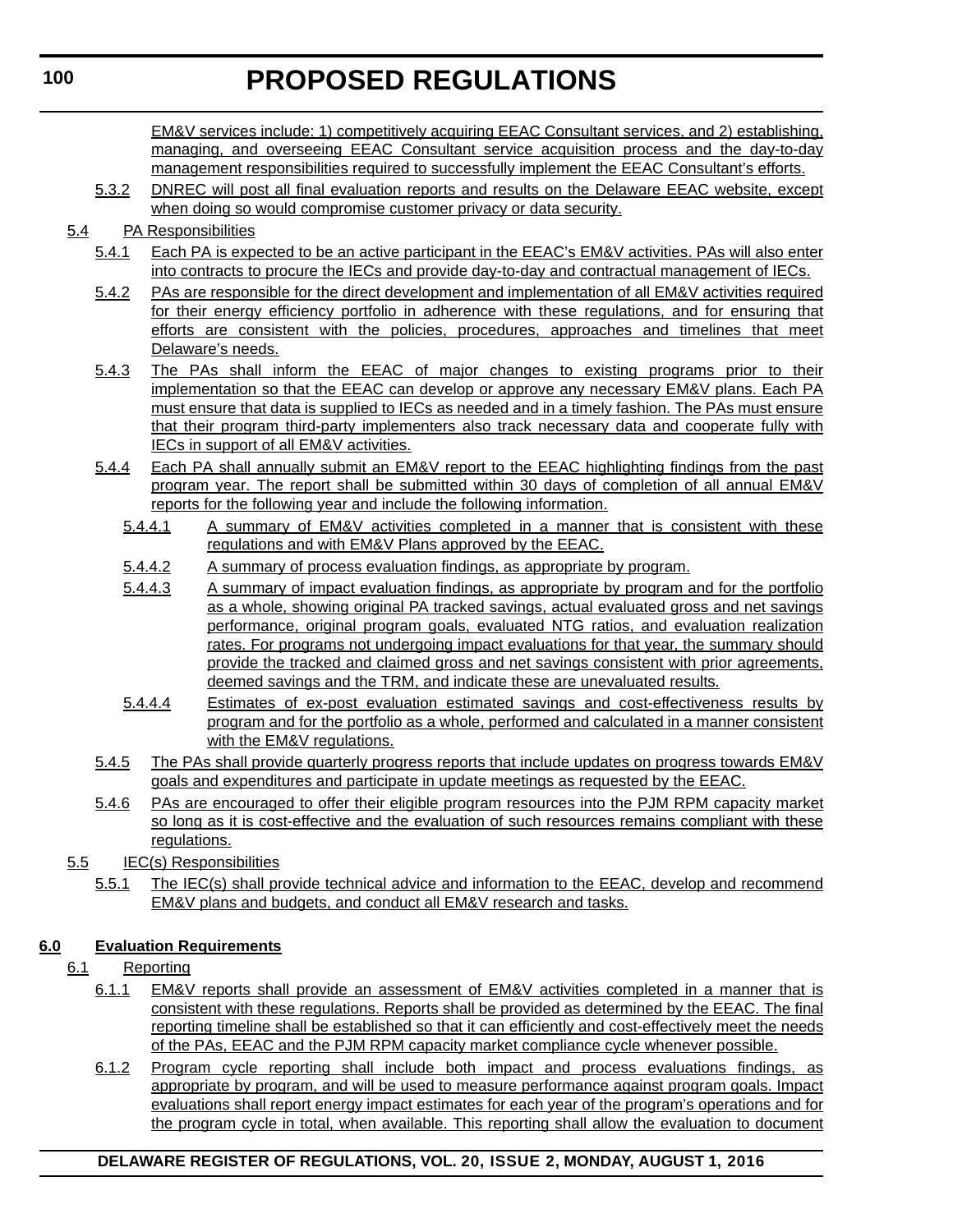program-cycle impacts as well as annual impacts that support program planning and restructuring efforts to maintain high performing programs and portfolios.

- 6.1.3 Evaluation reports shall contain, at a minimum, the following:
	- 6.1.3.1 Cover;
	- 6.1.3.2 Title Page;
	- 6.1.3.3 Abstract;
	- 6.1.3.4 Table of Contents;
	- 6.1.3.5 Executive Summary (including impact findings and process recommendations);
	- 6.1.3.6 Introduction and Purpose of the Study;
	- 6.1.3.7 Description of Programs Covered in Study;
	- 6.1.3.8 Study Methodology;
	- 6.1.3.9 Assessment of the Reliability of Study Findings;
	- 6.1.3.10 Detailed Study Findings (impact and process evaluation);
	- 6.1.3.11 Recommendations for Program Changes, and
	- 6.1.3.12 For impact studies, *ex-post* cost-effectiveness results
- 6.1.4 The following information shall be included in a table format or bullet list within both the Executive Summary of the draft and final evaluation reports as well as in the sections of the report in which those items are presented and discussed. The goal of this requirement is to allow efficient and rapid extraction of key results to better understand the study results.
	- 6.1.4.1 Energy Impact
		- 6.1.4.1.1 Program and portfolio level first year annualized gross and net energy impacts
		- 6.1.4.1.2 Program and portfolio level gross and net lifecycle energy impacts
		- 6.1.4.1.3 For electric programs, program and portfolio level gross and net coincident peak kW
		- 6.1.4.1.4 Program NTG ratios and estimated components
		- 6.1.4.1.5 Program and portfolio level first year annualized gross original PA-tracked ex-ante savings
		- 6.1.4.1.6 Program and portfolio level first year annualized gross realization rates
		- 6.1.4.1.7 Program and portfolio level impact goals
		- 6.1.4.1.8 Program and portfolio level achievement as a percentage of goal, based on ex-post evaluation results
		- 6.1.4.1.9 Program and portfolio level calculated benefit-cost results based on ex-post evaluation net savings
	- 6.1.4.2 Process Evaluation
		- 6.1.4.2.1 Key findings from the process evaluation
		- 6.1.4.2.2 Summary of recommendations made by the evaluation team
	- 6.1.4.3 Market Effects
		- 6.1.4.3.1 Timeline describing years covered by the reported effects
		- 6.1.4.3.2 Key findings from the market effects evaluation aligning with priorities identified by the EEAC.
		- 6.1.4.3.3 Estimated annual and lifecycle net energy savings estimated from market effects (per technology, technology class, or market sector as appropriate)
		- 6.1.4.3.4 Listing of major technologies and/or practices affected by market effects

#### 6.2 Benefit-Cost Analysis

6.2.1 Energy Efficiency portfolios in Delaware must meet the benefit-cost requirements outlined in these regulations. PAs shall develop program and portfolio plans to achieve overall positive net benefits based on the cost-effectiveness test described below. PAs are responsible for providing prospective planned cost-effectiveness test results to EEAC for review at the program and portfolio level. In addition, the IECs and PAs must provide the EEAC with retrospective cost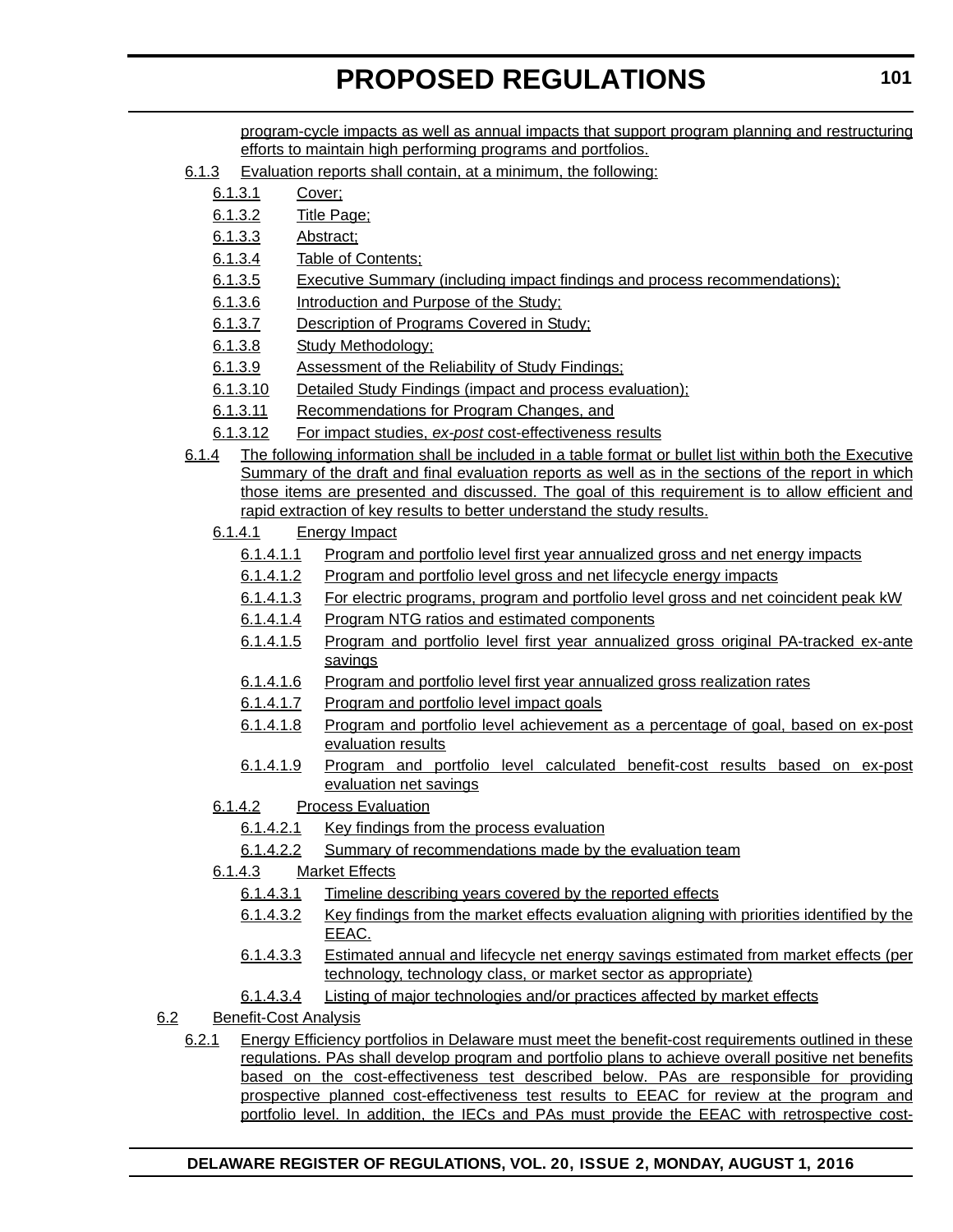effectiveness test results at the program and portfolio level. Portfolios shall be developed to maximize long term cost-effectiveness and consider investing in the activities and resources needed to establish the groundwork for programs in the future.

- 6.2.2 Cost-Effectiveness Test
	- 6.2.2.1 Programs are considered cost-effective when the benefit-cost ratio as determined by the Total Resource Cost (TRC) test is greater than one. The TRC test compares the costs and benefits of energy efficiency programs as a resource option from the perspective of the entire economy. The formula for the TRC test is:
		- Benefit-Cost Ratio = Benefits / Costs, where:

Benefits = Net Present Value of (Avoided Supply Costs + Other Benefits)

Costs = Net Present Value of (Participant Costs + Utility Costs – Federal Tax Credits)

- 6.2.2.2 The costs are the total costs of the program, whether incurred by participants or Program Administrators. Costs include:
	- 6.2.2.2.1 equipment and installation costs (but only those that are incremental to baseline costs),
	- 6.2.2.2.2 increases (or decreases) in operation and maintenance costs,
	- 6.2.2.2.3 cost of removal (less salvage value),
	- 6.2.2.2.4 administrative costs directly attributable to the programs,
	- 6.2.2.2.5 costs for EM&V activities, utility performance incentives, and Federal tax credits (as a reduction in cost).
- 6.2.2.3 Benefits include all benefits to the utility, its ratepayers, and other Delaware constituents that result from changes in energy consumption resulting from energy efficiency programs. The benefits calculated in the TRC shall include, when determined by the EEAC to be reasonably quantifiable:
	- 6.2.2.3.1 avoided electric supply costs, based on energy costs in the respective zone of the PJM Regional Transmission Organization;
	- 6.2.2.3.2 avoided electric transmission, distribution, and generation capacity costs, valued at marginal cost for the periods when there is a load reduction, based on relevant costs in the respective zone of the PJM Regional Transmission Organization;
	- 6.2.2.3.3 reduced SREC and RECs requirements;
	- 6.2.2.3.4 avoided gas supply and delivery costs;
	- 6.2.2.3.5 the effect of lower prices for electric and gas energy and capacity in wholesale markets resulting from reductions in the quantity of energy and capacity sold in those markets, sometimes referred to as Demand-Reduction-Induced Price Effect (DRIPE);
	- 6.2.2.3.6 non-primary fuel benefits, such as reduction in heating fuel needs (regardless of fuel type) resulting from improvements in the building envelope or other systems; and
	- 6.2.2.3.7 avoided environmental compliance costs, where such costs can be directly tied to changes in energy use.
- 6.2.2.4 The benefits shall be calculated using net savings.
- 6.2.3 To set a standard that allows TRC tests conducted on Delaware's energy efficiency programs and portfolio to be comparable, the following guidance shall be followed.
	- 6.2.3.1 Net present value Cost-effectiveness of an energy efficiency measure, program, or portfolio will be calculated based on the net present value of the costs and benefits valued in the TRC test, discounted over the effective useful life of the measures installed.
	- 6.2.3.2 Discount Rates The discount rate used in energy efficiency and demand reduction costeffectiveness tests shall be 4.0% on a real basis.
	- 6.2.3.3 EUL Measures installed via Delaware's energy efficiency programs shall have their energy savings counted and valued over the full EUL of the installed measures.
	- 6.2.3.4 With the exception of program-specific data, inputs to cost-effectiveness tests shall not be different for different programs.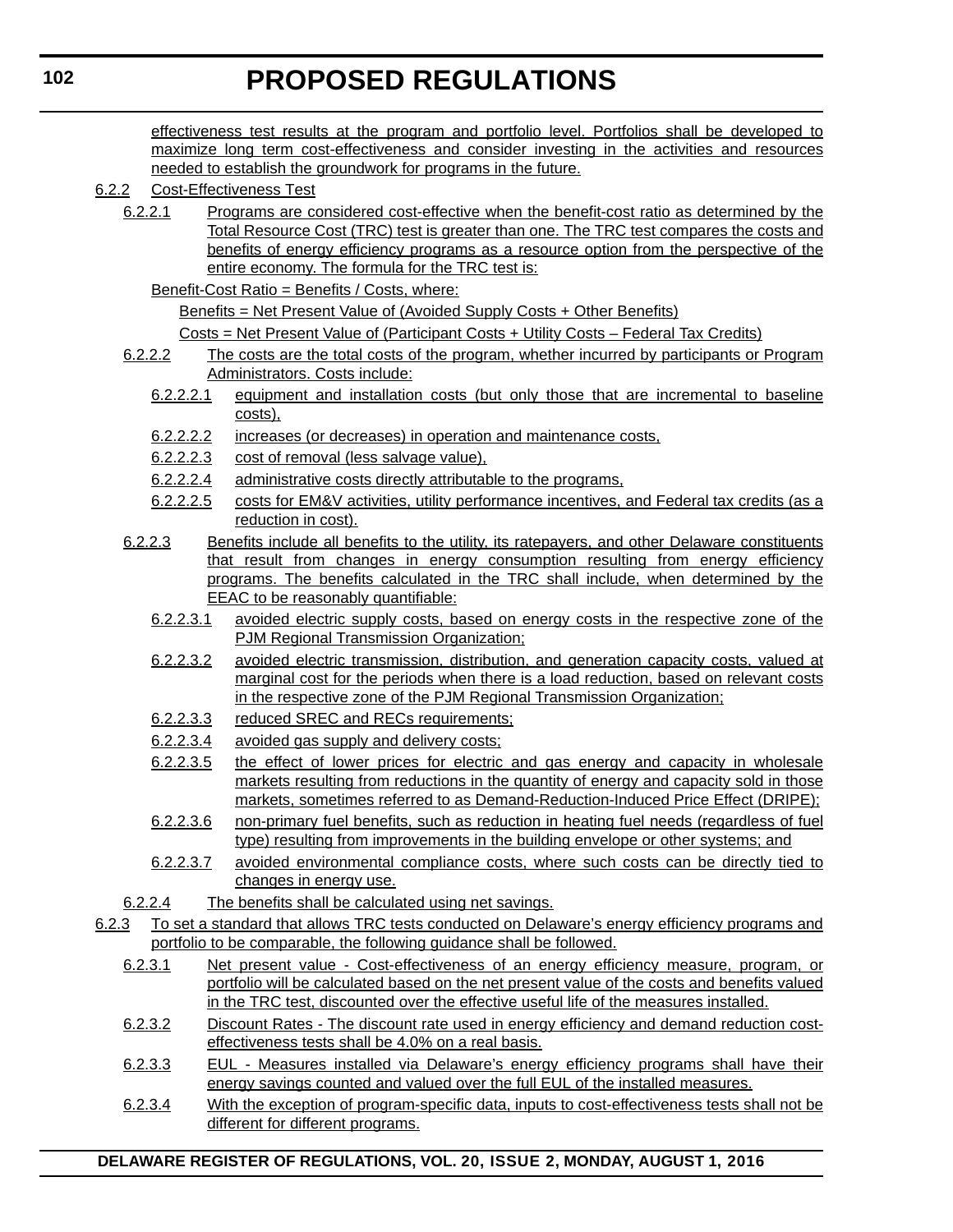- 6.2.4 Although the TRC test will serve as the primary criterion for determining program costeffectiveness, customer rate and bill impacts shall be provided in portfolio plans to help inform the planning process. The results of additional cost-effectiveness tests may also be reported.
	- 6.2.4.1 Portfolio plans shall include projected short and long term customer rate and bill impacts for each customer class.
- 6.2.5 EEAC Responsibilities for Benefit-Cost Analysis
	- 6.2.5.1 Develop or approve energy savings forecasts, avoided costs, line losses, and/or other major inputs to the benefit-cost analysis.
	- 6.2.5.2 Monitor that Program Administrators are following the benefit-cost approaches as outlined in these regulations.
	- 6.2.5.3 Review and approve program and portfolio level benefit-cost analysis completed by Program Administrators and/or IECs on energy efficiency portfolios and programs.
- 6.2.6 DNREC Responsibilities for Benefit-Cost Analysis
	- 6.2.6.1 Coordinate with the PSC and the Public Advocate to provide advice on benefit-cost metrics, metric values, and calculation approaches.
- 6.2.7 Program Administrator Responsibility for Benefit-Cost Analysis
	- 6.2.7.1 Develop estimates of avoided costs and line losses, for review, discussion and approval by the EEAC.
	- 6.2.7.2 Perform benefit-cost analysis for energy efficiency measures, programs and portfolios for planning purposes using Delaware TRM values and best available information as appropriate.
	- 6.2.7.3 Provide IECs with appropriate input data and ensure that the IECs perform required benefit-cost analyses based on ex-post evaluation results and submit timely reports to the EEAC.
	- 6.2.7.4 Report planned and ex-post benefit-cost calculation results to EEAC.
	- 6.2.7.5 Provide data and benefit-cost analyses models to the EEAC for review, if requested
- 6.3 Energy Impact Baseline
	- 6.3.1 Prescriptive Measures
		- 6.3.1.1 The baseline used for prescriptive measures shall be established in the Delaware TRM. Baselines for prescriptive measures shall follow the approaches outlined below.
		- 6.3.1.2 For program models that are market driven, including replace on failure or end of life, new construction, renovation, remodel, or any other reason the customer is already planning to install equipment, the Delaware TRM shall use one of the following approaches to establish deemed baselines, unless specified in the Delaware TRM to be site or customertype specific:
			- **Code or standard**: Energy impact baseline is set at the minimum building code or the minimum appliance standard without compliance adjustments
			- **Typical Code or Standard with Compliance Adjustment**: Energy impact baseline is set at the typically applied building code or appliance standard adjusted for estimated compliance
			- **Market Mean or Mode**: Energy impact baseline is set at the mean or mode market practice for that equipment, depending on the distribution
		- 6.3.1.3 For programs models that result in equipment replaced earlier than what would have occurred without the program (early replacement or "retrofit"), or where additional or optional equipment is added to existing equipment of systems, the baseline condition is the energy use condition prior to the program-induced change for the remaining useful life of the replaced measure. Once the remaining useful life has expired, the baseline should be established using one of the three methods outlined in subsection 6.3.1.2 and applied to the remaining useful life.
	- 6.3.2 Custom Measures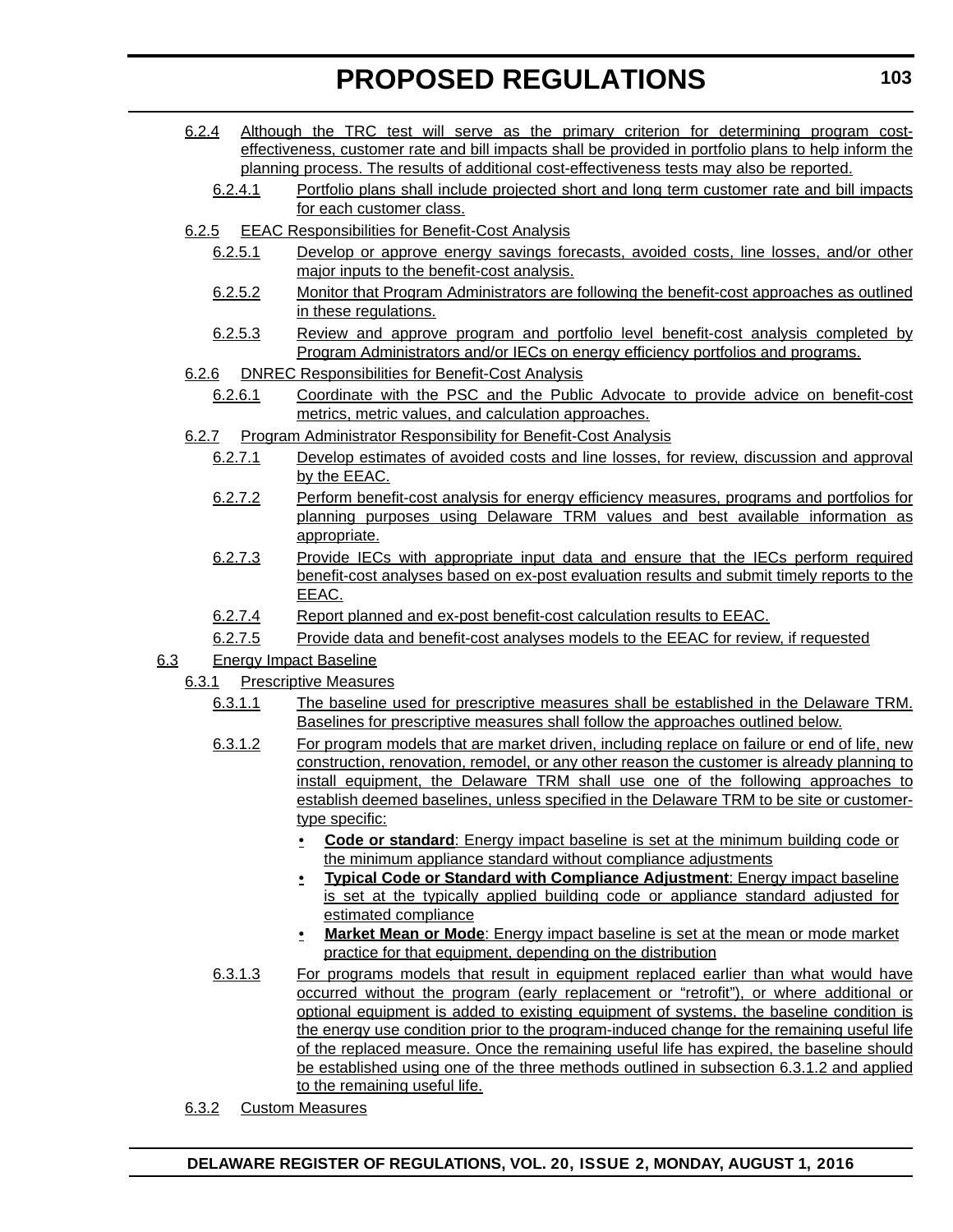- 6.3.2.1 Baseline conditions for custom measures will be set for each project being evaluated so that it reflects the typical conditions associated with that custom application, consistent with the above guidelines for prescriptive measures. The IEC will review baseline assumptions established by project engineers, and if appropriate, suggest modifications.
- 6.3.3 EEAC Responsibilities for Energy Impact Baseline
	- 6.3.3.1 Provide guidance to IECs and PAs regarding appropriate baseline approaches, assumptions and estimations.
	- 6.3.3.2 Collaborate with the IECs and PAs on the evaluation efforts and review baseline approaches and savings assumptions to be used in the evaluation efforts ensuring they are developed in a manner consistent with the baseline approach established in these regulations.
	- 6.3.3.3 Work to resolve any disagreements between the IECs and PAs, or other stakeholders, regarding baseline assumptions.
	- 6.3.3.4 Approve any IEC suggested deviations from the required approach for setting baseline conditions if properly justified and explained.
- 6.3.4 Program Administrator Responsibilities for Energy Impact Baseline
	- 6.3.4.1 Provide guidance to IECs on program baseline assumptions.
	- 6.3.4.2 Develop, in coordination with the IECs, custom baseline assumptions on a project-specific basis to support calculations of custom project gross savings.
- 6.4 Application of Savings
	- 6.4.1 Program results and goal achievement in Delaware shall be reported as Ex-Post Verified Net savings. Gross program savings that are verified by evaluation activities are then adjusted using previously-determined net-to-gross (NTG) ratios to yield an ex-post, verified net savings value.
	- 6.4.2 Gross savings will be calculated using the Delaware TRM where applicable. For measures not included in the Delaware TRM, gross savings will be calculated by other appropriate methods.
		- 6.4.2.1 Gross savings do not account for the effects of free riders, spill over or market effects on the total program savings.
		- 6.4.2.2 For deemed savings, ex-post savings shall be verified by the IEC and may reflect installation rate, quantity, and adjustments for errors in data collection.
		- 6.4.2.3 Custom projects shall require engineering, metering, or other evaluation estimates that will be applied retroactively.
	- 6.4.3 Net savings, those savings that are caused by the program's intervention in the market and that account for free riders, participant spillover and market effects, shall be used for purposes of assessing goal achievement and to provide program design and marketing guidance that can support planning for upcoming program years. An assessment of net-to-gross ratios may also be used by the EEAC, and other policy makers to assess when a program should be redesigned or terminated as a part of the Delaware portfolio.
		- 6.4.3.1 The EEAC shall develop or approve NTG ratios to be applied to each program prospectively each year. These NTG ratios can be derived from specific research or from other best available information. The EEAC, in consultation with the IEC, shall agree on NTG values to use going forward, informed by evaluations and all other best available information.
		- 6.4.3.2 Estimated net-to-gross assumptions used in portfolio planning analyses shall be included with the portfolio plan submitted to EEAC.
	- 6.4.4 Retroactive vs. prospective savings calculation
		- 6.4.4.1 Changes in deemed energy savings or other deemed assumptions that result from program evaluation shall not be applied retrospectively, but shall be applied to the program and portfolio prospectively in the next program cycle.
		- 6.4.4.2 Changes to deemed savings assumptions shall be coordinated through the annual process of updating the Delaware TRM.

**104**

**DELAWARE REGISTER OF REGULATIONS, VOL. 20, ISSUE 2, MONDAY, AUGUST 1, 2016**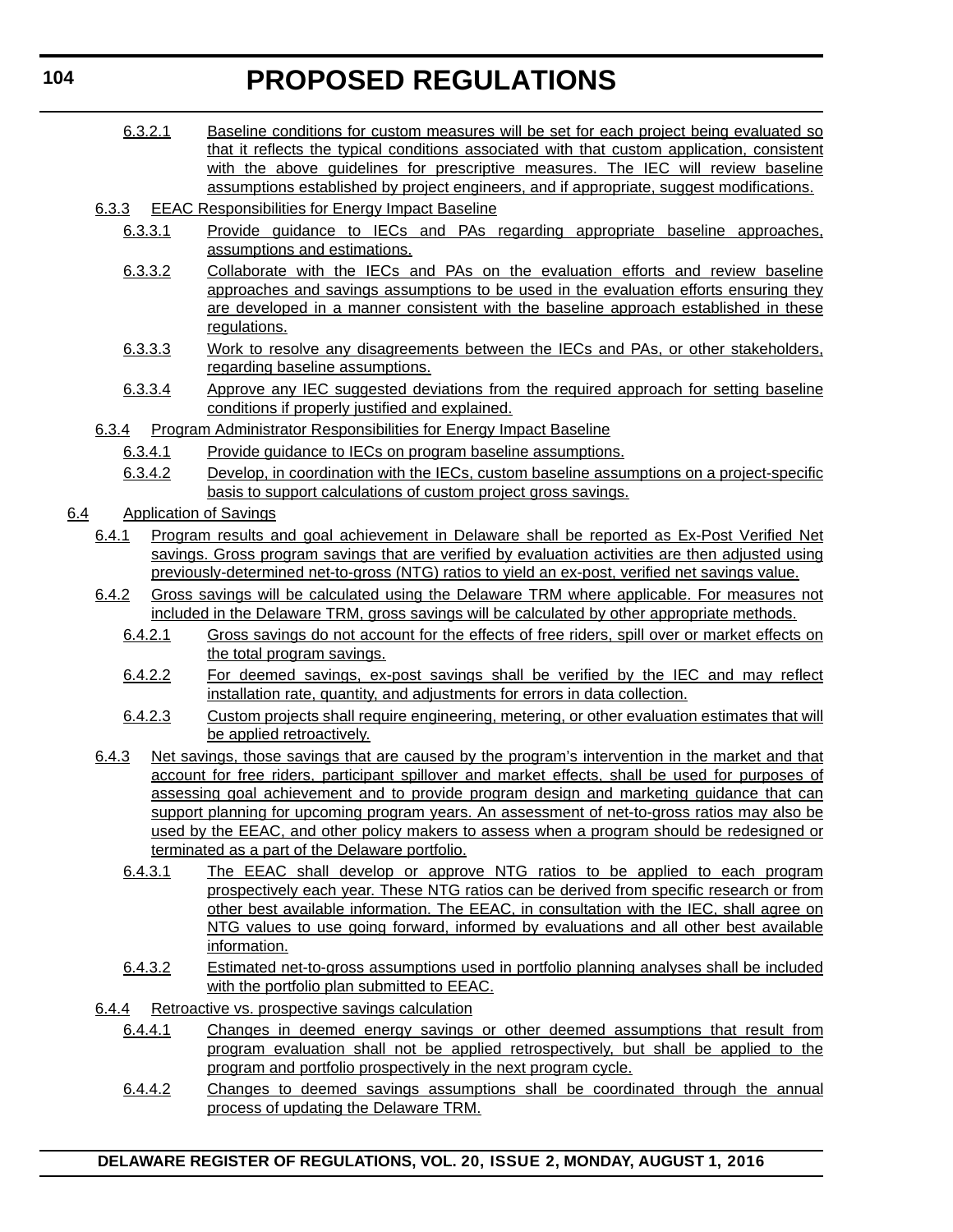#### 6.4.5 Transmission and Distribution Losses

- 6.4.5.1 All transmission and distribution loss factors applied to customer or meter-level savings in order to estimate generation-level savings shall be based on estimates of marginal system line losses rather than average loss factors.
- 6.4.6 EEAC Responsibilities for Savings Calculations
	- 6.4.6.1 The EEAC shall develop or approve gross savings analyses completed by IECs on energy efficiency portfolios and programs.
	- 6.4.6.2 The EEAC shall coordinate with the DNREC to provide updates to the Delaware TRM so that savings used in Delaware reflect the most recent information available, including information gathered through program EM&V completed in Delaware.
	- 6.4.6.3 The EEAC shall review and approve Program Administrator assumptions regarding savings attributable to avoided transmission and distribution system losses.
	- 6.4.6.4 The EEAC shall reach consensus on all forward looking NTG ratios to apply to the following year.
- 6.4.7 PA Responsibilities for Savings Calculations
	- 6.4.7.1 The PAs shall coordinate with the DNREC and the EEAC to provide advice on benefit-cost metrics, metric values, and calculation approaches.
- 6.4.8 IEC Responsibilities for Savings Calculation
	- 6.4.8.1 The IEC shall provide to the EEAC all EM&V reports. Reports shall include, as a minimum, evaluated gross and net savings for each program.
	- 6.4.8.2 The IEC shall recommend to the EEAC any proposed prospective modifications to the Delaware TRM or other deemed assumptions.
	- 6.4.8.3 The IEC shall advise the EEAC, as requested, on issues related to reaching consensus on NTG ratios for each program.

#### **7.0 Evaluation Budgeting and Budget Management**

- 7.1 For any given program cycle, the EEAC will review evaluation budgets proposed by the PAs and the IECs to ensure funding is at a level sufficient to cover EM&V.
- 7.2 The EEAC shall consider the following when approving the proposed EM&V Plans and when recommending EM&V activities:
	- 7.2.1 Programs that are expected to save more energy (in both the near-term and over their measure lifetimes) or have high demand reduction impacts should have evaluation approaches that are more rigorous than those that are expected to save less energy.
	- 7.2.2 Programs that represent larger portions of the portfolio budget should have a level of evaluation rigor that matches the importance of the program's total financial investment.
	- 7.2.3 Measures that have a high risk around the accuracy of the savings should have a high level of evaluation rigor, thus reducing the level of uncertainty around the energy saving estimates of that program and for the portfolio.
	- 7.2.4 Field measurement and verification efforts should focus on the components of the portfolio that have the greatest risk of lowering the reliability of the total impact estimates.
	- 7.2.5 Sampling approaches, sample-size targets, and confidence limits should provide the highest level of accuracy achievable balanced with the available resources. Large programs and programs that are important for reaching energy saving targets should have sampling approaches that reflect that importance. Low impact or smaller programs may have lower precision and confidence levels.
	- 7.2.6 Budgets devoted to process evaluations should consider the likely opportunities to identify program improvements, the current success of the program in terms of participation and overall program implementation, and the likely duration of the program effort
	- 7.2.7 In order to reduce costs and remain consistent with other regional evaluation efforts, evaluations and related activities shall leverage, to the extent possible, the activities of other entities such as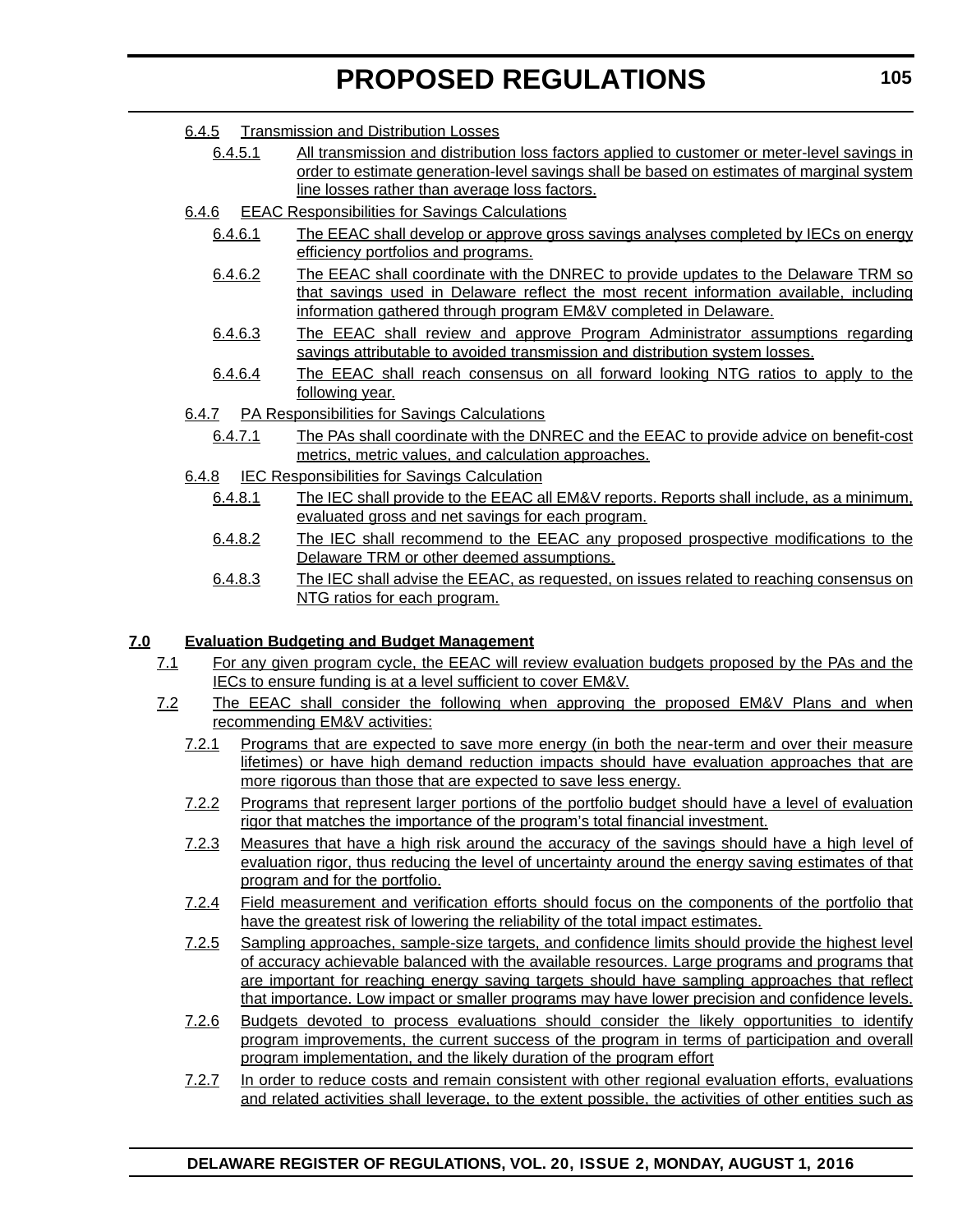the Northeast Energy Efficiency Partnership's Regional EM&V Forum and the Department of Energy's Uniform Methods Project.

7.2.8 Where possible, evaluation activities should support the ability of the PAs to meet the EM&V requirements for participation in the PJM RPM capacity market.

#### **8.0 Delaware Technical Reference Manual (TRM) Purpose and Updating Process**

- 8.1 The Delaware TRM shall serve as the source for deemed gross savings and the associated calculation approaches used in Delaware.
- 8.2 Updates to the Delaware TRM will be aligned with the update process for the Mid-Atlantic TRM and shall be completed annually by July 1. PAs planning to launch programs the following January 1 or later will use the updated Delaware TRM in planning for the subsequent year. PAs launching new programs in advance of January 1 of the subsequent year will use the standing values until the start of their next program year, at which time they will adopt the updates from the Delaware TRM for all forward-planning and reporting purposes.
- 8.3 EEAC Responsibilities for Delaware TRM Updates
	- 8.3.1 Participate in the Mid-Atlantic TRM development process.
	- 8.3.2 Initiate and manage the update process for the Delaware TRM.
	- 8.3.3 Lead the various aspects associated with the coordination process to ensure that all necessary information is assembled to inform discussions regarding proposed changes to the TRM.
	- 8.3.4 Obtain opinions from evaluation and program implementation experts as needed to inform modification and other update decisions.
	- 8.3.5 Solicit feedback from other interested parties as part of the updating process.
	- 8.3.6 Develop and document all procedures and policies related to the Delaware TRM, its use, update schedule, and application.
	- 8.3.7 Approve the Delaware TRM.
- 8.4 PA Responsibilities for Delaware TRM Updates
	- 8.4.1 Develop recommendations for changes and new measures and participate in discussions as appropriate.
	- 8.4.2 Inform the EEAC promptly of the desire for additional and characterization of any new measures to support program design and implementation activities.
	- 8.4.3 Provide feedback and insight into the updating process for the Delaware TRM, including direct feedback and findings resulting from EM&V activity in Delaware.
	- 8.4.4 Provide opinions, comments, or responses on the recommended changes provided by others.
- 8.5 **IEC Responsibilities for Delaware TRM Updates** 
	- 8.5.1 Identify appropriate modifications and updates to the EEAC, provide recommendations for new assumptions, and assist in developing Delaware TRM updates.

#### **Please Note: Due to the size of the Delaware Technical Reference Manual, it is not being published here. The link to the manual is provided below:**

[DE TRM complete 2016 \(](http://regulations.delaware.gov/register/august2016/proposed/DE TRM complete 2016.pdf)**http://regulations.delaware.gov/register/august2016/proposed/DE TRM complete 2016.pdf**)

```
106
```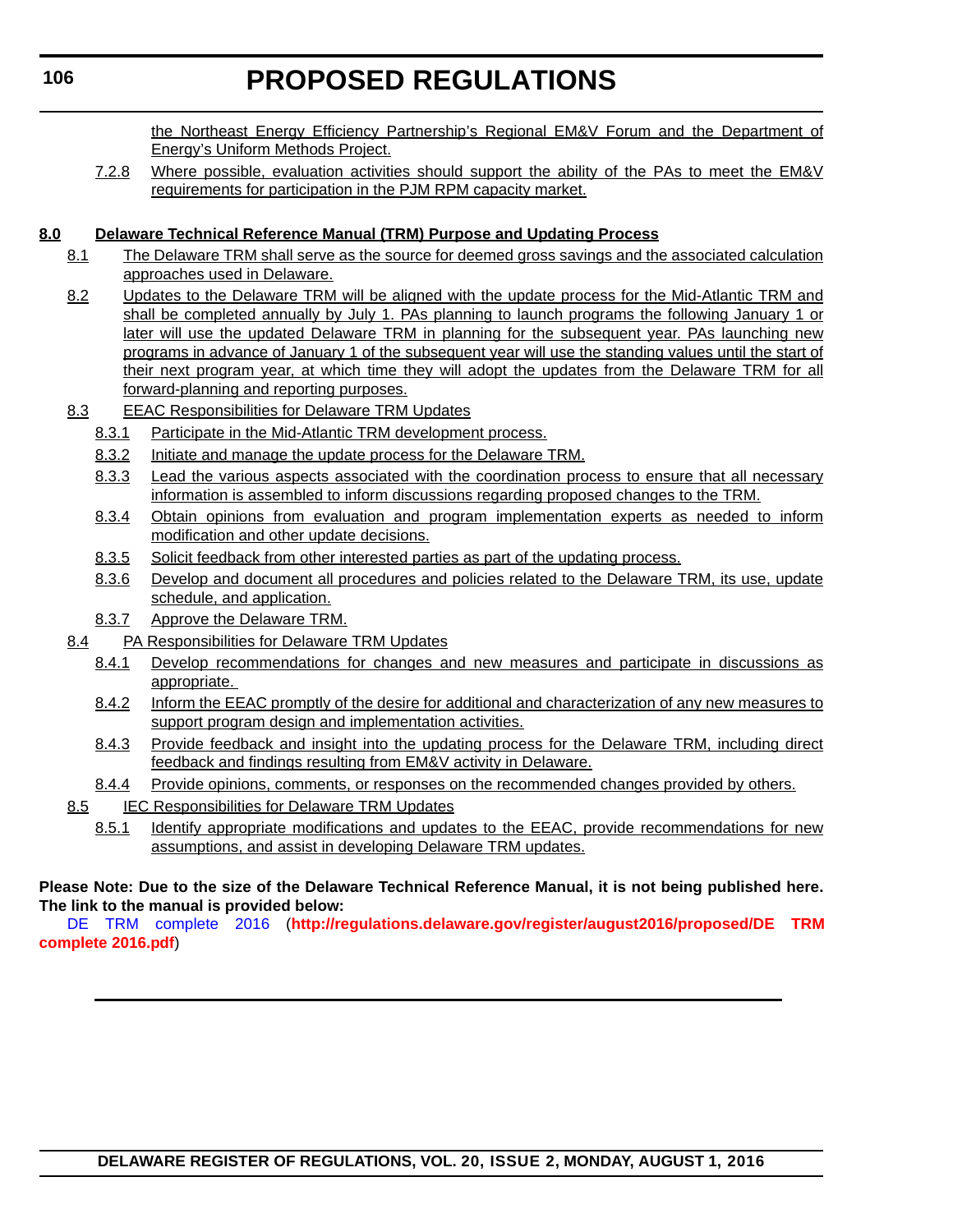#### **[DEPARTMENT OF STATE](http://dpr.delaware.gov/) DIVISION OF PROFESSIONAL REGULATION**

### <span id="page-32-0"></span>**3700 BOARD OF SPEECH/LANGUAGE PATHOLOGISTS, AUDIOLOGISTS AND HEARING AID**

**DISPENSERS**

Statutory Authority: 24 Delaware Code, Section 3706(a)(1) (24 **Del.C.** §3706(a)(1)) 24 **DE Admin. Code** 3700

#### **PUBLIC NOTICE**

#### **[3700 Board of Examiners of Speech/Language Pathologists, Audiologists & Hearing Aid Dispensers](#page-3-0)**

Pursuant to 24 **Del.C.** §3706(a)(1), the Board of Speech/Language Pathologists, Audiologists and Hearing Aid Dispensers ("Board") proposes revisions to its rules and regulations.

On October 1, 2015, proposed revisions to the rules and regulations were published in the Delaware *Register of Regulations,* Vol. 19, Issue 4. Specifically, the Board's proposed amendments struck the current Section 9.2.1.4, which addresses practice by telecommunications, and added a new Section 10.0, pertaining to telepractice. The new Section 10.0 sets forth standards and requirements in order to allow licensees to engage in telepractice while protecting the public.

A public hearing was held on November 17, 2015 before the Board, and the public comment period for written comment was held open for another 15 days. The Board deliberated on the evidence submitted at its meeting on January 19, 2016. Based on those deliberations, the Board made substantive revisions to the proposed rules and regulations. Therefore, the Board strikes the rules and regulations as proposed in the October 1, 2015 *Register of Regulations* and proposes revised rules and regulations attached hereto as Exhibit A.

A public hearing will be held on September 20, 2016 at 2:00 p.m. in the second floor conference room B of the Cannon Building, 861 Silver Lake Boulevard, Dover, Delaware, where members of the public can offer comments. Anyone wishing to receive a copy of the proposed rules and regulations may obtain a copy from the Board of Speech/Language Pathologists, Audiologists and Hearing Aid Dispensers, 861 Silver Lake Boulevard, Dover, Delaware 19904. Persons wishing to submit written comments may forward these to the Board at the above address.

In accordance with 29 **Del.C.** §10118(a), the final date to receive written comments will be October 5, 2016, which is 15 days following the public hearing. The Board will deliberate on all of the public comment at its next regularly scheduled meeting, at which time it will determine whether to adopt the rules and regulations as proposed or make additional changes due to the public comment.

#### **Nature of the Proceedings**

A public hearing was held before the Board on November 17, 2015 in the Cannon Building, 861 Silver Lake Boulevard, Dover, Delaware where members of the public were invited to offer comments on the proposed amendments to the rules and regulations. Members of the public were also invited to submit written comments. In accordance with 29 **Del.C.** §10118(a), the written public comment period was held open until December 2, 2015, which was 15 days following the public hearing. The Board deliberated on the proposed revisions at its regularly scheduled meeting on January 19, 2016.

#### **Summary of the Evidence**

At the November 17, 2015 hearing, the following exhibits were made part of the record:

**Exhibit 1: News Journal Affidavit of Publication.** 

**Exhibit 2:** *Delaware State News* Affidavit of Publication.

**Exhibit 3:** October 22, 2015 letter from Robert Overmiller of the Governor's Advisory Council for Exceptional Citizens.

Mr. Overmiller requested a limited exception to Section 10.2.1.2 to permit occasional telepractice sessions with a regular client in the jurisdiction where the client is located.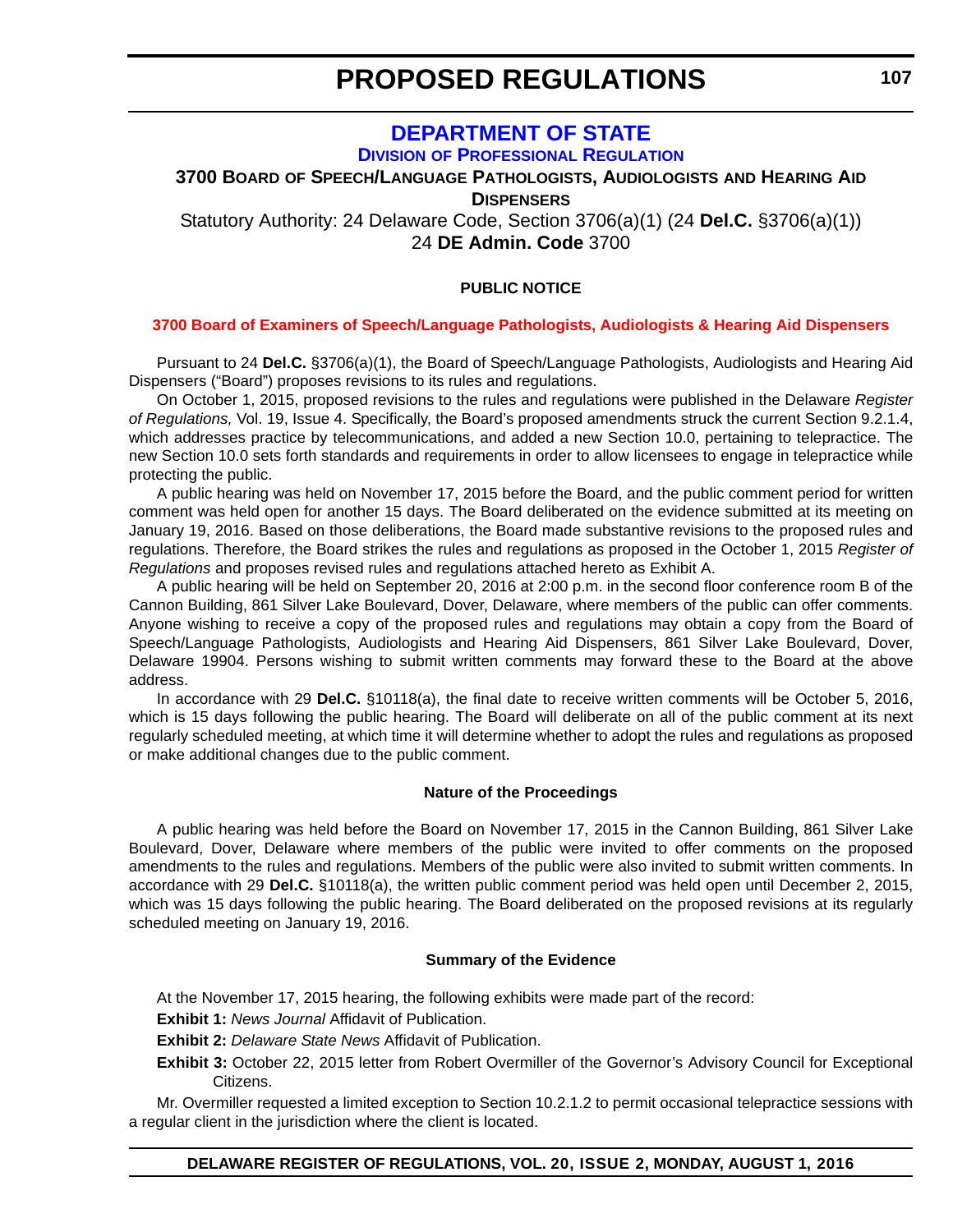**Exhibit 4:** October 28, 2015 letter from Daniese McMullin-Powell of the State Council for Persons with Disabilities.

Ms. McMullin-Powell shared the concerns set forth in Exhibit 3.

**Exhibit 5:** November 6, 2015 letter from Judith Page, of the American Speech Language Hearing Association.

Ms. Page expressed concern regarding the requirement that the client be located in Delaware. She also commented that Delaware licensees, who may be recognized in their field, would be limited to providing services to clients located in Delaware. Ms. Page made a number of suggestions for inclusion in the proposed rules and regulation: Telepractice services must be equivalent to face-to-face services; licensees must comply with professional standards and must have the knowledge and skill to deliver services by telepractice; the use of technology must be appropriate for each client; include calibration of instruments; assess client's candidacy; provide written notification of the right to refuse services by telepractice; and maintain the confidentiality of records;

**Exhibit 6:** Undated written comments from the Delaware Speech Hearing Association.

The comments include a request that Section 10.2.1.2 be amended to reflect the client's legal status as a Delaware resident and to include a consultation exemption.

**Exhibit 7:** November 17, 2015 email and written comments from Illene Courtright.

Ms. Courtright objected to the geographic borders requirement and suggested using instead the legal resident status of the client. She requested an exemption to this requirement for episodic services or informal consultation. Ms. Courtright commented that the informed consent requirement should include the risks and limitations of telepractice.

In addition, testimony was presented, as follows:

- Leia Heckman, from the Delaware Speech Hearing Association, addressed the Board regarding her concerns with the proposed regulations. Specifically, Ms. Heckman noted that services provided by telepractice must be equivalent to services face-to-face. Ms. Heckman objected to the requirement that the client must be located in the State of Delaware. This proposed language would limit services for clients who leave the state. Ms. Heckman suggested inclusion of ASHA's model language pertaining to informed consent. Ms. Heckman advised the Board that DSHA supports ASHA's model language, and requested that the Board consider adopting the consultation exemption.
- Christine Cook, a Delaware speech/language pathologist, addressed the Board regarding her concerns pertaining to proposed Section 10.2.4.2, which requires that consultations be conducted face-to-face. Ms. Cook stated that the Board had advocated for an increase in access to services. This section will limit access. Clients should be able to consult with out of state providers by telepractice. Ms. Cook requested the elimination of Section 10.2.4.2.
- Liesel Looney, an audiologist from the Nemours Children's Hospital, addressed the Board with her concerns pertaining to proposed Section 10.2.4.2. Ms. Looney reported that there is only one audiologist in Kent and Sussex County who is conducting follow-ups for newborns who fail hearing screenings. Due to the shortage, children are not getting subsequent follow-up appointments. Section 10.2.4.2 would prevent the provision of services by telepractice to this population. There is a need for providing remote services to families who live far from the hospital and lack transportation. Children in underserved areas aren't getting infant hearing screenings and timely intervention. The professional should be responsible for assessing appropriate care.

During the 15-day window for submission of additional written comments, as required by 29 **Del.C.** §10118(a), the Board received the following documents, which were marked as Exhibits on January 19, 2016:

**Exhibit 8:** December 1, 2015 letter from Michael Kurliand of Nemours, Alfed I. DuPont Hospital for Children.

Mr. Kurliand objected to inclusion of Sections 10.2.4.2 and Section 10.2.4.1. These sections require face-toface meetings for initial evaluation, re-evaluations and scheduled discharges. Mr. Kurliand stated that these Sections will dramatically limit access to care, particularly in underserved southern Delaware. Mr. Kurliand also objected to Section 10.2.1.2, which requires clients to be located within the borders of Delaware. Mr. Kurliand suggested that the proposed rules and regulations be amended to permit a Delaware licensee to follow established patients that are not physically in the state of Delaware.

**Exhibit 9:** December 1, 2015 letter from Yell Inverso of Nemours, Alfred I. DuPont Hospital for Children.

Ms. Inverso objected to the face-to-face requirements in Section 10.2.4.2. Ms. Inverso stated that this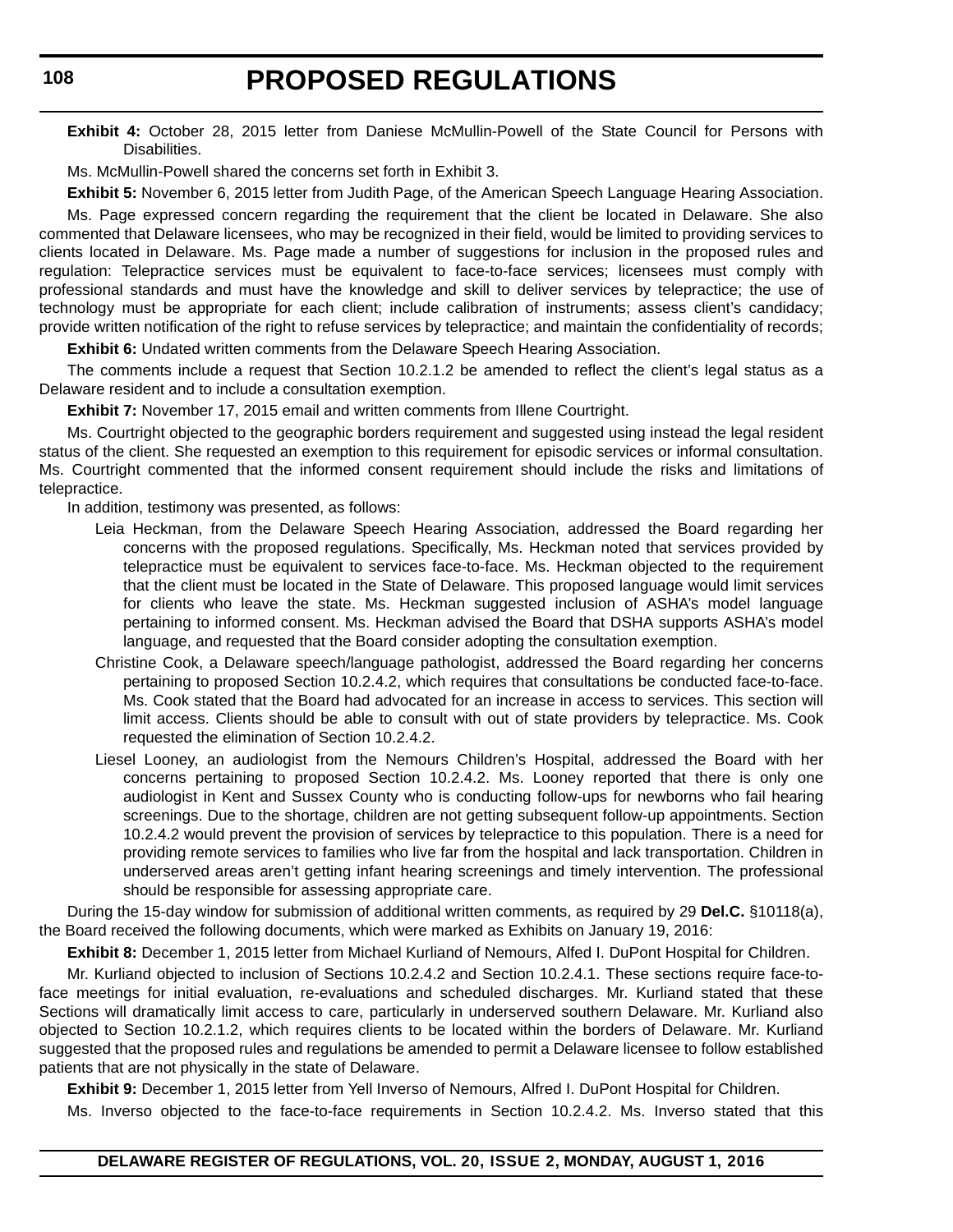language will limit access to care for many patients, including patients in southern Delaware. Ms. Inverso commented on the impact on audiology services. Due to the limited access to audiology services in southern Delaware, infants are not receiving hearing screenings and recommended follow-up services.

#### **Findings and Conclusions**

The public was given notice and an opportunity to provide the Board with comments in writing and by testimony at the public hearing on the proposed amendments to the Board's rules and regulations.

Pursuant to 24 **Del.C.** §3706(a)(1), the Board has statutory authority to promulgate rules and regulations. The proposed changes seek to establish standards for the delivery of services by telepractice for the professions regulated by the Board.

During deliberations, the Board considered the testimony of witnesses and the documents marked as exhibits. The Board addressed the concerns presented through this evidence. The Board discussed the objection to proposed Section 10.2.1, which requires that the licensee shall have an active Delaware license, and during telepractice treatment, the client shall be located within the borders of the State of Delaware. Certain individuals offering public comment expressed reservations with respect to continuity of care and limiting access to needed services.

The Board declined to amend Section 10.2.1. Care occurs where the client is physically located. A licensee who is licensed in Delaware only would be engaging in unlicensed practice if permitted to treat a client who has left Delaware and is located in another state. The Board would have no jurisdiction with respect to care provided in another state. Section 10.2.1 serves the interests of public protection by ensuring that clients located in Delaware receive care from practitioners properly licensed by the Board.

The Board also addressed the benefits and disadvantages regarding Section 10.2.4.2, which requires that all evaluations be done in a face to face setting. The Board recognized the access problem presented by this language, and decided to amend this Section to specify that only initial evaluations must be performed face to face and not through telepractice. The method of treatment for subsequent evaluations will be left to the discretion of the licensed professional.

The Board noted that other concerns voiced by members of the public are addressed in proposed Section 10.0. In the delivery of services by telepractice, the licensee must meet all standards and requirements applicable to onsite care. *See* Section 10.2.4.3. The licensee who deliver services by telepractice must possess the specialized knowledge and skills needed for the particular technology. *See* Section 10.2.4.5. The licensee is responsible for determining that telepractice is appropriate for the particular client. *See* Section 10.2.4.1. The proposed rules and regulations also require that licensees obtain written, informed consent which includes an outline of the risks of telepractice. *See* Section 10.2.2.

Finally, the Board decided to strike the last sentence of Rule 10.1 as unnecessary.

#### **\*Please Note: The Regulatory Flexibility Analysis and Impact Statement for this regulation, as required by 29 Del.C. Ch. 104, is available at:**

**<http://regulations.delaware.gov/register/august2016/proposed/20 DE Reg 107RFA 08-01-16.pdf>**

#### **3700 Board of Examiners of Speech/Language Pathologists, Audiologists & Hearing Aid Dispensers** *(Break in Continuity of Sections)*

#### **2.0 Licensure Requirements for Speech-Language Pathologists and Audiologists**  *(Break in Continuity Within Section)*

#### 2.6 Application Process -Permanent Licensure

- 2.6.1 Speech/Language Pathology and Audiology applicants must complete the application on a form approved by the Board and submit the appropriate fee.
- 2.6.2 An applicant who has ASHA Certification must comply with subselection 2.6.1 and submit a copy of current ASHA certification.

#### *(Break in Continuity Within Section)*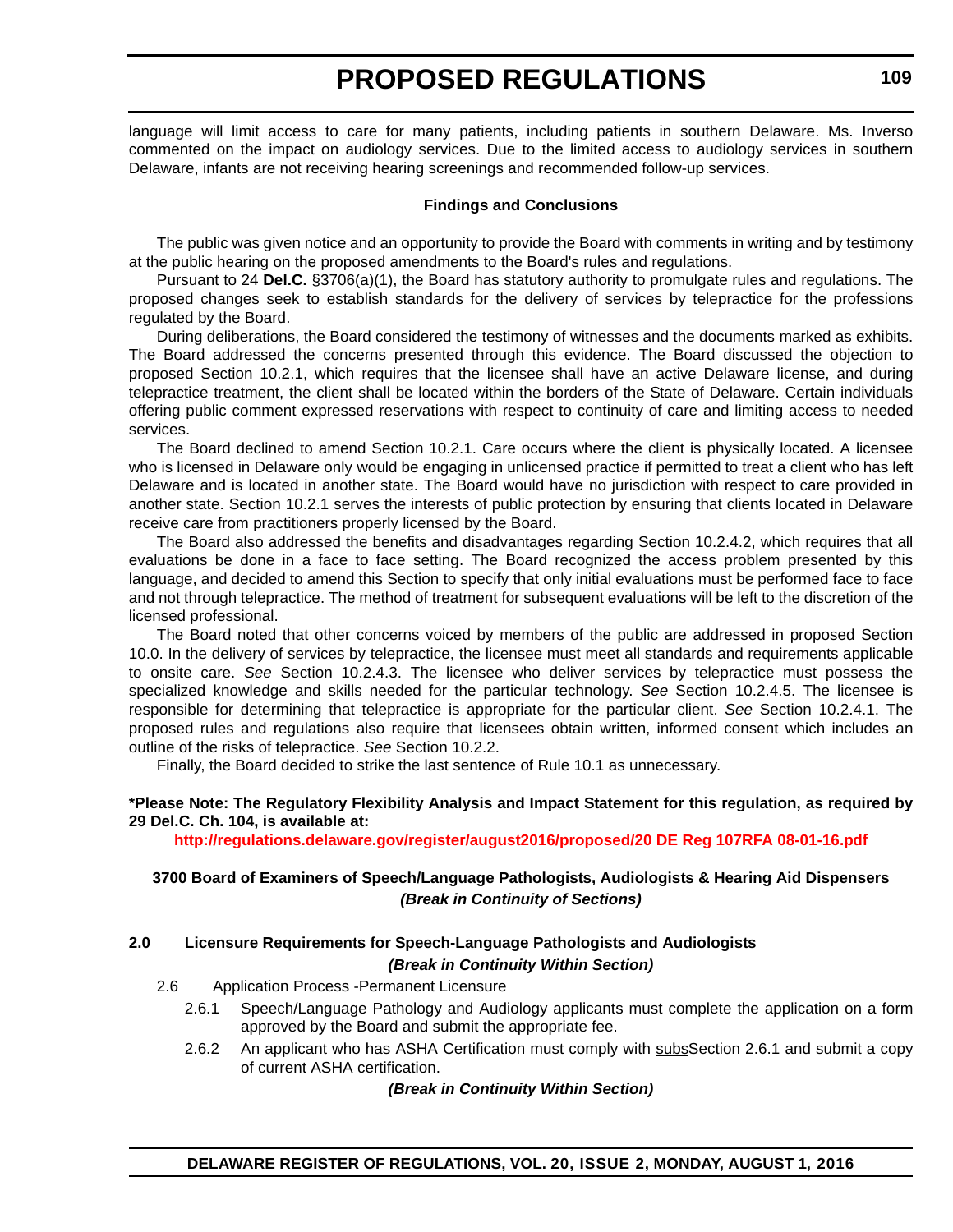**110**

# **PROPOSED REGULATIONS**

#### **3.0 Licensure Requirements for Hearing Aid Dispensers**

#### *(Break in Continuity Within Section)*

#### 3.2 Original Licensure

- 3.2.1 Education: Applicants must have earned a high school diploma or its equivalent.
- 3.2.2 Training:

#### *(Break in Continuity Within Section)*

- 3.2.2.4 Upon completion of the training period, temporary Hearing Aid Dispensing licensees must submit verification of completion of the training period on a Board-approved form, which shall include the notarized signature of the Delaware-licensed sponsor stating that the training was completed under his or her direct supervision in accordance with Regulation subsection 3.2.2.2. Upon receipt and approval of the training verification, the Board will authorize the applicant to take the examination.
- 3.2.3 National Examination

#### *(Break in Continuity Within Section)*

3.2.3.2 Applicants who fail two (2) examinations may not be reexamined for a period of one (1) year following the second failure. After a second exam failure, an applicant must complete an additional training period pursuant to Regulation subsection 3.2.2 before the Board will grant authorization to retake the exam.

#### *(Break in Continuity Within Section)*

#### **4.0 Expired Licenses and Inactive Status**

#### *(Break in Continuity Within Section)*

- 4.2 Inactive Status
	- 4.2.1 A licensee may apply to the Board for inactive status for up to five years. The license may be reactivated upon application on a form approved by the Board and proof of CEs completed within the preceding 24 months as required by Regulation subsection 8.2.3, and payment of the fee established by the Division of Professional Regulation.

#### *(Break in Continuity of Sections)*

#### **7.0 Electronic Equipment Calibration**

#### *(Break in Continuity Within Section)*

7.2 Audiologists and Hearing Aid Dispensers shall indicate by attestation in the course of license renewal whether they have complied with regulation subsection 7.1 Audiologists who do not have such equipment shall attest to that fact during the course of renewal.

#### **8.0 Continuing Education For All Licensees:**

#### *(Break in Continuity Within Section)*

8.2 Continuing Education Criteria

#### *(Break in Continuity Within Section)*

- 8.2.5 CE is required for license renewal and shall be completed by July 31 of odd-numbered years.
	- 8.2.5.1 Proof of continuing education is satisfied with an attestation by the licensee that he or she has satisfied the requirements of Rule Section 8.0

#### *(Break in Continuity Within Section)*

- 8.2.8 In response to the audit, audiologists and hearing aid dispensers shall submit documentation of calibration of electronic equipment used to assess hearing, as set forth in Rule Section 7.0.
- 8.2.9 Licensees who are not audited shall retain their CE documentation for three (3) years after renewal.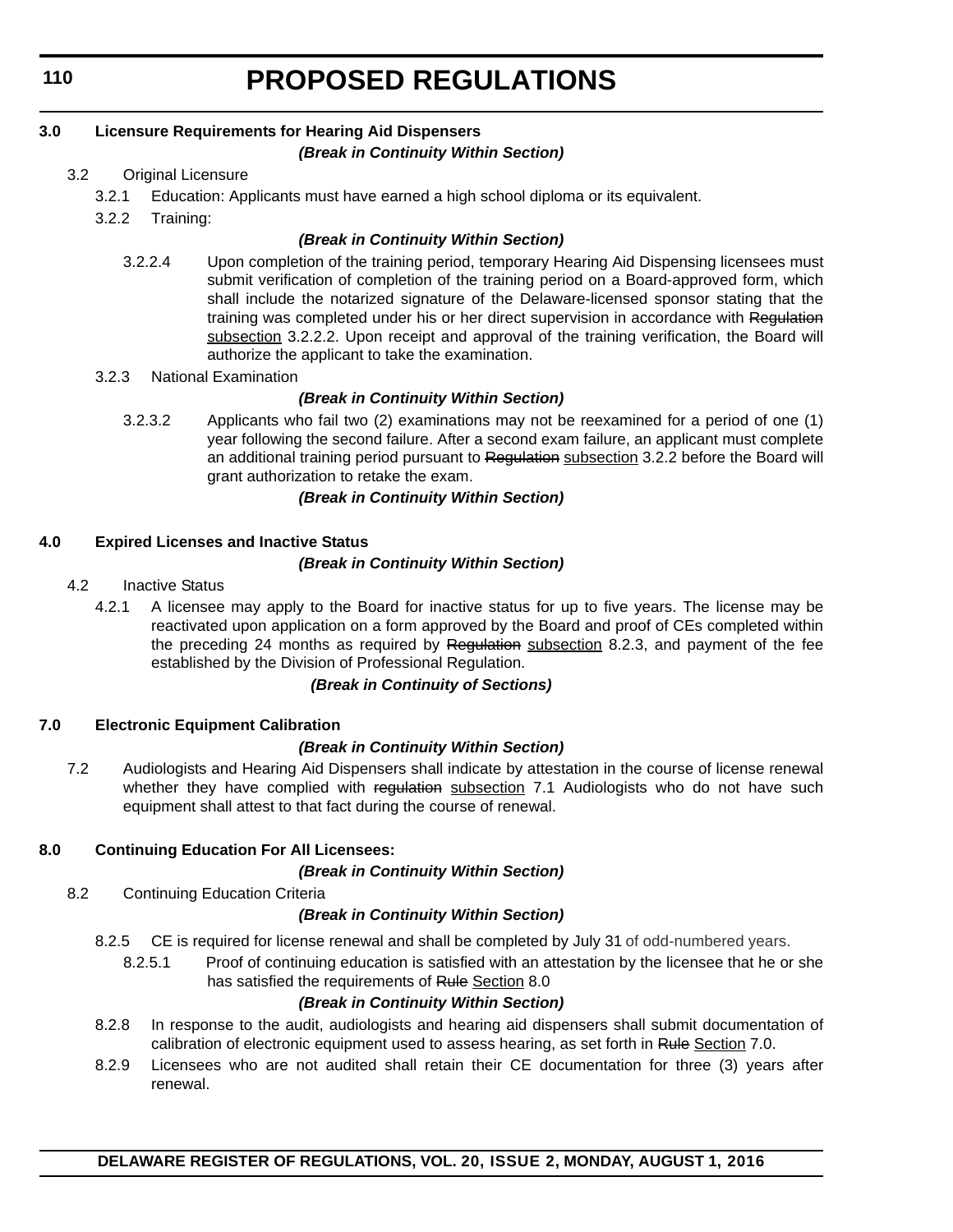8.2.10 Licensees who renew their license under the late renewal provision shall be audited for CE completion (and equipment calibration, if applicable). These licensees shall submit documents that evidence satisfactory completion of their CE requirements (and annual equipment calibration pursuant to regulation-Section 7.0, if applicable) for the prior licensure period.

#### *(Break in Continuity Within Section)*

#### 8.3 Acceptable CE Courses/Activities

8.3.1 CE activities sponsored by accredited professional organizations, such as ASHA or AAA, are acceptable, provided the topics are relevant to the improvement of the licensee's clinical skills or professional growth as defined in Rule subsection 8.2.3.

#### *(Break in Continuity Within Section)*

#### **9.0 Code of Ethics for Speech-Language Pathologists, Audiologists, and Hearing Aid Dispensers** *(Break in Continuity Within Section)*

#### 9.2 Standards of Professional Conduct

9.2.1 A licensee who violates the following Standards of Professional Conduct may be guilty of illegal, negligent, or incompetent practice and disciplined pursuant to 24 **Del.C.** §3715(a)(2).

#### *(Break in Continuity Within Section)*

- 9.2.1.4 Licensees shall not evaluate or treat a client with speech, language, or hearing disorders solely by correspondence. Correspondence includes telecommunication.
- 9.2.1.5 Licensees shall delegate responsibility only to qualified individuals as permitted by law with appropriate supervision.
- 9.2.1.65 Licensees who have evidence that a practitioner has violated the Code of Ethics or other law or regulation shall present that information by complaint to the Division of Professional Regulation for investigation.

#### *(Break in Continuity Within Section)*

#### **10.0 Telepractice**

- 10.1 Telepractice is the application of telecommunications technology to the delivery of speech/language pathology, audiology and hearing aid dispensing professional services at a distance by linking clinician to client or clinician to clinician for intervention and/or consultation, subject to subsection 10.2.4.5, intervention and/or consultation.
- 10.2 The Speech/Language Pathologist, Audiologist, or Hearing Aid Dispenser (referred to as "licensee" for the purpose of this section) who provides treatment through telepractice shall meet the following requirements:
	- 10.2.1 Location of client during treatment through telepractice.
		- 10.2.1.1 The licensee shall have an active Delaware license in good standing to provide services through telepractice in the state of Delaware.
		- 10.2.1.2 During the telepractice treatment session, the client shall be located within the borders of the State of Delaware.

#### 10.2.2 Informed consent.

- 10.2.2.1 Before services are provided through telepractice, the licensee shall obtain written, informed consent from the client, or other appropriate person with authority to make health care treatment decisions for the client. At minimum, the informed consent shall inform the client and document acknowledgement of the risk and limitations of:
	- 10.2.2.1.1 The use of electronic communications in the provision of care;
	- 10.2.2.1.2 The potential breach of confidentiality, or inadvertent access, of protected health information using electronic communication in the provision of care; and
	- 10.2.2.1.3 The potential disruption of electronic communication in the use of telepractice.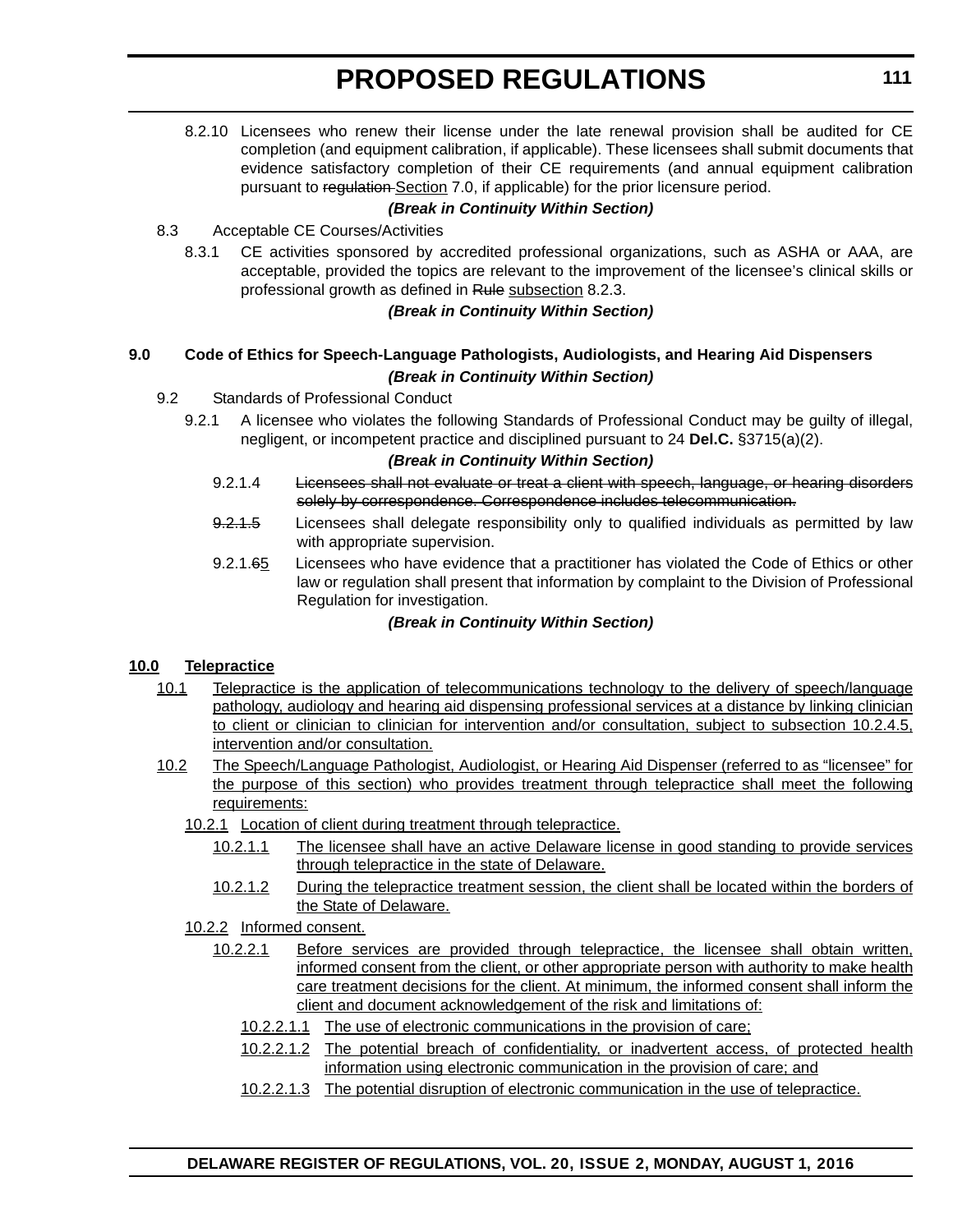**112**

# **PROPOSED REGULATIONS**

10.2.3 Confidentiality: The licensee shall ensure that the electronic communication is secure to maintain confidentiality of the client's health and/or educational information as required by the Health Insurance Portability and Accountability Act (HIPAA) and other applicable Federal and State laws. Confidentiality shall be maintained through appropriate processes, practices and technology, including disposal of electronic equipment and data.

10.2.4 Competence and scope of practice.

- 10.2.4.1 The licensee shall be responsible for determining and documenting that telepractice is an appropriate level of care for the client only after an initial face to face evaluation.
- 10.2.4.2 Initial evaluations shall be performed face to face and not through telepractice.
- 10.2.4.3 The licensee shall comply with the Board's law and rules and regulations and all current standards of care requirements applicable to onsite care.
- 10.2.4.4 The licensee shall limit the practice of telepractice to the area of competence in which proficiency has been gained through education, training and experience.
- 10.2.4.5 Licensees who deliver telepractice services must possess specialized knowledge and skills in selecting interventions that are appropriate to the technology and that take into consideration client and disorder variables.
- 10.2.4.6 The licensee shall document in the file or record which services were provided by telepractice.

### **101.0 Voluntary Treatment Option for Chemically Dependent or Impaired Professionals**

- 101.1 If the report is received by the chairperson of the regulatory Board, that chairperson shall immediately notify the Director of Professional Regulation or his/her designate of the report. If the Director of Professional Regulation receives the report, he/she shall immediately notify the chairperson of the regulatory Board, or that chairperson's designate or designates.
- 101.2 The chairperson of the regulatory Board or that chairperson's designate or designates shall, within 7 days of receipt of the report, contact the individual in question and inform him/her in writing of the report, provide the individual written information describing the Voluntary Treatment Option, and give him/her the opportunity to enter the Voluntary Treatment Option.
- 101.3 In order for the individual to participate in the Voluntary Treatment Option, he/she shall agree to submit to a voluntary drug and alcohol screening and evaluation at a specified laboratory or health care facility. This initial evaluation and screen shall take place within 30 days following notification to the professional by the participating Board chairperson or that chairperson's designate(s).
- 101.4 A regulated professional with chemical dependency or impairment due to addiction to drugs or alcohol may enter into the Voluntary Treatment Option and continue to practice, subject to any limitations on practice the participating Board chairperson or that chairperson's designate or designates or the Director of the Division of Professional Regulation or his/her designate may, in consultation with the treating professional, deem necessary, only if such action will not endanger the public health, welfare or safety, and the regulated professional enters into an agreement with the Director of Professional Regulation or his/her designate and the chairperson of the participating Board or that chairperson's designate for a treatment plan and progresses satisfactorily in such treatment program and complies with all terms of that agreement. Treatment programs may be operated by professional Committees and Associations or other similar professional groups with the approval of the Director of Professional Regulation and the chairperson of the participating Board.
- 101.5 Failure to cooperate fully with the participating Board chairperson or that chairperson's designate or designates or the Director of the Division of Professional Regulation or his/her designate in regard to the Voluntary Treatment Option or to comply with their requests for evaluations and screens may disqualify the regulated professional from the provisions of the Voluntary Treatment Option, and the participating Board chairperson or that chairperson's designate or designates shall cause to be activated an immediate investigation and institution of disciplinary proceedings, if appropriate, as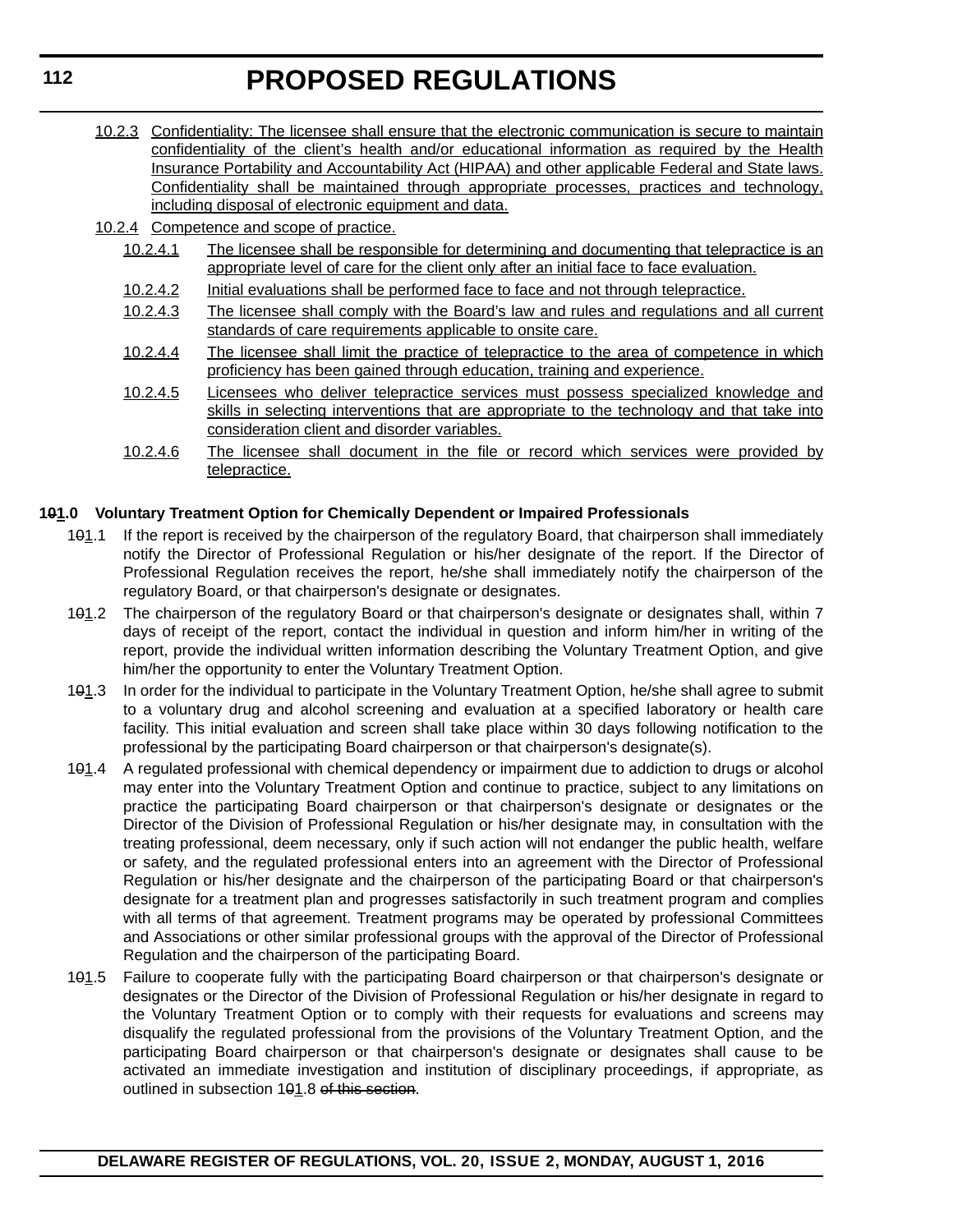- 101.6 The Voluntary Treatment Option may require a regulated professional to enter into an agreement which includes, but is not limited to, the following provisions:
	- 101.6.1 Entry of the regulated professional into a treatment program approved by the participating Board. Board approval shall not require that the regulated professional be identified to the Board. Treatment and evaluation functions must be performed by separate agencies to assure an unbiased assessment of the regulated professional's progress.
	- 101.6.2 Consent to the treating professional of the approved treatment program to report on the progress of the regulated professional to the chairperson of the participating Board or to that chairperson's designate or designates or to the Director of the Division of Professional Regulation or his/her designate at such intervals as required by the chairperson of the participating Board or that chairperson's designate or designates or the Director of the Division of Professional Regulation or his/her designate, and such person making such report will not be liable when such reports are made in good faith and without malice.
	- 101.6.3 Consent of the regulated professional, in accordance with applicable law, to the release of any treatment information from anyone within the approved treatment program.
	- 101.6.4 Agreement by the regulated professional to be personally responsible for all costs and charges associated with the Voluntary Treatment Option and treatment program(s). In addition, the Division of Professional Regulation may assess a fee to be paid by the regulated professional to cover administrative costs associated with the Voluntary Treatment Option. The amount of the fee imposed under this subparagraph shall approximate and reasonably reflect the costs necessary to defray the expenses of the participating Board, as well as the proportional expenses incurred by the Division of Professional Regulation in its services on behalf of the Board in addition to the administrative costs associated with the Voluntary Treatment Option.
	- 101.6.5 Agreement by the regulated professional that failure to satisfactorily progress in such treatment program shall be reported to the participating Board's chairperson or his/her designate or designates or to the Director of the Division of Professional Regulation or his/ her designate by the treating professional who shall be immune from any liability for such reporting made in good faith and without malice.
	- 101.6.6 Compliance by the regulated professional with any terms or restrictions placed on professional practice as outlined in the agreement under the Voluntary Treatment Option.
- 101.7 The regulated professional's records of participation in the Voluntary Treatment Option will not reflect disciplinary action and shall not be considered public records open to public inspection. However, the participating Board may consider such records in setting a disciplinary sanction in any future matter in which the regulated professional's chemical dependency or impairment is an issue.
- 101.8 The participating Board's chairperson, his/her designate or designates or the Director of the Division of Professional Regulation or his/her designate may, in consultation with the treating professional at any time during the Voluntary Treatment Option, restrict the practice of a chemically dependent or impaired professional if such action is deemed necessary to protect the public health, welfare or safety.
- 101.9 If practice is restricted, the regulated professional may apply for unrestricted licensure upon completion of the program.
- 101.10 Failure to enter into such agreement or to comply with the terms and make satisfactory progress in the treatment program shall disqualify the regulated professional from the provisions of the Voluntary Treatment Option, and the participating Board shall be notified and cause to be activated an immediate investigation and disciplinary proceedings as appropriate.
- 101.11 Any person who reports pursuant to this section in good faith and without malice shall be immune from any civil, criminal or disciplinary liability arising from such reports, and shall have his/her confidentiality protected if the matter is handled in a nondisciplinary matter.
- 101.12 Any regulated professional who complies with all of the terms and completes the Voluntary Treatment Option shall have his/her confidentiality protected unless otherwise specified in a participating Board's rules and regulations. In such an instance, the written agreement with the regulated professional shall include the potential for disclosure and specify those to whom such information may be disclosed.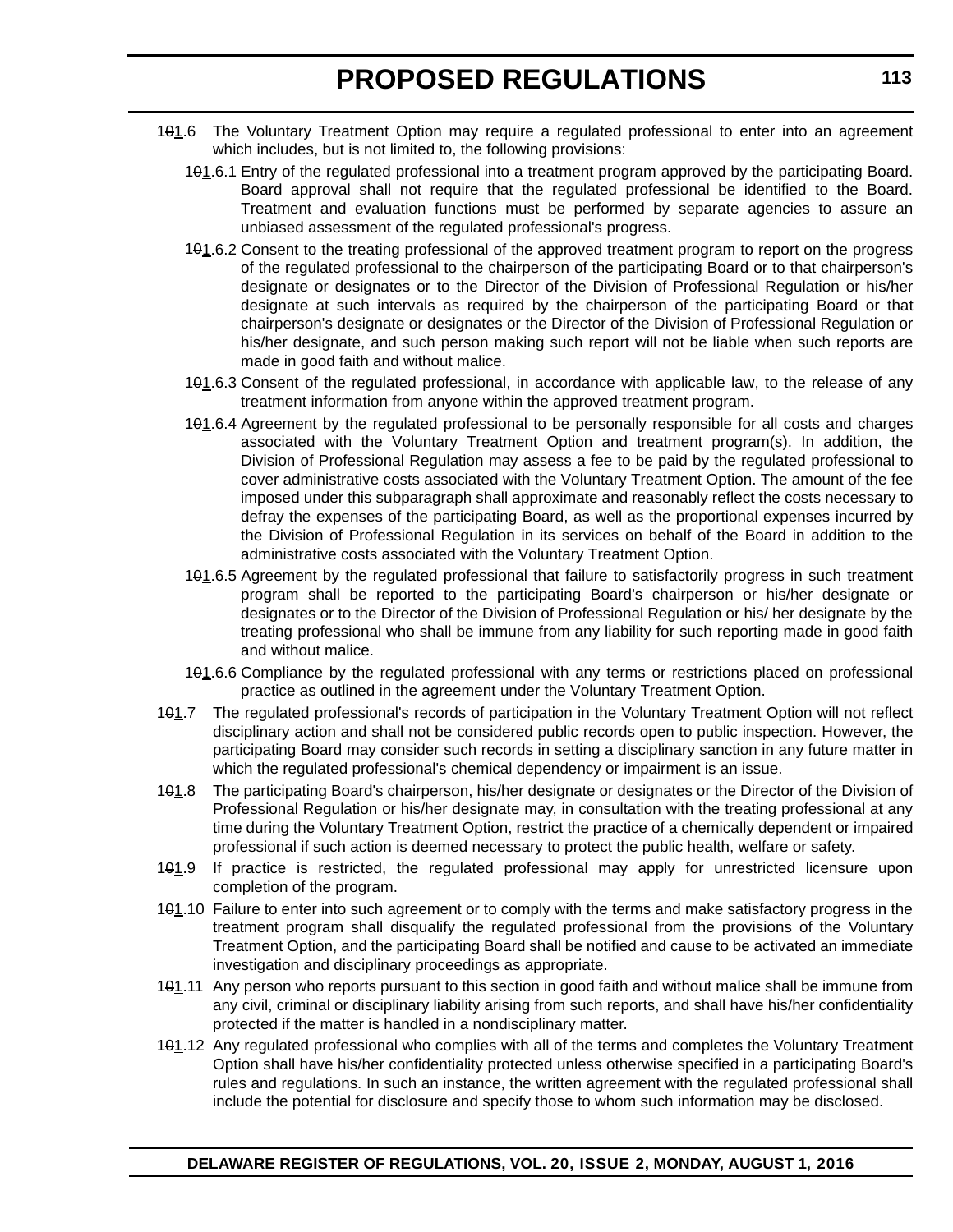#### **112.0 Crimes substantially related to the practice of speech/language pathology, audiology, and hearing aid dispensing.**

- 142.1 Conviction of any of the following crimes, or of the attempt to commit or of a conspiracy to commit or conceal or of the solicitation to commit any of the following crimes, is deemed to be a crime substantially related to the practice of speech/language pathology, audiology, and hearing aid dispensing in the State of Delaware without regard to the place of conviction:
	- 112.1.1 Assault in the second degree. 11 **Del.C.** §612.
	- 112.1.2 Assault in the first degree. 11 **Del.C.** §613.
	- 112.1.3 Assault by abuse or neglect. 11 **Del.C.** §615.
	- 112.1.4 Terroristic threatening; felony. 11 **Del.C.** §621
	- 112.1.5 Murder by abuse or neglect in the second degree. 11 **Del.C.** §633.
	- 112.1.6 Murder by abuse or neglect in the first degree. 11 **Del.C.** §634.
	- 112.1.7 Murder in the second degree. 11 **Del.C.** §635.
	- 112.1.8 Murder in the first degree. 11 **Del.C.** §636.
	- 112.1.9 Unlawful Sexual Contact in the first degree. 11 **Del.C.** 769
	- 112.1.10 Rape in the fourth degree. 11 **Del.C. §770**
	- 112.1.11 Rape in the third degree. 11 **Del.C.** §771
	- 112.1.12 Rape in the second degree. 11 **Del.C.** §772
	- 112.1.13 Rape in the first degree. 11 **Del.C.** §773
	- 112.1.14 Sexual extortion. 11 **Del.C.** §776
	- 112.1.15 Continuous sexual abuse of a child. 11 **Del.C.** §778
	- 112.1.16 Dangerous crime against a child. 11 **Del.C.** §777
	- 112.1.17 Sex offender unlawful sexual conduct against a child. 11 **Del.C.** §777A
	- 142.1.18 Sexual abuse of a child by a person in a position of trust, authority or supervision in the first degree. 11 **Del.C.** §778
	- 142.1.19 Sexual abuse of a child by a person in a position of trust, authority or supervision in the second degree. 11 **Del.C.** §778A
	- 112.1.20 Kidnapping in the second degree. 11 **Del.C.** §783
	- 112.1.21 Kidnapping in the first degree. 11 **Del.C.** §783A
	- 112.1.22 Identity theft. 11 **Del.C.** §854
	- 112.1.23 Forgery. 11 **Del.C.** §861
	- 112.1.24 Insurance fraud. 11 **Del.C.** §913
	- 112.1.25 Health care fraud. 11 **Del.C.** §913A
	- 112.1.26 Dealing in children. 11 **Del.C.** §1100
	- 112.1.27 Endangering the welfare of a child. 11 **Del.C.** §1102
	- 112.1.28 Crime against vulnerable adult. 11 **Del.C.** §1105
	- 112.1.29 Sexual exploitation of a child. 11 **Del.C.** §1108
	- 112.1.30 Unlawful dealing in child pornography. 11 **Del.C.** §1109
	- 112.1.31 Possession of child pornography. 11 **Del.C.** §1111
	- 112.1.32 Sexual offenders; prohibitions from school zones. 11 **Del.C.** §1112
	- 112.1.33 Sexual solicitation of a child. 11 **Del.C.** §1112A
	- 112.1.34 Perjury in the first degree. 11 **Del.C.** §1223
	- 112.1.35 Hate crimes (felony). 11 **Del.C.** §1304(a)
	- 112.1.36 Stalking; felony. 11 **Del.C.** §1312A
	- 112.1.37 Duty to report child abuse or neglect. 16 **Del.C.** §903
	- 112.1.38 Abuse, neglect, mistreatment or financial exploitation of residents or patients. 16 **Del.C.** §1136.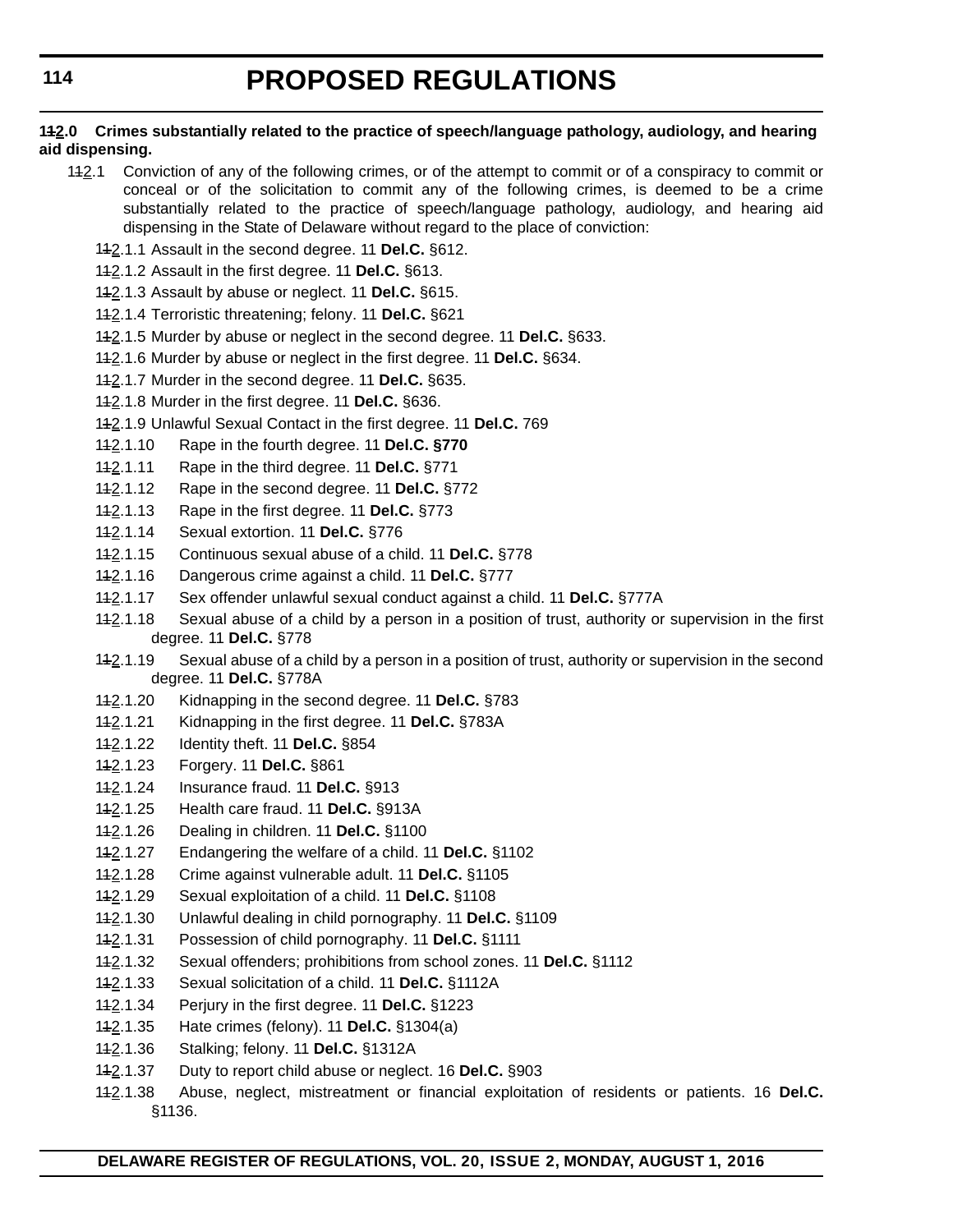- 112.1.39 Trafficking in marijuana, cocaine, illegal drugs, methamphetamines, L.S.D., or designer drugs. 16 **Del.C.** §4753A
- 142.1.40 Distribution, delivery or possession of a controlled substance within 1,000 feet of school property. 16 **Del.C.** §4767
- 142.1.41 Distribution, delivery or possession of a controlled substance within 300 feet of park, recreation area, church, synagogue or other place of worship. 16 **Del.C.** §4768
- 112.1.42 Abuse, neglect, mistreatment or financial exploitation of an infirm adult. 31 **Del.C.** §3913
- 142.2 Crimes substantially related to the practice speech/language pathology, audiology, and hearing aid dispensing shall be deemed to include any crimes under any federal law, state law, or valid town, city or county ordinance, that are substantially similar to the crimes identified in this section.

#### **\*Please Note: As the rest of the sections were not amended, they are not being published. A copy of the regulation is available at:**

**[3700 Board of Examiners of Speech/Language Pathologists, Audiologists & Hearing Aid Dispensers](http://regulations.delaware.gov/register/august2016/proposed/20 DE Reg 107 08-01-16.htm)**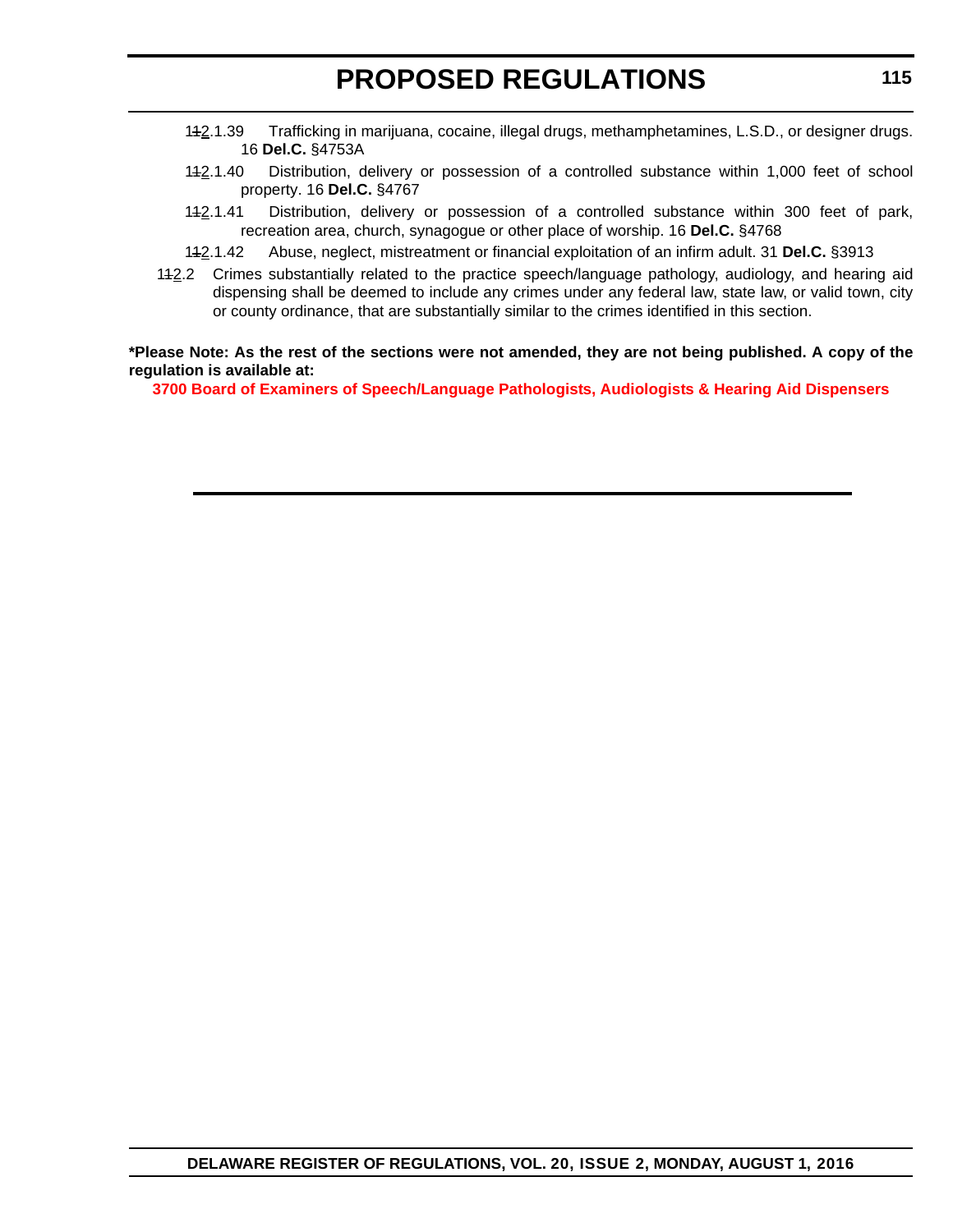### **Symbol Key**

<span id="page-41-0"></span>Arial type indicates the text existing prior to the regulation being promulgated. Underlined text indicates new text added at the time of the proposed action. Language which is stricken through indicates text being deleted. **Bracketed Bold language]** indicates text added at the time the final order was issued. **Bracketed bold stricken through]** indicates language deleted at the time the final order was issued.

### **Final Regulations**

The opportunity for public comment shall be held open for a minimum of 30 days after the proposal is published in the *Register of Regulations*. At the conclusion of all hearings and after receipt within the time allowed of all written materials, upon all the testimonial and written evidence and information submitted, together with summaries of the evidence and information by subordinates, the agency shall determine whether a regulation should be adopted, amended or repealed and shall issue its conclusion in an order which shall include: (1) A brief summary of the evidence and information submitted; (2) A brief summary of its findings of fact with respect to the evidence and information, except where a rule of procedure is being adopted or amended; (3) A decision to adopt, amend or repeal a regulation or to take no action and the decision shall be supported by its findings on the evidence and information received; (4) The exact text and citation of such regulation adopted, amended or repealed; (5) The effective date of the order; (6) Any other findings or conclusions required by the law under which the agency has authority to act; and (7) The signature of at least a quorum of the agency members.

The effective date of an order which adopts, amends or repeals a regulation shall be not less than 10 days from the date the order adopting, amending or repealing a regulation has been published in its final form in the *Register of Regulations*, unless such adoption, amendment or repeal qualifies as an emergency under §10119.

### **[DEPARTMENT OF EDUCATION](http://www.doe.k12.de.us/)**

**OFFICE OF THE SECRETARY** Statutory Authority: 14 Delaware Code, Section 122(b) (14 **Del.C.** §122(b)) 14 **DE Admin. Code** 922

#### **REGULATORY IMPLEMENTING ORDER**

#### **[922 Children with Disabilities Subpart A, Purposes and Definitions](#page-4-0)**

#### **I. Summary of the Evidence and Information Submitted**

The Secretary of Education seeks the consent of the State Board of Education to amend 14 **DE Admin. Code** 922 Children with Disabilities Subpart A, Purposes and Definitions. This regulation is being amended to change the terminology of "Emotional Disturbance" to also be known as "Emotional Disability" within the regulation, as these terms are used interchangeably.

Notice of the proposed regulation was published in the *News Journal* and the *Delaware State News* on May 1, 2016 and June 1, 2016, in the form hereto attached as *Exhibit "A"*. Comments were received from Governor's Advisory Council for Exceptional Citizens and the State Council for Persons with Disabilities endorsing the use of both terms.

#### **II. Findings of Facts**

The Secretary finds that it is appropriate to amend 14 **DE Admin. Code** 922 Children with Disabilities Subpart A, Purposes and Definitions in order to change the terminology of "Emotional Disturbance" to also be known as "Emotional Disability" within the regulation, as these terms are used interchangeably.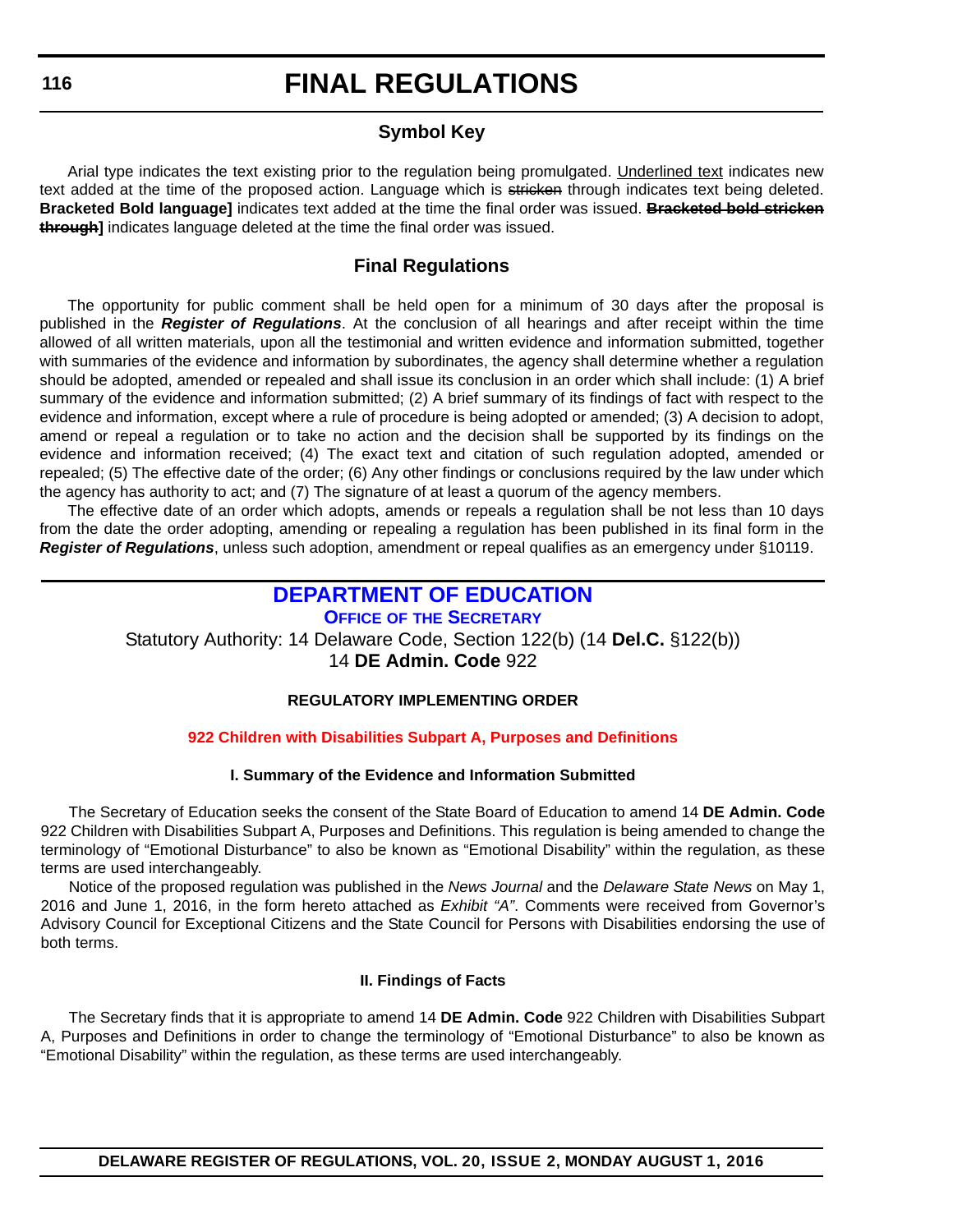#### **III. Decision to Amend the Regulation**

<span id="page-42-0"></span>For the foregoing reasons, the Secretary concludes that it is appropriate to amend 14 **DE Admin. Code** 922 Children with Disabilities Subpart A, Purposes and Definitions. Therefore, pursuant to 14 **Del.C.** §122, 14 **DE Admin. Code** 922 Children with Disabilities Subpart A, Purposes and Definitions attached hereto as *Exhibit "B"* is hereby amended. Pursuant to the provision of 14 **Del.C.** §122(e), 14 **DE Admin. Code** 922 Children with Disabilities Subpart A, Purposes and Definitions hereby amended shall be in effect for a period of five years from the effective date of this order as set forth in Section V. below.

#### **IV. Text and Citation**

The text of 14 **DE Admin. Code** 922 Children with Disabilities Subpart A, Purposes and Definitions amended hereby shall be in the form attached hereto as *Exhibit "B"*, and said regulation shall be cited as 14 **DE Admin. Code** 922 Children with Disabilities Subpart A, Purposes and Definitions in the *Administrative Code of Regulations* for the Department of Education.

#### **V. Effective Date of Order**

The actions hereinabove referred to were taken by the Secretary pursuant to 14 **Del.C.** §122 on July 21, 2016. The effective date of this Order shall be ten (10) days from the date this Order is published in the Delaware *Register of Regulations.*

**IT IS SO ORDERED** the 21<sup>st</sup> day of July 2016.

**Department of Education** Steven H. Godowsky, Secretary of Education

Approved this 21<sup>st</sup> day of July 2016

#### **State Board of Education**

Teri Quinn Gray, Ph.D., President Gregory B. Coverdale, Jr. Jorge L. Melendez, Vice President Terry M. Whittaker, Ed.D. G. Patrick Heffernan Nina L. Bunting Barbara B. Rutt

**\*Please note that no changes were made to the regulation as originally proposed and published in the May 2016 issue of the** *Register* **at page 967 (19 DE Reg. 967). Therefore, the final regulation is not being republished. A copy of the final regulation is available at:**

**[922 Children with Disabilities Subpart A, Purposes and Definitions](http://regulations.delaware.gov/register/august2016/final/20 DE Reg 116 08-01-16.htm)**

### **[DEPARTMENT OF HEALTH AND SOCIAL SERVICES](http://www.dhss.delaware.gov/dhss/dmma/) DIVISION OF MEDICAID AND MEDICAL ASSISTANCE**

Statutory Authority: 31 Delaware Code, Section 512 (31 **Del.C.** §512)

**ORDER**

#### **[Long-Term Care Facilities - Eligibility Determinations and Post-Eligibility Treatment; Undue Hardships](#page-4-0)**

#### **NATURE OF THE PROCEEDINGS:**

Delaware Health and Social Services ("Department") / Division of Medicaid and Medical Assistance initiated

#### **DELAWARE REGISTER OF REGULATIONS, VOL. 20, ISSUE 2, MONDAY, AUGUST 1, 2016**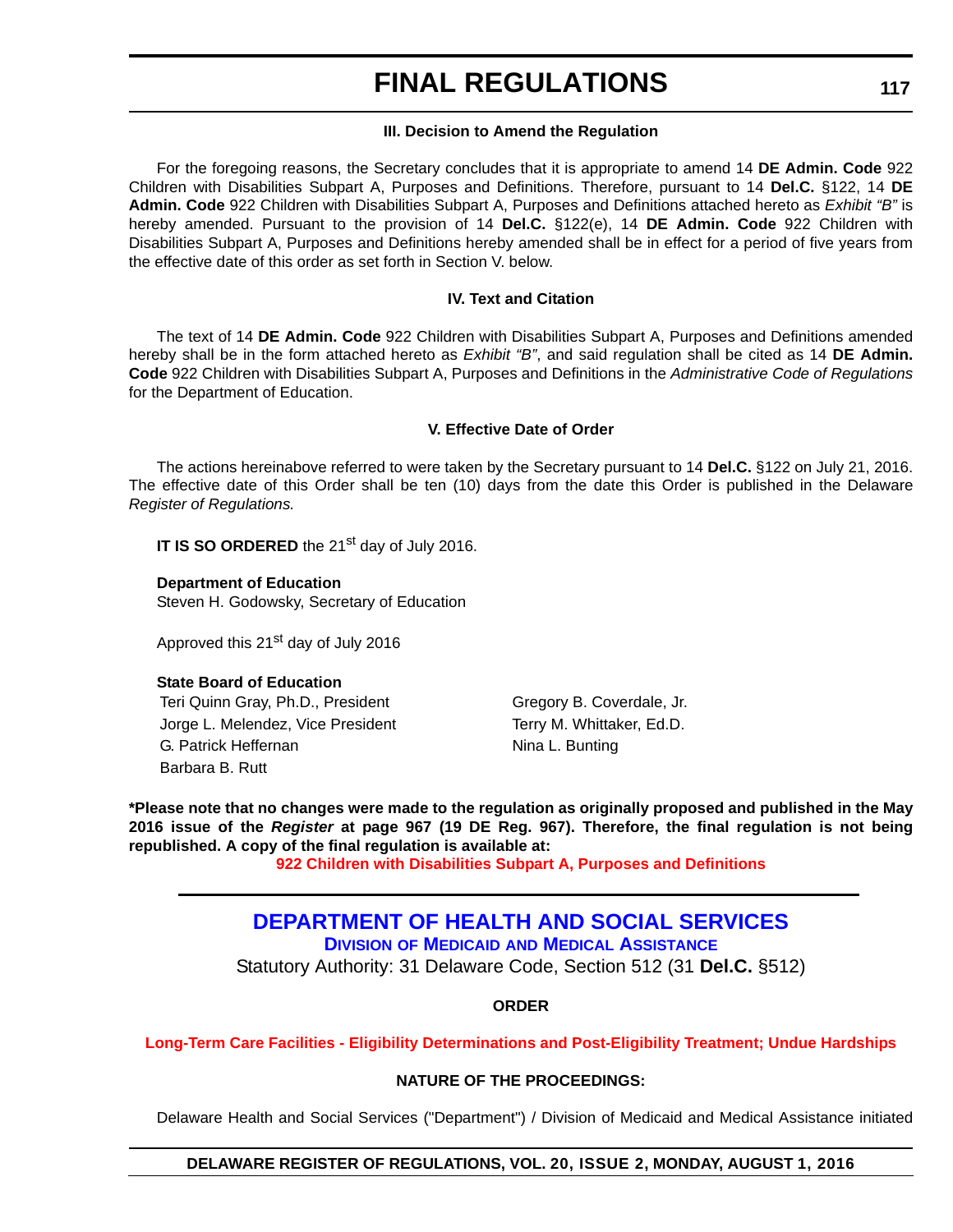proceedings to amend the Delaware Social Services Manual (DSSM) by adding a provision regarding long-term care eligibility, specifically, *to modify language regarding undue hardship provisions to align with current federal regulations and DMMA policy*. The Department's proceedings to amend its regulations were initiated pursuant to 29 **Del.C.** §10114 and its authority as prescribed by 31 **Del.C.** §512.

The Department published its notice of proposed regulation changes pursuant to 29 **Del.C.** §10115 in the June 2016 Delaware *Register of Regulations*, requiring written materials and suggestions from the public concerning the proposed regulations to be produced by July 1, 2016 at which time the Department would receive information, factual evidence and public comment to the said proposed changes to the regulations.

#### **SUMMARY OF PROPOSAL:**

The purpose of this notice is to advise the public that Delaware Health and Social Services (DHSS)/Division of Medicaid and Medical Assistance (DMMA) is proposing to amend the Delaware Social Services Manual (DSSM) by modifying provisions regarding long-term care eligibility, specifically, *to modify language regarding undue hardship provisions to align with current federal regulations and DMMA policy*.

#### **Statutory Authority**

- §1902(17)(c) of the Social Securities Act, *Reasonable evaluation of income and resources*
- §1912(a)(1)(A) of the Social Security Act, *Assignment of rights of payments*
- §1917 of the Social Security Act, Liens, *Adjustments and Recoveries, and Transfers of Assets*
- §1924(a)(3)(b) of the Social Security Act, *Methodology and standards for determining and evaluating income and resources for institutionalized spouses*
- §1924(c)(3)(c) of the Social Security Act, *Assignment of support rights*
- 42 CFR 435.602(c), *Financial responsibility of relatives and other individuals*

#### **Background**

Section 1902(a)(18) of the Act states that a state plan for medical insurance must comply with the provisions of §1917 of the Act with respect to liens, adjustments, and recoveries of medical assistance correctly paid, transfers of assets, and treatment of certain trusts.

The Delaware Department of Health and Social Services (DHSS), in order to comply with Section 1917 of the Social Security Act as amended by the Omnibus Budget Reconciliation Act of 1993 (OBRA '93), has established policies and procedures for treating the transfer of assets and trusts in eligibility determinations and post-eligibility treatment with regard to long-term care (LTC) facilities. Section 1917 provides provisions for the treatment of an individual's assets, including applicable trusts, when calculating resources for eligibility purposes.

Sections 1917(b)(3)(A), 1917(c)(2)(D), and 1917(d)(5) of the Act, allow for a state agency to establish procedures under which the agency waives requirements of Section 1907 of the Act in determining eligibility with regard to assets and trusts of an individual if such requirements would create an undue hardship on the individual as determined on the basis of criteria established by the Secretary.

Furthermore, §1924(c)(3) of the Social Security Act, Assignment of support rights, states that an institutionalized spouse shall not be ineligible by reason of resources determined under paragraph (2) to be available for the cost of care where-

- (A) The institutionalized spouse has assigned to the State any rights to support from the community spouse;
- (B) The institutionalized spouse lacks the ability to execute an assignment due to physical or mental impairment but the State has the right to bring a support proceeding against a community spouse without such assignment; or
- (C) The State determines that denial of eligibility would work an undue hardship.

#### **Summary of Proposal**

#### *Purpose*

To modify language in the Delaware Social Services Manual (DSSM) regarding eligibility determinations and post-eligibility treatment for long-term care (LTC) Medicaid applicants or Medicaid recipients residing in LTC facilities. This regulation modifies language regarding undue hardship provisions to align with current federal regulations and DMMA policy emphasizing personal choice and placement in the most integrated settings.

**DELAWARE REGISTER OF REGULATIONS, VOL. 20, ISSUE 2, MONDAY AUGUST 1, 2016**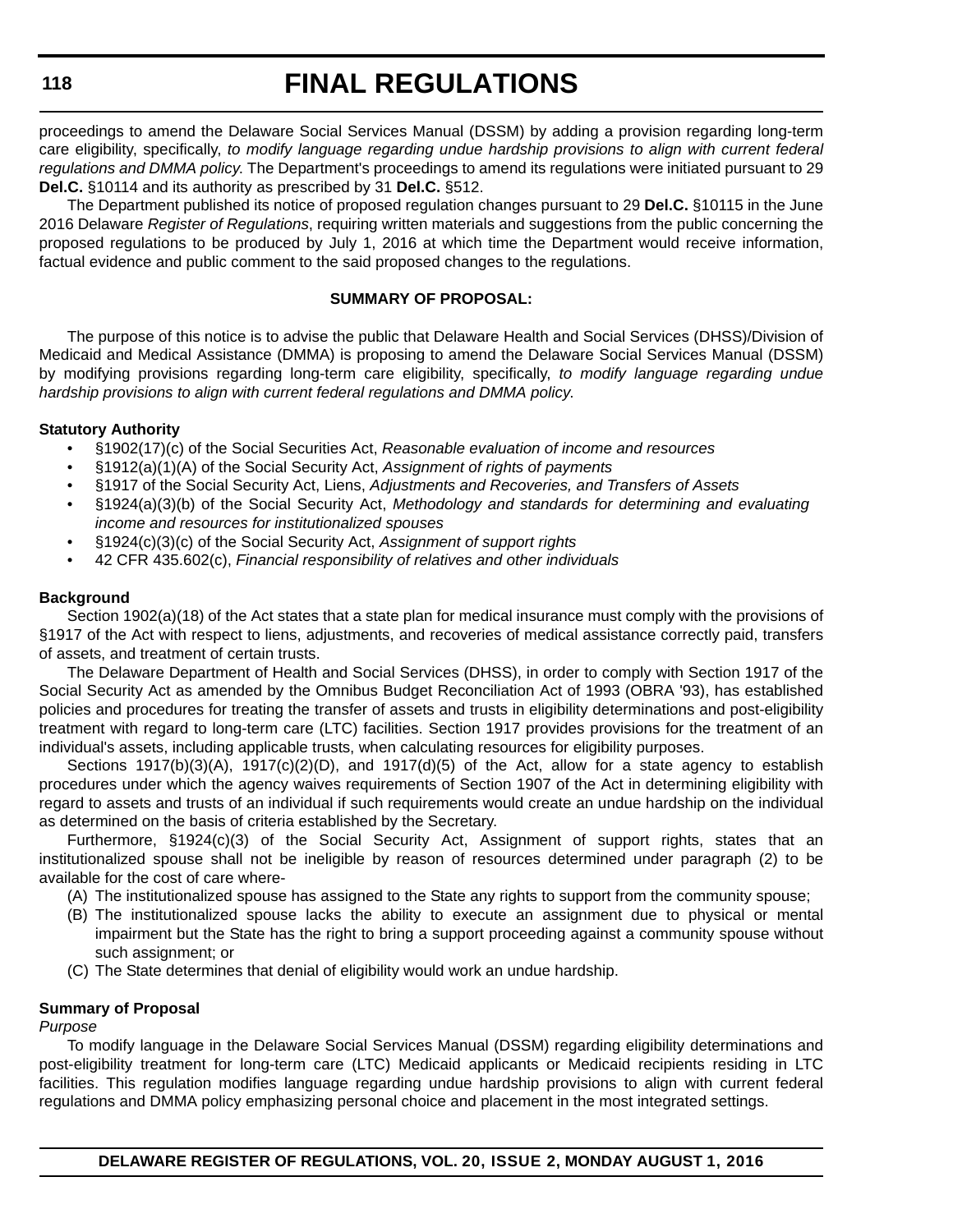#### *Summary of Proposed Changes*

If implemented as proposed, plan amendment will accomplish the following, effective August 11, 2016: Align undue hardship provisions, 20350.11 and 20400.12.1, of the DSSM with current federal regulations and DMMA policy emphasizing personal choice and placement in the most integrated settings.

#### *Public Notice*

In accordance with the *federal* public notice requirements established at Section 1902(a)(13)(A) of the Social Security Act and 42 CFR 447.205 and the *state* public notice requirements of Title 29, Chapter 101 of the Delaware Code, Delaware Health and Social Services (DHSS)/Division of Medicaid and Medical Assistance (DMMA) gives public notice and provides an open comment period for thirty (30) days to allow all stakeholders an opportunity to provide input on the modification of the undue hardship provisions. Comments were to be received by 4:30 p.m. on July 1, 2016.

#### *Provider Manuals Update*

Applicable Delaware Medical Assistance Program (DMAP) Provider Policy Specific Manuals will be updated. Manual updates, revised pages or additions to the provider manual are issued, as required, for new policy, policy clarification, and/or revisions to the DMAP program. Provider billing guidelines or instructions to incorporate any new requirement may also be issued. A newsletter system is utilized to distribute new or revised manual material and to provide any other pertinent information regarding manual updates. DMAP provider manuals and official notices are available on the DMAP website: http://www.dmap.state.de.us/home/index.html

#### **Fiscal Impact**

This regulation does not change the way in which the Division of Medicaid and Medical Assistance applies the undue hardship provisions, but rather modifies language to match current federal regulations and DMMA policy. Therefore, there is no fiscal impact projected.

#### **Summary of Comments Received with Agency Response and Explanation of Changes**

The Governor's Advisory Council for Exceptional Citizens (GACEC) and the State Council for Persons with Disabilities (SCPD) offered the following summarized observations:

This amendment to the DSSM regulations eliminates a provision that only allows a hardship exception to the transfer of asset and trust provisions for Medicaid long term care eligibility if there is no state facility that could take the applicant (DSSM 20350.11 and 20400.12.1). This is consistent with existing federal regulation, current DMMA practice, and Olmstead principles.

#### Council *endorses* the proposed regulation.

*Agency Response:* Thank you again for your review and feedback related to the proposed amendment to the Delaware Social Services Manual (DSSM) to modify language regarding undue hardship provisions. DMMA is pleased to provide the opportunity to receive public comments and greatly appreciates the thoughtful input given.

#### **FINDINGS OF FACT:**

The Department finds that the proposed changes as set forth in the June 2016 *Register of Regulations* should be adopted.

THEREFORE, IT IS ORDERED, that the proposed regulation to amend the Delaware Social Services Manual (DSSM) by modifying provisions regarding long-term care eligibility, specifically, *to modify language regarding undue hardship provisions to align with current federal regulations and DMMA policy,* is adopted and shall be final effective August 11, 2016.

Rita M. Landgraf, Secretary, DHSS July 15, 2016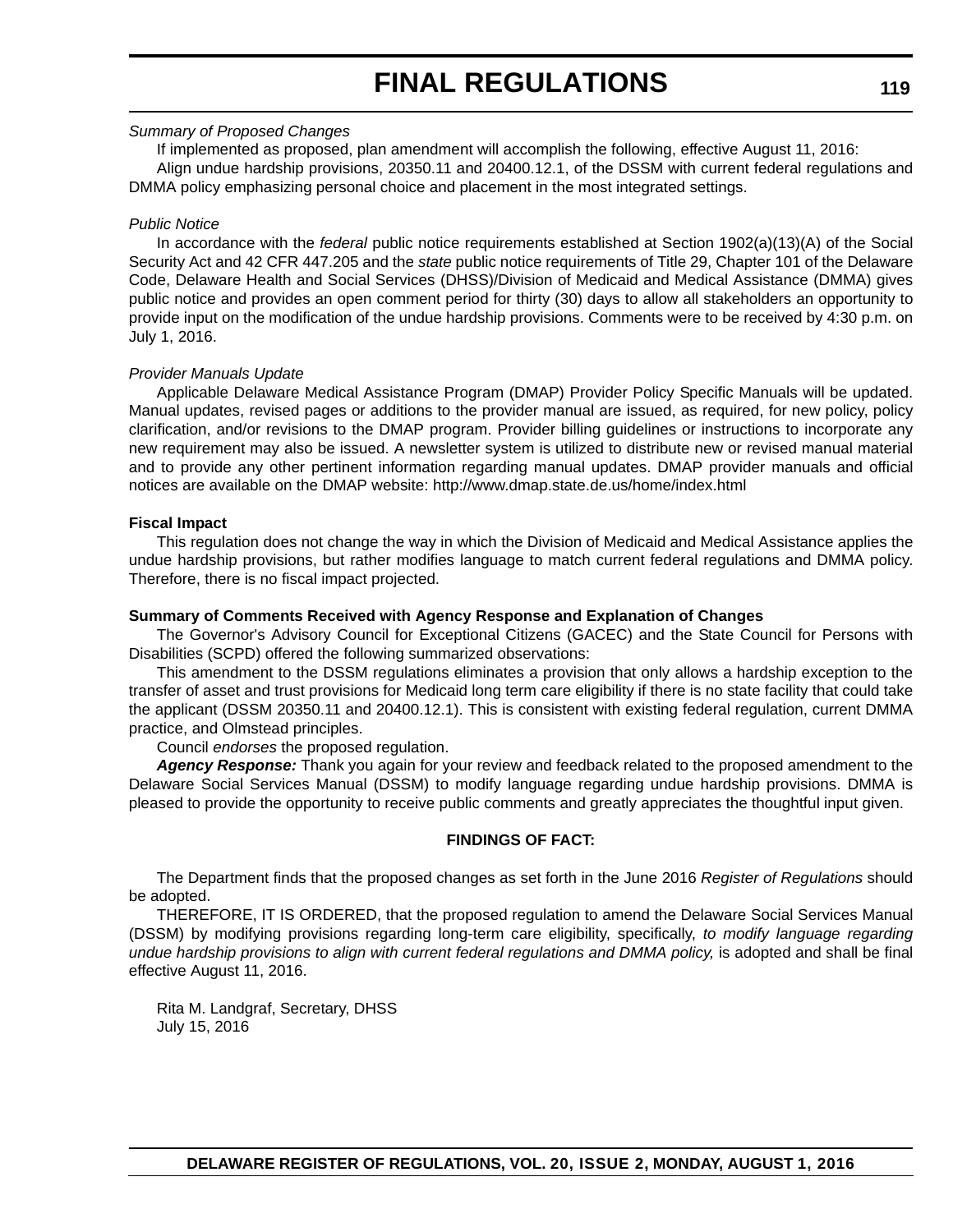#### <span id="page-45-0"></span>**DMMA FINAL ORDER #16-018a REVISIONS:**

#### **20350.11 Undue Hardship**

A transfer of assets is exempt from consideration if the penalty would cause undue hardship. Undue hardship exists when application of the transfer of assets provisions would deprive the individual of medical care such that his/her health or his/her life would be endangered. Undue hardship also exists when application of the transfer of assets provisions would deprive the individual of food, clothing, shelter or other necessities of life and there is no State facility available to take care of this individual in the absence of Medicaid eligibility.

#### **DMMA FINAL ORDER #16-018b REVISIONS:**

#### **20400.12.1 Undue Hardship**

Undue hardship exists when application of the trust provisions would deprive the individual of medical care such that his/her life would be endangered. Undue hardship also exists when application of the trust provisions would deprive the individual of food, clothing, shelter or other necessities of life AND there are no State facilities available to take care of this individual in the absence of Medicaid eligibility.

### **[DEPARTMENT OF NATURAL RESOURCES AND ENVIRONMENTAL](http://www.dnrec.delaware.gov/swc/Pages/portal.aspx)  CONTROL**

#### **DIVISION OF WATERSHED STEWARDSHIP**

#### **SHORELINE AND WATERWAY MANAGEMENT SECTION**

Statutory Authority: 7 Delaware Code, Section 6803(c) (7 **Del.C.** §6803(c)) 7 **DE Admin. Code** 5102

**Secretary's Order No.: 2016-WS-0023**

#### **[5102 Regulation Governing Beach Protection and the Use of Beaches](#page-4-0)**

#### **Date of Issuance: July 15, 2016 Effective Date of the Amendment: August 11, 2016**

Under the authority vested in the Secretary of the Department of Natural Resources and Environmental Control ("Department" or "DNREC") pursuant to 7 **Del.C.** §§6006, 6010, and other relevant authority, the following findings of fact based on the record, reasons and conclusions are entered as an Order of the Secretary in the abovereferenced regulatory proceeding.

The *revised* regulatory amendments that will be adopted through this Order represent the culmination of many years of work and extensive public outreach by the Department, which includes (but is certainly not limited to) multiple discussions with stakeholders, legislators, and, of course, the public in general. These *revised* regulatory amendments are responsive to the concerns that have been raised in said discussions and through the Department's regulatory development process which has taken place over the course of the last few years.

#### **Background, Procedural History and Findings of Fact**

This Order relates to the proposed *revised* regulatory amendments to 7 **DE Admin. Code** 5102: *Regulation Governing Beach Protection and the Use of Beaches* ("regulatory amendments", "Amendments"). The purpose of this action is to (1) incorporate legislative changes to Delaware's *Beach Preservation Act* (7 **Del.C.** Ch. 68); (2) incorporate Division policies and construction standards that will result in less damage to structures and more protection of the dune and beach resources; and (3) provide consistency and additional clarity by harmonizing various provisions of the aforementioned existing Regulation.

Delaware's Beach Preservation Act was passed in 1972 as the General Assembly recognized that Delaware's

#### **DELAWARE REGISTER OF REGULATIONS, VOL. 20, ISSUE 2, MONDAY AUGUST 1, 2016**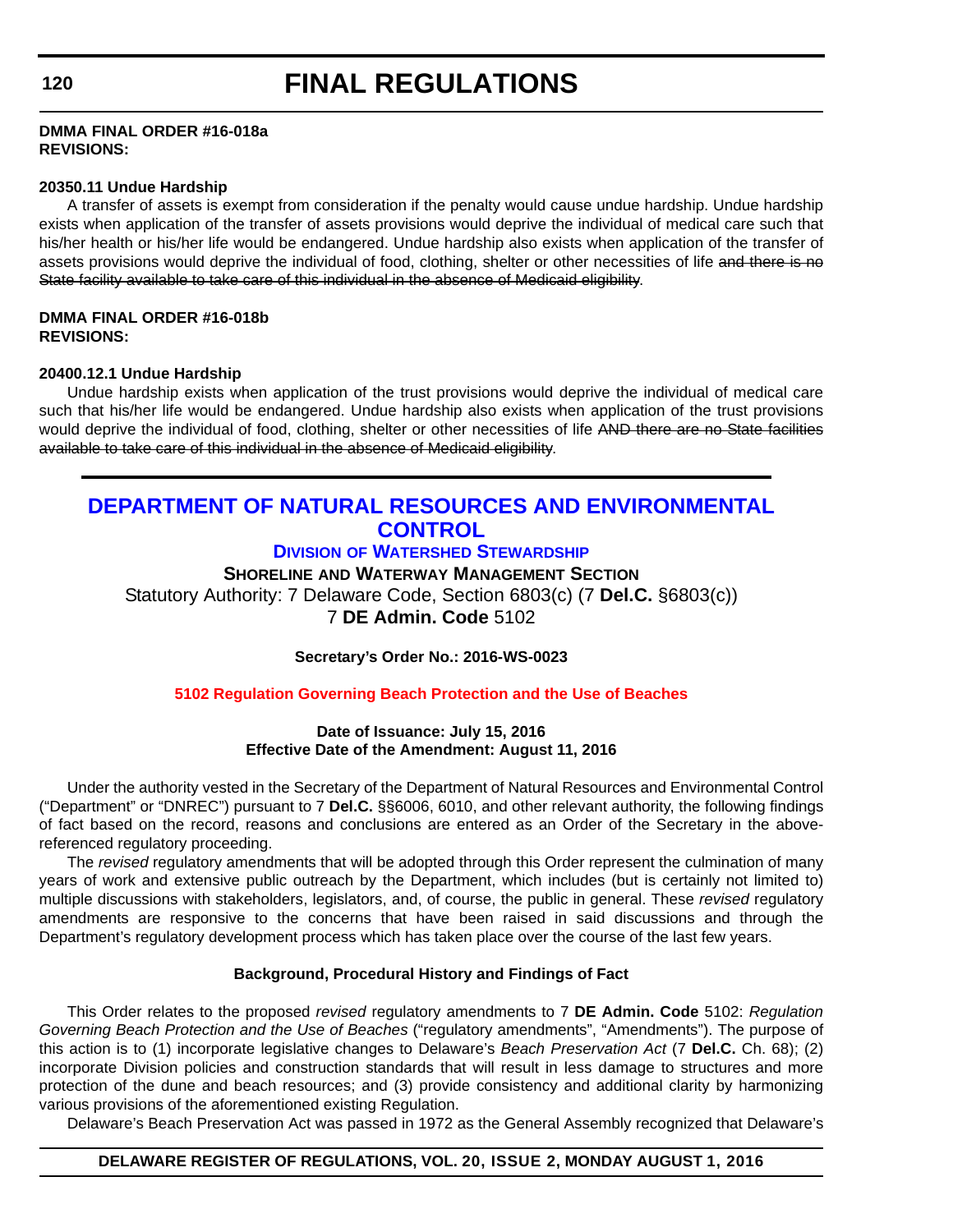beaches were rapidly deteriorating due to a combination of natural processes and continuing encroachment. The Department was charged through this act to enhance, preserve and protect the public and private beaches of the state and to mitigate beach erosion and minimize storm damage.

A significant amendment to the Act was passed by the General Assembly in 1996 which required the Department to take additional steps to minimize the impacts on the beach and dunes from any construction that took place seaward of the building line. The legislation, among other things, amended 7 **Del.C.** Ch. 68, by adding a new sentence at the end of subsection 6805(d) that reads as follows:

*If any structure proposed to be built in whole or in part seaward of the building line could reasonably be reduced in size or otherwise altered in order to eliminate or diminish the amount of encroachment over the building line, the Department shall require such reduction or alternation as a condition of granting the permit or letter of approval.*

The methodology by which to achieve the objective stated in the legislation was developed by the Department as a set of procedures and guidance that became known as "The Four Step Process." This guidance has not, until now, been incorporated into the Beach Regulations. By incorporating the Four Step Process into the regulation, as it has existed and been applied during the past 20 years, assures consistency, transparency and certainty for the public.

Pursuant to 7 **Del.C.** §6803(c), the Department's Division of Watershed Stewardship ("Division of WSS", "WSS"), Shoreline and Waterway Management Section ("SWMS"), is charged with promulgating rules and regulations to effectuate the purpose of the *Beach Preservation Act* ("Act"), which is to enhance, preserve and protect the public and private beaches throughout the State of Delaware. The Department's Division of WSS, SWMS, commenced the regulatory development process with Start Action Notice 2014-05, dated May 20, 2014. The Department published its initial proposed regulatory amendments in the October 1, 2015 Delaware *Register of Regulations.*

After six (6) public workshops, eleven (11) Regulatory Advisory Committee meetings (all of which were open to the public), and various other meetings, discussions and reviews, the Department placed legal notices in both the *News Journal* and the *Delaware State News*, advertising that a public hearing would be held on November 7, 2015 to provide an opportunity for the public to comment on these proposed regulatory amendments. Members of the public attended that hearing, and many provided comment to the Department regarding the same, both at the time of the hearing and during the post-hearing phase of this regulatory promulgation. After extending the public comment period an additional fifteen (15) days (in order to provide people a greater opportunity to participate in this process), the formal hearing record closed with regard to public comment on December 7, 2015.

Subsequent to the aforementioned record closing, the Department's Division of WSS, SWMS, then began a thorough review of the formal hearing record generated to date with respect to this proposed promulgation, including, but not limited to, a detailed review of the formal hearing transcript, and all comment received from the public. The Division of WSS, SWMS, then prepared its formal Technical Response Memorandum ("TRM"), dated January 29, 2016, which documents the exhaustive review performed by the Department with regard to this proposed regulatory promulgation, and offers the Department's response to all comments received throughout this long regulatory process.

It should be noted that the largest number of comments received by the Department in this matter was related to the issue of whether the proposed regulations represented any taking of private property. The regulations are not a taking as they allow an existing property owner to rebuild or repair structures, even on lots that are traversed by the building line established by law, as long as they work within the existing footprint and minimize encroachment. The Four Step Process, now included in the regulations, ensures that structures do not protrude excessively seaward in comparison to their adjacent neighbors. The regulation of the use of property for the benefit of the public and the protection of natural resources, such as through zoning, has been routinely upheld by the courts as a legitimate exercise of authority. Since 1972, no Delaware Court has found that the Delaware Regulations for beach preservation constitute an unconstitutional taking.

Of note is the fact that, in response to the numerous meritorious comments and suggestions received, the Department has proposed only one change to the initially proposed regulatory amendments, to wit: the clerical correction of an erroneous definition of "National American Vertical Datum" ("NAVD"), as follows:

#### **"National Geodetic [North] American Vertical Datum (NGAVD)"**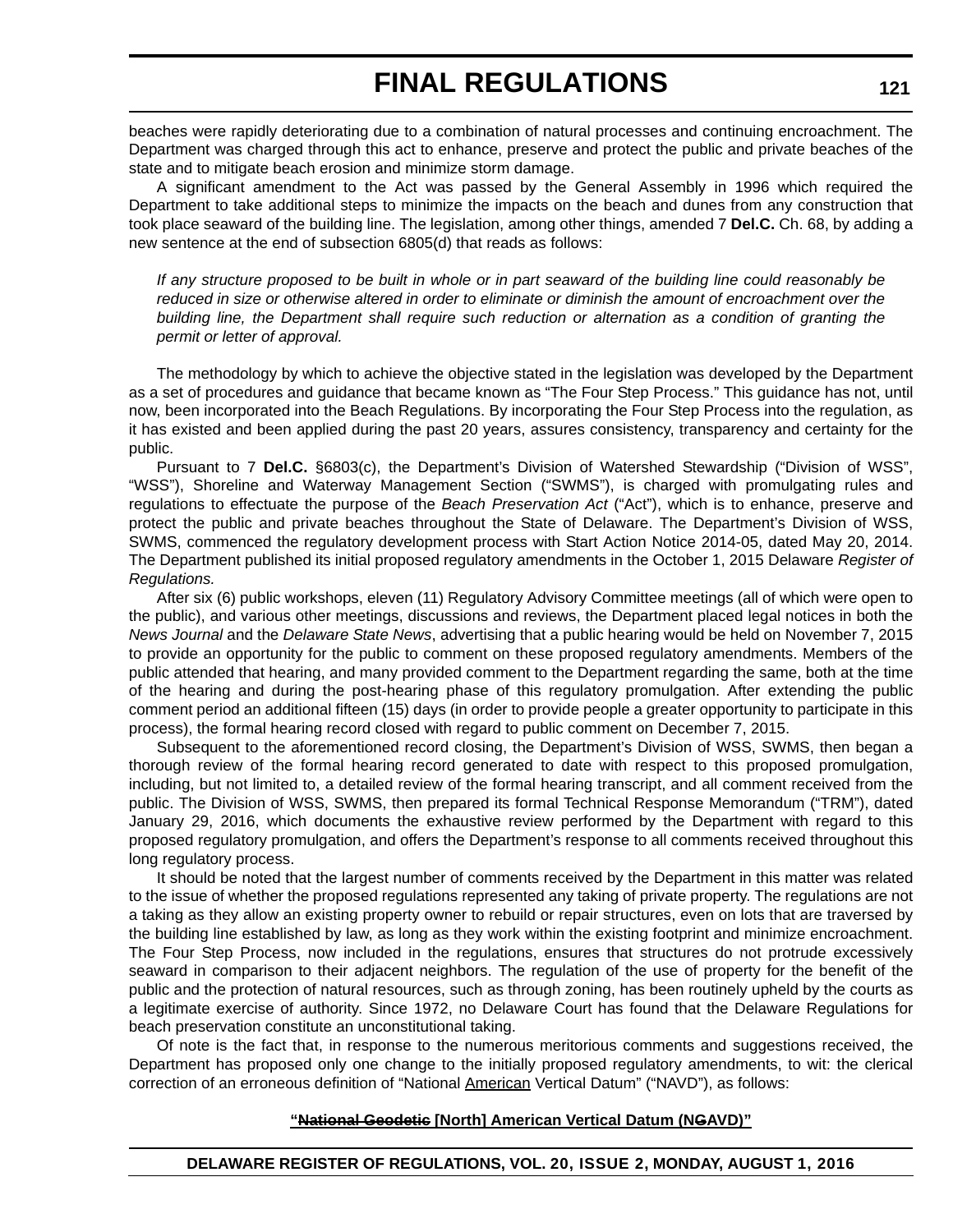Due to the fact that this revision does not alter the meaning or function of the proposed regulatory amendments, it is not construed to be substantive in nature. Therefore, according to 29 **Del.C.** §10118(c), no additional re-publication or re-noticing of these proposed Amendments is necessary at this time.

As set forth in the Department's TRM referenced above, the Department has the statutory basis and legal authority, pursuant to 7 **Del.C.** §6803(c), to promulgate rules and regulations to effectuate the purpose of the *Beach Preservation Act*. It should also be noted that all proper notification and noticing requirements concerning this matter were met by the Department. Proper notice of the hearing was provided as required by law.

Subsequent to receiving the Division of WSS, SWMS's aforementioned TRM, the Department's presiding hearing officer, Lisa A. Vest, then prepared a Hearing Officer's Report dated May 6, 2016 ("Report"). The Report documents the proper completion of the required regulatory development process, establishes the record, and recommends the adoption of the proposed *revised* regulatory amendments, as attached to the Report as Appendix "B".

#### **Reasons and Conclusions**

Based on the record developed by the Department's experts and established by the Hearing Officer's Report, I find that the proposed *revised* regulatory amendments, to wit: 7 **DE Admin. Code** 5102: *Regulation Governing Beach Protection and the Use of Beaches*, are well-supported. Therefore, the recommendations of the Hearing Officer are hereby adopted, and I direct that the proposed regulatory *revised* regulatory amendments be promulgated as final.

I find that the Department's experts in the Division of WSS, SWMS, fully developed the record to support adoption of these *revised* regulatory amendments. The adoption of these *revised* regulatory amendments will allow Delaware to (1) incorporate legislative changes to the *Beach Preservation Act* (7 **Del.C.** Ch. 68); (2) incorporate Division policies and construction standards that will result in less damage to structures and more protection of the dune and beach resources; and (3) provide consistency and additional clarity by harmonizing various provisions of the aforementioned existing Regulation.

In conclusion, the following reasons and conclusions are entered:

1. The Department has the statutory basis and legal authority to act with regard to the proposed *revised* amendments to 7 **DE Admin. Code** 5102: *Regulation Governing Beach Protection and the Use of Beaches*, pursuant to 7 **Del.C.** §6803(c);

2. The Department has jurisdiction under its statutory authority, pursuant to 7 **Del.C.** Ch. 60, to issue an Order adopting the proposed *revised* regulatory amendments as final;

3. The Department provided adequate public notice of the initial proposed regulatory amendments and all proceedings in a manner required by the law and regulations, provided the public with an adequate opportunity to comment on said regulatory amendments, including at the time of the public hearing held on November 7, 2015, and held the record open through close of business on December 7, 2015, as referenced in detail above, consistent with 29 **Del.C.** §10118(a), in order to consider all public comment on the same before making any final decision;

4. While the Department made a clerical *revision* to the initial proposed regulatory language correcting a definition, as set forth in the above-referenced TRM of January 29, 2016, such change does not alter the meaning or function of the proposed regulatory amendments, is not substantive, and therefore, according to 29 **Del.C.** §10118(c), no additional re-publication or noticing of the same is necessitated at this time;

5. The Department's Hearing Officer's Report, including its established record and the recommended proposed *revised* regulation amendments, as set forth in its Appendix "B", are hereby adopted to provide additional reasons and findings for this Order;

6. Promulgation of the proposed *revised* regulatory amendments to 7 **DE Admin. Code** 5102: *Regulation Governing Beach Protection and the Use of Beaches*, will allow Delaware to (1) incorporate legislative changes to the *Beach Preservation Act* (7 **Del.C.**, Ch. 68); (2) incorporate Division policies and construction standards that will result in less damages to structures and protections of the dune and beach resources; and (3) provide consistency and additional clarity by harmonizing various provisions of the aforementioned existing Regulation;

7. The Department has reviewed these proposed *revised* regulatory amendments in the light of the Regulatory Flexibility Act, consistent with 29 **Del.C.** Ch. 104 (version applicable to all regulations initially published on or before December 31, 2015), and believes the same to be lawful, feasible and desirable, and that the recommendations as proposed should be applicable to all Delaware citizens equally;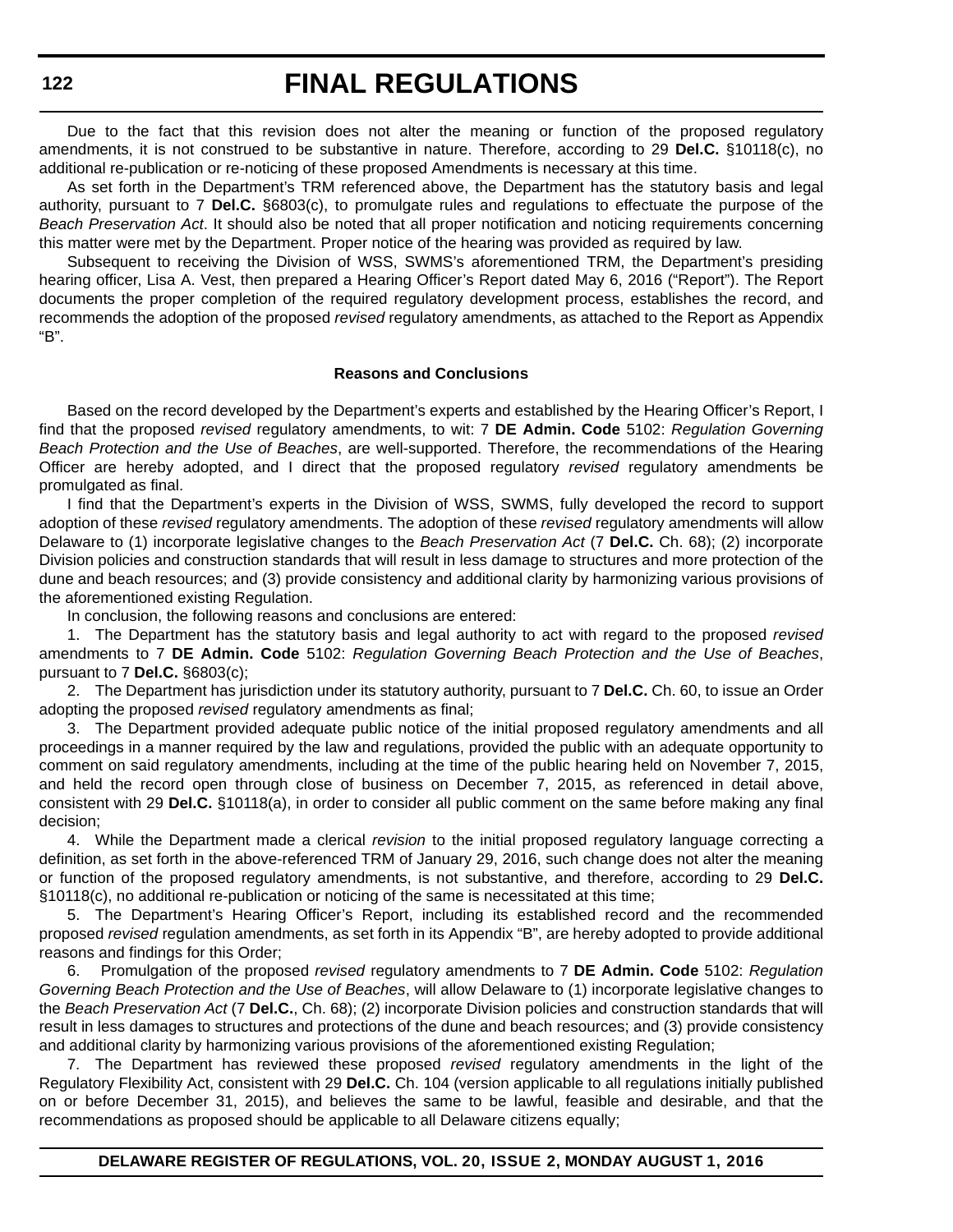<span id="page-48-0"></span>8. The Department's proposed *revised* regulatory amendments, as published in the October 1, 2015 *Delaware Register of Regulations*, and as *revised* and set forth in Appendix "B" of the aforementioned Hearing Officer's Report, are adequately supported, are not arbitrary or capricious, and are consistent with the applicable laws and regulations. Consequently, they are approved as final *revised* regulatory amendments, which shall go into effect ten days after its publication in the next available issue of the *Delaware Register of Regulations*; and

9. The Department shall submit this Order approving as final the proposed *revised* regulatory amendments to 7 **DE Admin. Code** 5102: *Regulation Governing Beach Protection and the Use of Beaches*, to the *Delaware Register of Regulations* for publication in its next available issue, and provide such other notice as the law and regulation require and the Department determines is appropriate.

David S. Small, Secretary

#### **5102 Regulation Governing Beach Protection and the Use of Beaches**

#### **1.0 Definitions**

1.1 As used in these Regulations, tThe following words and terms, when used in this regulation, shall have the following meanings indicated below, unless the context clearly indicates otherwise:

#### *(Break in Continuity Within Section)*

"**[National North] Geodetic American Vertical Datum (NGAVD)**" means a fixed reference adopted by the U. S. Government as a standard geodetic datum for vertical elevations.

**\*Please note that no additional changes were made to the regulation as originally proposed and published in the October 2015 issue of the** *Register* **at page 274 (19 DE Reg. 274). Therefore, the final regulation is not being republished here in its entirety. A copy of the final regulation is available at:**

**[5102 Regulation Governing Beach Protection and the Use of Beaches](http://regulations.delaware.gov/register/august2016/final/20 DE Reg 120 08-01-16.htm)**

# **[DEPARTMENT OF STATE](http://dpr.delaware.gov/)**

**DIVISION OF PROFESSIONAL REGULATION 100 BOARD OF CHARITABLE GAMING** Statutory Authority: 28 Delaware Code, Section 1507 (28 **Del.C.** §1507) 10 **DE Admin. Code** 103

#### **ORDER**

#### **[103 Regulations Governing Charitable Gambling Other Than Raffles](#page-4-0)**

On May 1, 2016 the Delaware Board of Charitable Gaming published proposed changes to its regulations in the Delaware *Register of Regulations*, Volume 19, Issue 11. The notice indicated that written comments would be accepted by the Board, a public hearing would be held, and written comments would be accepted for fifteen days thereafter. After due notice in the *Register of Regulations* and two Delaware newspapers, a public hearing was held on May 25, 2016 at a regularly scheduled meeting of the Board of Charitable Gaming to receive verbal comments regarding the Board's proposed amendments to its regulations.

#### **SUMMARY OF THE EVIDENCE AND INFORMATION SUBMITTED**

At the time of the deliberations, the Board considered the following documents:

Board Exhibit 1- Affidavit of publication of the public hearing notice in the *News Journal*; and

Board Exhibit 2- Affidavit of publication of the public hearing notice in the *Delaware State News*.

There was no verbal testimony presented at the public hearing. No written comments were received by the Board.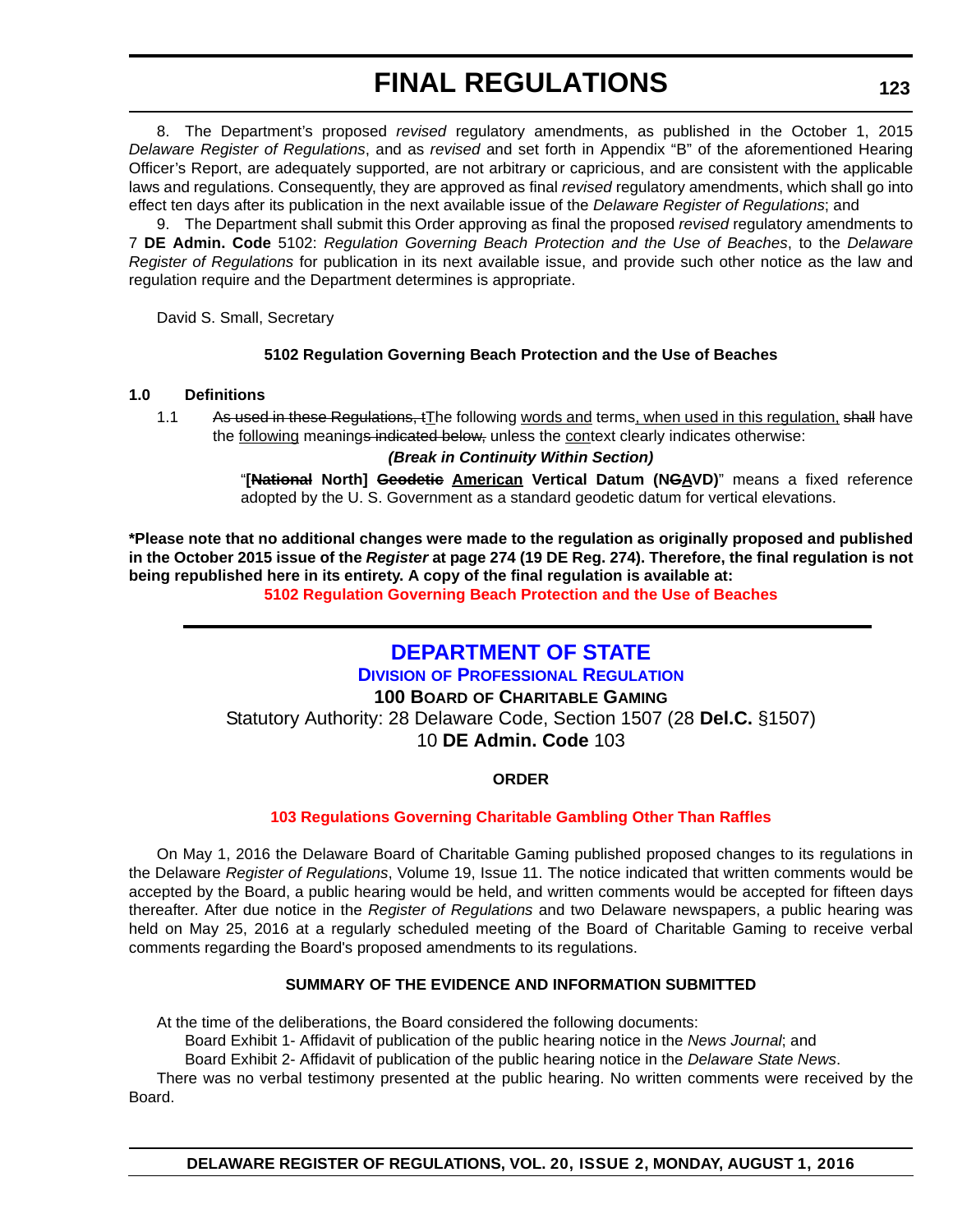#### **FINDINGS OF FACT AND CONCLUSIONS**

- <span id="page-49-0"></span>1. The public was given notice and an opportunity to provide the Board with comments on the proposed amendments to the Board's regulations in writing and by testimony at the public hearing.
- 2. There were no public comments provided to the Board during the written public comment periods.
- 3. Pursuant to 28 **Del.C.** §1507 the Board has the statutory authority to promulgate rules and regulations to implement or clarify specific statutory sections of its statute.
- 4. Having received no public comments, the Board finds no reason not to amend the regulations as proposed.

#### **DECISION AND ORDER CONCERNING THE REGULATIONS**

**NOW THEREFORE**, pursuant to 28 **Del.C.** §1507 and for the reasons set forth above, the Board does hereby ORDER that the regulations be, and that they hereby are, adopted and promulgated as set forth in the Delaware *Register of Regulations* on May 1, 2016. The effective date of this Order is ten days from the date of its publication in the Delaware *Register of Regulations*, pursuant to 29 **Del.C.** §10118(g).

The new regulations are attached hereto as Exhibit B.

**SO ORDERED** this 22<sup>nd</sup> day of June, 2016.

#### **DELAWARE BOARD OF CHARITABLE GAMING**

| Janet Williams-Coger, Chairperson (absent) | Richard MacDonald |
|--------------------------------------------|-------------------|
| James Ascione                              | S. Jay Mervine    |
| Francis Gant                               |                   |

**\*Please note that no changes were made to the regulation as originally proposed and published in the May 2016 issue of the** *Register* **at page 999 (19 DE Reg. 999). Therefore, the final regulation is not being republished. A copy of the final regulation is available at:**

**[103 Regulations Governing Charitable Gambling Other Than Raffles](http://regulations.delaware.gov/register/august2016/final/20 DE Reg 123 08-01-16.htm)**

### **DIVISION [OF PROFESSIONAL REGULATION](http://dpr.delaware.gov/) CONTROLLED SUBSTANCE ADVISORY COMMITTEE** Statutory Authority: 16 Delaware Code, Section 4731 (16 **Del.C.** §4731)

#### **ORDER**

#### **[Uniform Controlled Substances Act Regulations](#page-4-0)**

After due notice in the Delaware *Register of Regulations* and two Delaware newspapers, a public hearing was held on April 27, 2016 at a scheduled meeting of the Delaware Controlled Substance Advisory Committee ("Committee") to receive comments regarding proposed amendments to the Uniform Controlled Substances Act rules and regulations. The proposed revisions address the photo identification requirement for picking up a controlled substance prescription at a pharmacy. Specifically, Section 4.10.1 is amended to specify that both Federal and military identification are acceptable. A new Section 4.10.1.5 provides an exemption to the photo identification requirements, but only for a patient at an inpatient facility.

The proposed changes to the rules and regulations were published in the *Register of Regulations,* Volume 19, Issue 9, on March 1, 2016. Notice of the April 27, 2016 hearing was published in the *News Journal* (Exhibit 1) and the *Delaware State News.* Exhibit 2. Pursuant to 29 **Del.C.** § 10118(a), the date to receive final written comments was May 12, 2016, 15 days following the public hearing. The Committee deliberated on the proposed revisions at its regularly scheduled meeting on June 22, 2016.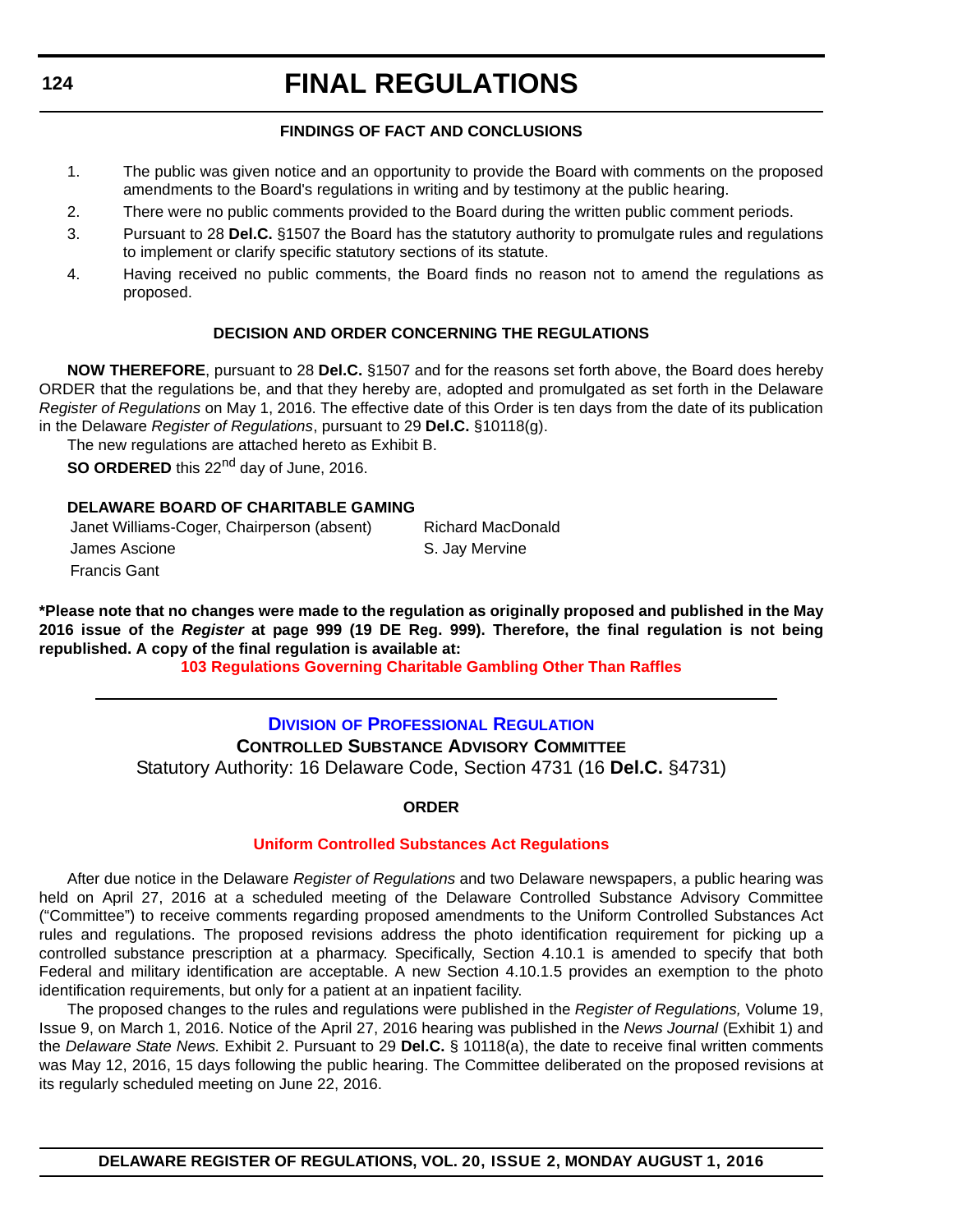#### **Summary of the Evidence and Information Submitted**

<span id="page-50-0"></span>The following exhibits were made a part of the record:

Commission Exhibit 1: *News Journal* Affidavit of Publication.

Commission Exhibit 2: *Delaware State News* Affidavit of Publication.

There was no testimony given at the public hearing on April 27, 2016. Further, no written comments were received by the Committee.

#### **Findings of Fact and Conclusions**

The public was given notice and an opportunity to provide the Committee with comments in writing and by testimony on the proposed amendments to the rules and regulations. There were no public comments provided to the Committee either in writing or during the public hearing.

Having received no public comment, the Committee recommended that the Secretary adopt the rules and regulations as published in the March 1, 2016 *Register of Regulations*.

#### **Decision and Order**

Pursuant to 16 **Del.C.** §4731(a), the Secretary has the statutory authority to promulgate rules and regulations relating to the registration and control of the manufacture, distribution and dispensing of controlled substances within this State.

The changes to Section 4.10.1 regarding acceptable forms of identification corrects a procedural oversight in that Federal and military identification were not referenced. Further, the addition of Section 4.10.1.5 addresses the situation where a patient does not have photographic identification. This type of patient can receive a prescription for controlled substances while inpatient and immediately upon discharge from the facility's outpatient pharmacy.

The Secretary of State finds that these changes are in the best interest of the public and hereby accepts the proposed rules and regulations as set forth in the Delaware *Register of Regulations* on March 1, 2016, to be effective 10 days following publication of this order in the *Register of Regulations*. The revised rules and regulations are attached hereto as Exhibit A.

**IT IS SO ORDERED** this 11<sup>th</sup> day of July, 2016.

**SECRETARY OF STATE**

Jeffrey W. Bullock

**\*Please note that no changes were made to the regulation as originally proposed and published in the March 2016 issue of the** *Register* **at page 834 (19 DE Reg. 834). Therefore, the final regulation is not being republished. A copy of the final regulation is available at:**

**[Uniform Controlled Substances Act Regulations](http://regulations.delaware.gov/register/august2016/final/20 DE Reg 124 08-01-16.htm)**

### **[DEPARTMENT OF TRANSPORTATION](http://dmv.de.gov/)**

**DIVISION OF MOTOR VEHICLES**

Statutory Authority: 18 Delaware Code, Section 2503; 21 Delaware Code, Section 302 (18 **Del.C.** §2503; 21 **Del.C.** §302)

#### **ORDER**

#### **[2224 Defensive Driving Course, Providers, and Instructors](#page-4-0)**

Pursuant to 29 **Del.C.** §10113(b)(4) the DMV has revised Section 2224 of Title 2 of the Delaware Administrative Code to correct the technical errors found after adoption of the regulation.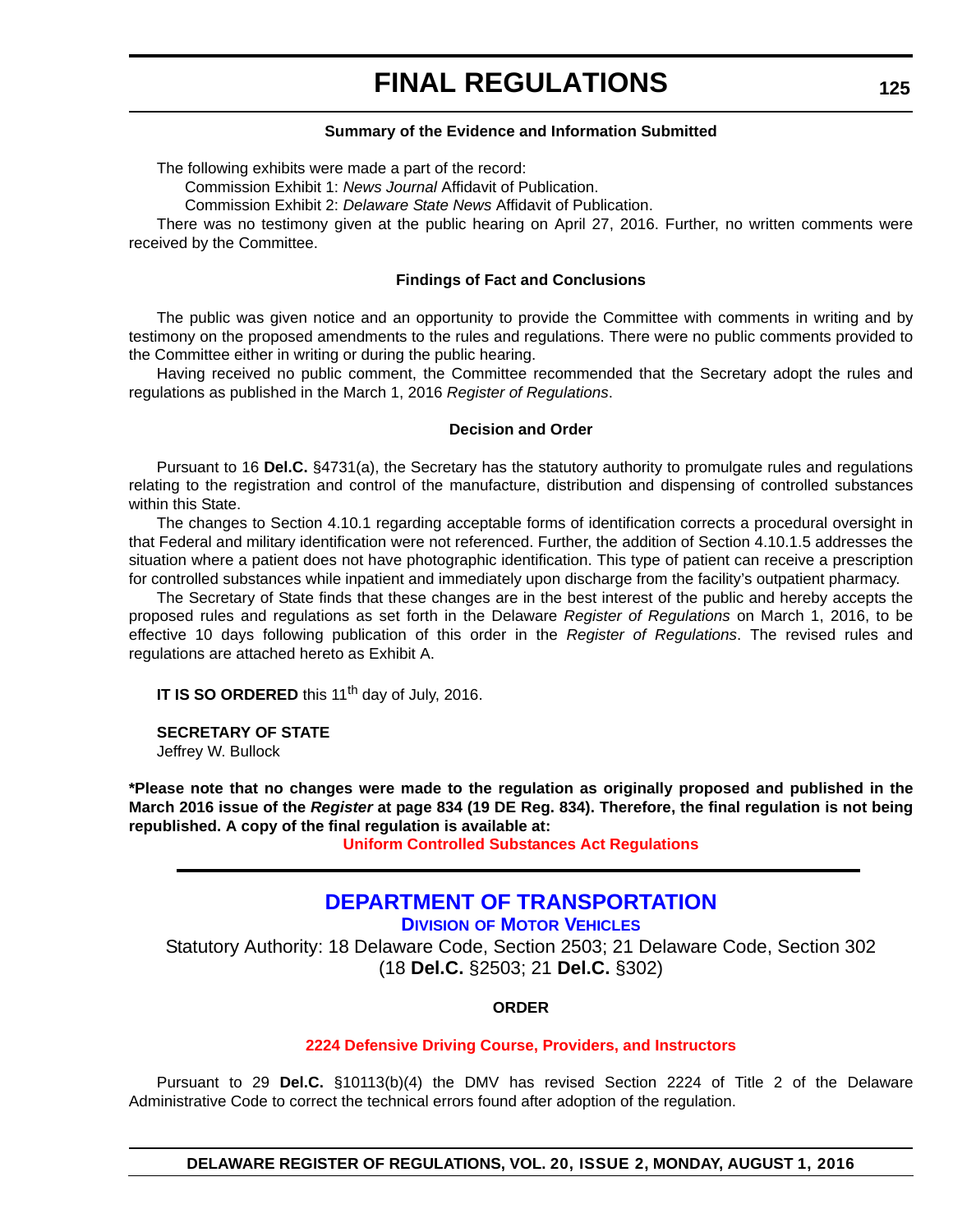#### **Findings of Fact**

Based on Delaware law and the record in this docket, I make the following findings of fact:

- 1. The proposed regulation is not in conflict with Delaware law.
- 2. The proposed regulation is an appropriate exercise of the Department's responsibilities and authority.

#### **Decision and Order Concerning the Regulations**

**NOW THEREFORE,** under the above-described statutory authority, and for the reasons set forth above, the Secretary of the Delaware Department of Transportation does hereby ORDER that these revisions to the **Defensive Driving Course, Providers and Instructors Regulation** be adopted and promulgated as set forth below.

The effective date of this order is (10) ten days from the date of its publication in the Delaware *Register of Regulations*, in accordance with 29 **Del.C.** §10118(g).

#### **IT IS SO ORDERED THIS 15th day of July 2016.**

Jennifer Cohan, Secretary of Transportation

#### **2224 Defensive Driving Course, Providers, and Instructors**

#### **1.0 Purpose and Authority**

The purpose of this Regulation is to provide criteria for certification of Motor Vehicle Accident Prevention Courses, commonly referred to as Defensive Driving Courses (hereinafter "DDC") and Instructors. This Regulation is adopted pursuant to 18 **Del.C.** §2503(6). The authority to promulgate is in accordance with 21 **Del.C.** §302 and the procedures specified in the Administrative Procedures Act, 29 **Del.C.** Ch. 101.

#### **2.0 Definitions**

"**Classroom courses**" for the purpose of this regulation means a defensive driving program conducted with students and instructors in a location common to all. These courses may include the use of audio or visual aids or materials.

"**Division**" means the Delaware Division of Motor Vehicles

- "**Instructors**" means those who are authorized to instruct course material for certified DDC courses offered by Providers.
- "**On-line courses**" for the purpose of this regulation means instruction provided online or offline through the use of a computer (or digital reader) including the use of CD-ROMS or similar pre-recorded media or websites.
- "**Providers**" means corporate sponsor for any course as well as the individual who signs the application for the course.

#### **3.0 Certification Criteria for Defensive Driving Course**

- 3.1 Each provider of a defensive driving course that seeks certification of that course by the Division shall submit to the Division for approval the following materials:
	- 3.1.1 All written instructor materials, testing materials and curricula utilized for classroom instruction.
	- 3.1.2 All written materials provided to students in connection utilized for classroom instruction.
	- 3.1.3 Identity and qualifications of all Instructors.
	- 3.1.4 All curricula and testing material used in connection with an on-line course.
	- 3.1.5 All materials available to students in connection with an on-line course.
	- 3.1.6 All testing and grading criteria used in an on-line course.
	- 3.1.7 Identity and qualifications of persons available to answer student questions respecting content and technical support for an on-line course.

#### **DELAWARE REGISTER OF REGULATIONS, VOL. 20, ISSUE 2, MONDAY AUGUST 1, 2016**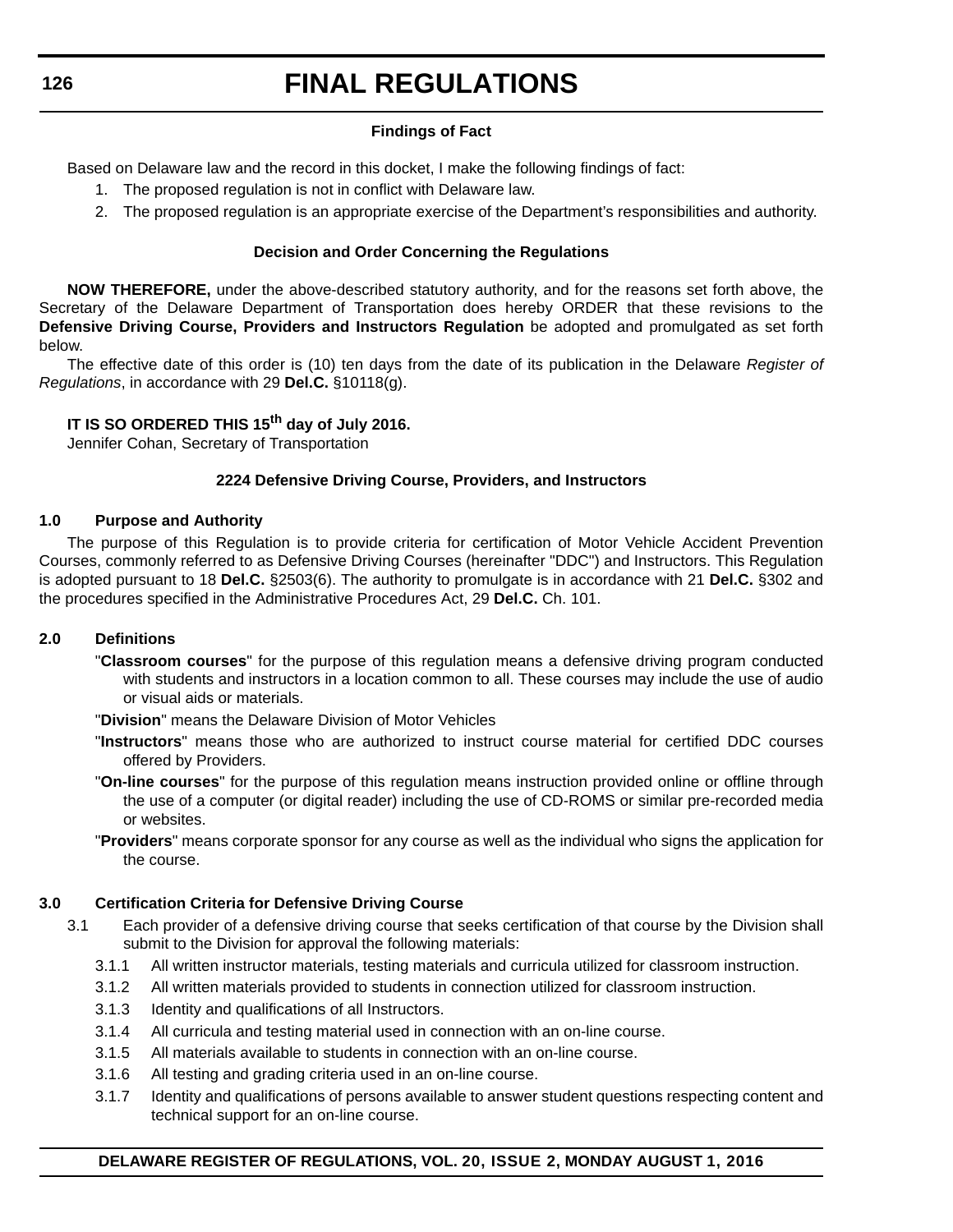- 3.2 The course materials for each defensive driving course shall include, at a minimum, the following:
	- 3.2.1 State of Delaware traffic laws, defensive driving and collision prevention techniques/theory.
	- 3.2.2 A discussion of vehicle safety devices, including the requirement for and use of seat belts, child restrain t devices and their proper use and relationship to a child's age and size, including the correct placement of a child in a vehicle. Vehicle air bag systems with special attention to proper passenger seating and proper use of anti-lock breaking systems and how they compare to standard braking systems;
	- 3.2.3 A discussion of driving situations as they relate to the condition of the driver, driver characteristics, use of alcohol and legal/illegal drugs, including a discussion of Delaware law on drinking and driving and the use of drugs, as well as Dela ware Delaware "Zero Tolerance" for drivers under 21;
	- 3.2.4 A discussion of the factors affecting driving and how they pertain to driving defensively, including, but not limited to:
		- 3.2.4.1 The condition of the driver, the vehicle, the road, sun glare, weather, such as rain, fog, sleet, hail and snow, and lightening lighting;
		- 3.2.4.2 Distractions such as use of cellular telephones while driving, adjusting radios, audio and video tapes and compact discs, and DVDs, talking with a passenger, reading, eating, billboards, and other roadside distractions;
	- 3.2.5 A discussion, including specific requirements of Delaware law where applicable, of pertinent driving situations, including stopping distances, proper following distances, proper intersection driving, roundabouts, stopping at railroad crossings, right-of-way and traffic devices, pavement line markings, blind spots, as well as situations involving passing and being passed and head-on collisions; and
	- 3.2.6 Consideration of the hazards and techniques of various driving situations such as, but not limited to, city, highway, expressway and rural diving driving, proper use of exit and entrance ramps, driving in parking lots.
	- 3.2.7 A discussion of aggressive driving including but not limited to identifying an aggressive driver and providing appropriate defensive driving techniques. Discussion shall also include how to identify oneself as an aggressive driver and the appropriate manner to respond.
	- 3.2.8 Speed limits
	- 3.2.9 School buses
	- 3.2.10 Emergency vehicle right of way
	- 3.2.11 Turn signals/Turning maneuvers
	- 3.2.12 Headlight usage
	- 3.2.13 Motorcycle
	- 3.2.14 Pedestrian
	- 3.2.15 A discussion of the 10% and 15% premium discounts as well as the 3 point Division credit.
	- 3.2.16 A discussion of how and when the insured will receive the course completion certificate and how the 3 point credit is provided to the Division.
- 3.3 All Providers shall:
	- 3.3.1 Require Instructors in classroom courses to present information in a manner consistent with the approved curriculum and otherwise in accordance with the standards set forth herein.
	- 3.3.2 Require on-line courses, as well as other courses available other than in a classroom, to provide toll free telephone lines staffed by knowledgeable customer service personnel who can assist with content based questions during normal business hours which shall appear in bold large lettering on the website prior to the course sign up page. The set hours must be submitted to the Division for prior approval.
	- 3.3.3 Require that each student receives a minimum of six hours of classroom or on-line time for the initial course and three hours of classroom or on-line time for the renewal courses. Each classroom hour shall consist of not less than an average of 50 minutes of instructional time devoted to the presentation of course curriculum. Online courses shall be structured to provide the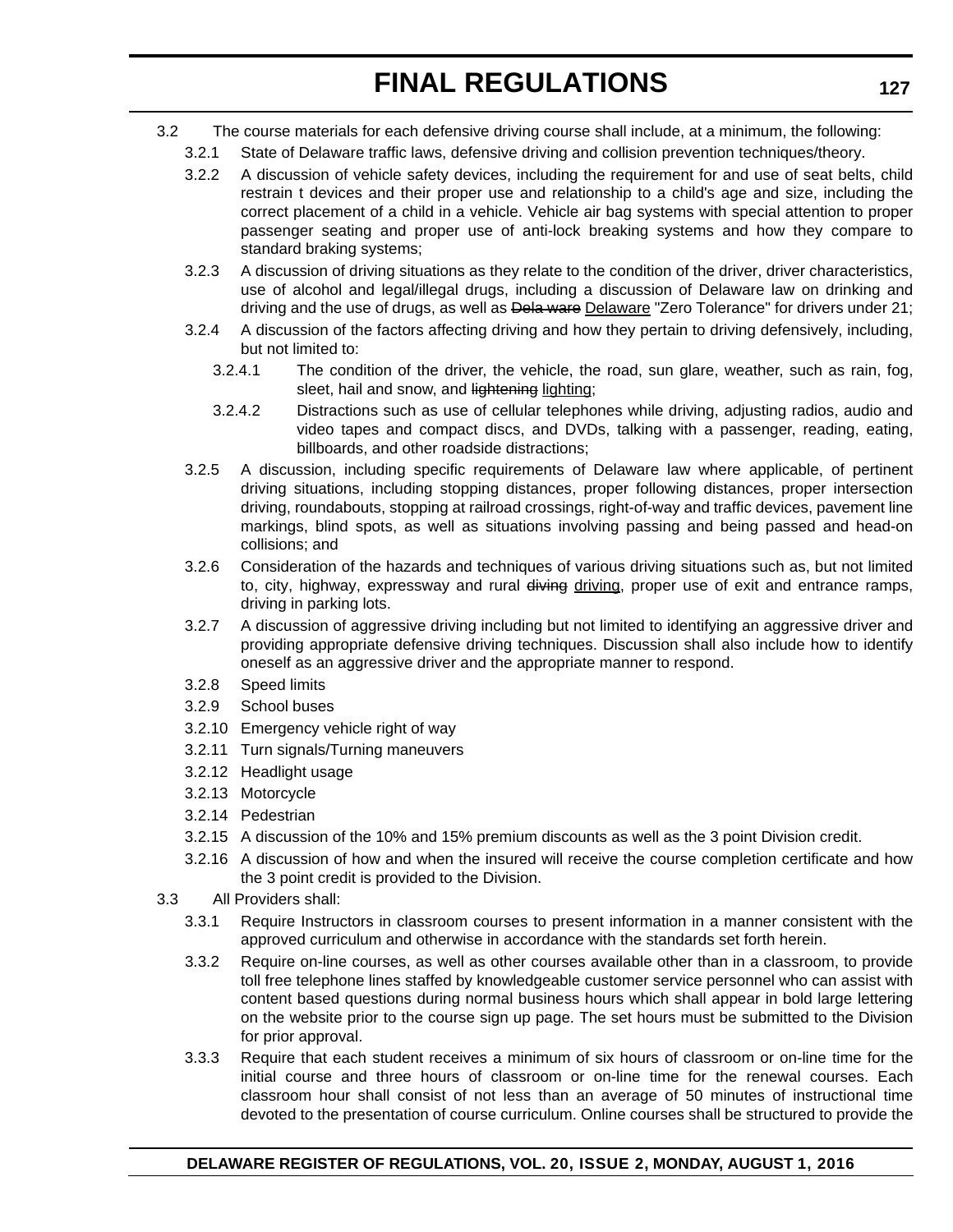same learning time as required for classroom and shall submit to the Division any materials necessary to demonstrate their ability to comply with the minimum time requirement set forth in this section. A minimum of three hours must be devoted to the requirements in 3.1 through 3.2.16.

- 3.3.4 Require that registration shall be completed prior to the beginning of any type of instruction and shall not be counted as instructional time.
- 3.3.5 Require its Instructor in classroom courses to be in the classroom with the students during any and all periods of instructional time.
- 3.3.6 Require Instructors in classroom courses to maintain an atmosphere appropriate for class-work.
- 3.3.7 Material required to be covered by this Regulation shall be discussed by the Instructor in a classroom situation and be included as on screen information in an on-line course. Changes in such material shall be submitted to the Division for pre-approval utilization in the classroom.
- 3.3.8 Supply students who complete a defensive driving course and who have presented a valid Delaware driver's license and/or government issued photo identification with a certificate of completion that includes, at a minimum, the name of the student, the date of the class, the name of the defensive driving course Provider as well as Instructor, with contact information and the Provider's authorized signature.
	- 3.3.8.1 All online courses shall be required to obtain the student's driver's license number as part of the student identification information prior to permitting the student access to the course materials and have each student complete an online affidavit with a verification that they are the person who took the course and who is receiving the completion certificate and credit and that they understand that making a false unsworn falsification is a violation of 11 **Del.C.** §1233 of the Delaware Crimes Code, subjecting a violator to fine, imprisonment, or both.
- 3.3.9 Provide all students with a copy of a letter provided by the Division informing the student how to provide comment or file a complaint regarding a defensive driving course. This letter shall be in hard copy form for classroom courses. On-line courses shall place the letter with registration online and/or shall provide a hard copy with the certificate of completion.
- 3.3.10 Notify the Division of each student's successful completion of the course in the manner and form required by the Division. Said notification shall be made within fourteen days of the student 's course completion.
- 3.3.11 Utilize and maintain either its own proprietary teaching or testing materials, or teaching and testing material properly obtained by a third party under a written license agreement. The Provider of an on-line course may not submit an original course application for a course previously approved by the Division and owned or licensed to another Provider. This section shall not limit the ability of a Provider of an approved on-line course to have independent licensing agreements with other entities.
- 3.3.12 Maintain requisite staffing, facilities, and resources necessary to process student payments, provide competent instruction, administer effective testing, issue timely completion certificates and provide proper notice to the Division of Motor Vehicles regarding credit earned from successful completion of the course.
- 3.3.13 Provide the Division with free site access to online courses for purposes of verification of compliance. Division Defensive Driving personnel shall have access to audit classroom courses at no cost, but with no credit.

#### **4.0 Course Recertification**

Course certifications shall expire three years after approval or of the effective date of this Regulation, whichever date occurs later. Providers shall submit applications for recertification no earlier than 6 months prior to expiration. Providers that submit recertification applications no later than ninety days prior to the expiration date shall be deemed approved until the Division has acted on the application. In all other cases course certification shall expire on the three year anniversary date and those courses shall be decertified until such time as approval is granted.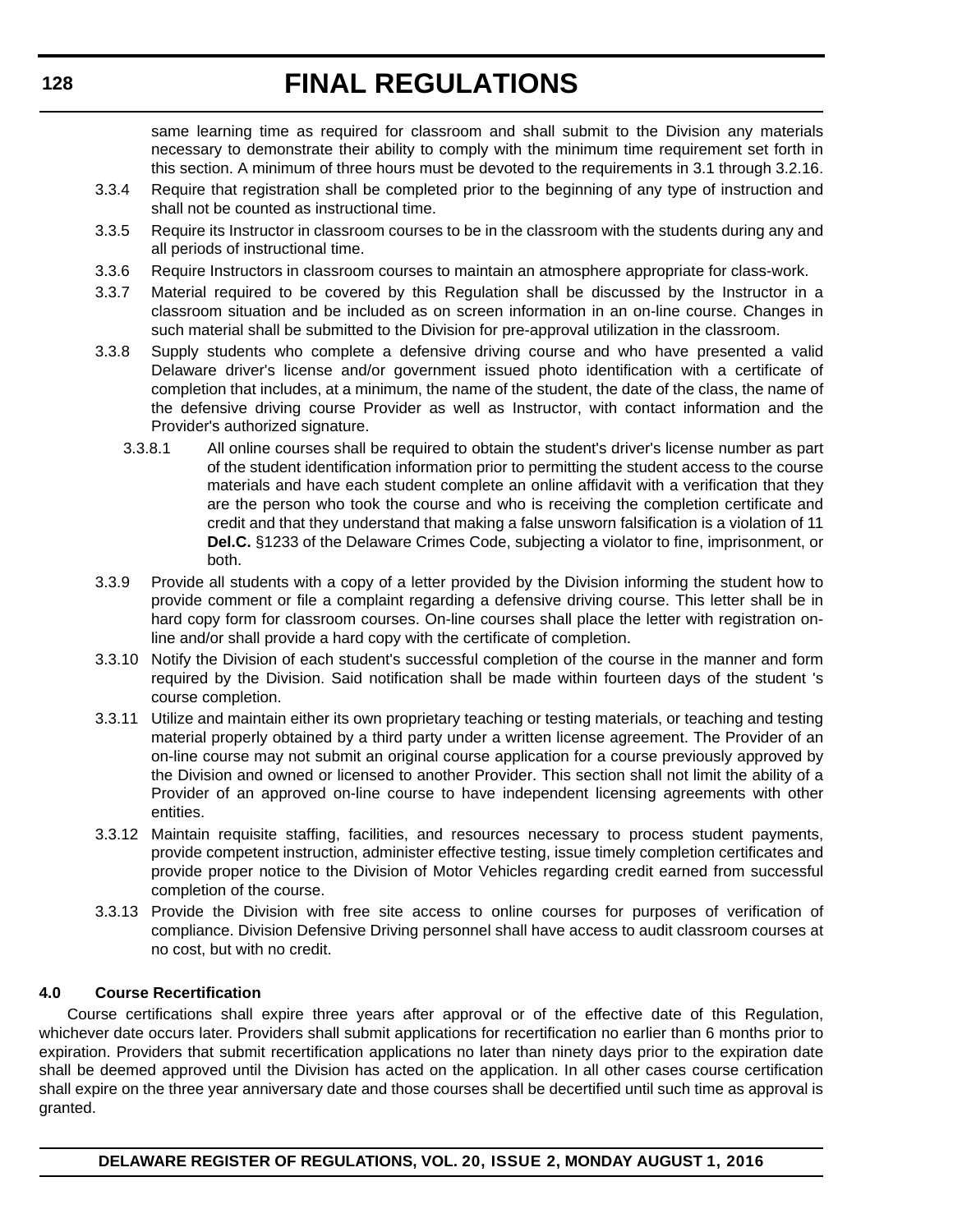#### **5.0 Certification Criteria for Defensive Driving Instructors**

- 5.1 Basic Requirements. Each Instructor shall:
	- 5.1.1 Be a licensed driver for a minimum of thirty-six months;
	- 5.1.2 Be a high school graduate or have a G.E.D.;
	- 5.1.3 Provide a certified copy of his or her driving record showing he or she holds a valid driver's license with no more than four (4) points, no suspensions or revocations in the past two years; and
	- 5.1.4 Have no felony convictions during the past four years and no criminal convictions evidencing moral turpitude. The Division may require a criminal history background check of all applicants for an Instructor's certification.
	- 5.1.5 Submit the Application for Certification with documentation showing that the applicant has:
		- 5.1.5.1 a minimum of 9 hours of in-service training classes taught by a certified Instructor;
		- 5.1.5.2 a maximum of 3 of those 9 hours may be satisfied by observing a certified Instructor teaching an actual class;
		- 5.1.5.3 a minimum of 6 hours of trainee Instructor class presentations observed by a Providercertified Instructor.

#### **6.0 Instructor Re-certification**

- 6.1 Every three years each certified Instructor shall:
	- 6.1.1 Submit evidence that he or she has taught the certified course a minimum of 12 hours the previous calendar year;
	- 6.1.2 Submit evidence that he or she attended an in-service update training seminar, or other training session, as provided by, or specified by, a certified defensive driving course sponsor; and
	- 6.1.3 Submit a form as prescribed by the Division certifying that he or she continues to meet the requirements of an Instructor as outlined in this Regulation.
	- 6.1.4 Submit a certified copy of his or her driving record.
- 6.2 The above-described submissions shall be filed not later than three months prior to the expiration date of the then-current certification. Instructors whose certification have expired shall not instruct any courses until they have been recertified.
- 6.3 The Division may provide procedural guidelines and directives through the use of bulletins and/or circular letters through the Division's website from time to time as may be appropriate.

#### **7.0 Complaints, Hearings, De-certification, Suspension and Probationary Status**

- 7.1 The following procedure shall be followed for the investigation of complaints regarding a DDC course and/or Instructors certified under section 3.0 and section 5.0, respectively, of this Regulation:
	- 7.1.1 Any person who desires to files a complaint regarding a course and/or an Instructor of any course must do so in writing.
	- 7.1.2 The complaint shall state the name of the course, its provider and/or Instructor and the facts that allegedly constitute the basis for the complaint. If either of these elements is missing from the complaint, the Division may, in its discretion, dismiss the complaint without further notice or a hearing.
	- 7.1.3 The Division, upon determining that the complaint is complete as provided in section 7.1.2 above shall, within 15 days of the receipt of the complaint, transmit a copy of the complaint by certified mail, receipted email or other receipted delivery service to the Provider and/or Instructor named in the complaint at their address(es) of record in the Division files. The named Provider and/or Instructor may file an answer to the complaint within 20 calendar days with the Division.
	- 7.1.4 The Division shall assign a staff member to investigate the complaint and the Provider's and/ or Instructor's response.
	- 7.1.5 The staff member, as part of the investigation, shall provide a report of the staff member's findings and recommendations to the Director or the Director's designee for further action as may be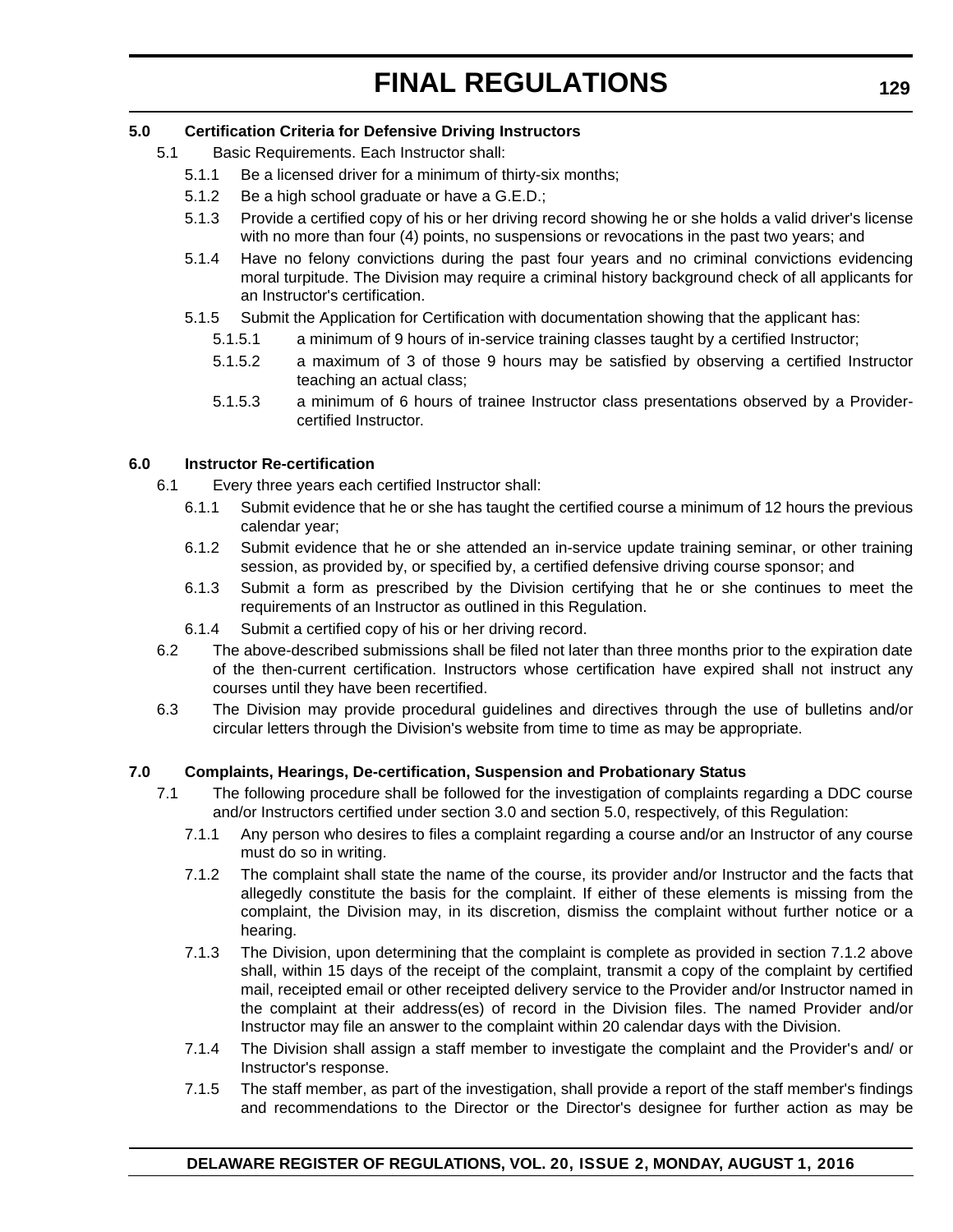appropriate under this section. The report shall list the evidence reviewed, the witnesses interviewed and cite the law or regulation alleged to have been violated and the facts to support such finding. The report shall contain a written recommendation either to take such action as may be authorized by this section or to dismiss the complaint.

- 7.1.6 A dismissal of the complaint shall be without prejudice and no further action shall be taken by the Division. The Division shall provide a written notification of the Division action and the basic reason(s) therefore to the complainant and to the Provider and/or Instructor.
- 7.2 Nothing in this section of this Regulation shall preclude the Provider or Instructors from entering into a consent agreement with the Division.
- 7.3 A Provider and/or Instructor who receives a warning or is placed on probation and does not show proof of compliance with the conditions of the warning or probation within the time set forth in the consent agreement or order shall be subject to suspension or decertification.
- 7.4 In addition to the other provisions of this Regulation, a Provider and/or Instructor may be placed on probation, suspended or decertified for any one or more of the following:
	- 7.4.1 Falsification of information on, or accompanying, the Application for Certification/Re- certification;
	- 7.4.2 Falsification of, or failure to keep and provide, adequate student records and information as required herein; or
	- 7.4.3 Falsification of, or failure to keep and provide, adequate financial records and documents as required.
	- 7.4.4 Failure to comply with the course content requirements set forth in 3.0 above.
- 7.5 Upon a recommendation for further action under section 7.1 of this Regulation, the Director or the Directors' designee, shall determine whether the Provider and/or Instructor should be warned (with or without conditions), placed on probation (with or without conditions) for not more than 90 days, suspended for a period not to exceed 6 months, or to be permanently decertified for one or more violations of this Regulation. For purposes of the enforcement of this Regulation and the protection of the public, progressive discipline is not required.
- 7.6 Upon making a determination as provided for in section 7.5 of this Regulation, the Division shall provide written notice to the Provider and/or Instructor by certified mail, receipted email or other receipted delivery service. A copy of the notice shall be provided to the complainant. The notice shall include the following:
	- 7.6.1 a summary of the complaint;
	- 7.6.2 a summary of the information obtained in the investigation;
	- 7.6.3 findings of fact and/or law; and
	- 7.6.4 the sanction to be imposed by the Division.
- 7.7 Upon receipt of the notice provided for in section 7.6 of this Regulation, the Provider and/or Instructor shall have the right to a hearing and appeal.
	- 7.7.1 Such written request must be filed with the Director within 14 days after receipt of a copy of the notice.
	- 7.7.2 The hearing shall be before the Director or the Directors' designee.
	- 7.7.3 Any such hearing shall be held within thirty (30) days after the date upon which the Director received the timely written request, unless there is a postponement or continuance. The Director, or the Directors' designee, may postpone or continue any hearing on their own motion, or upon written application of the Provider or Instructor for good cause shown.
	- 7.7.4 During the pendency of any such hearing, the action taken shall be forthwith returned pending the outcome of such hearing, unless action taken was based upon a conviction of the Provider or any partner, officer, agent or employee of such Provider, and/or Instructor of a felony or of any crime or improper conduct, involving violence, dishonesty, indecency, degeneracy or moral turpitude or where the Provider has been found by the Division to be involved in improper conduct involving violence, dishonest, deceit, indecency, degeneracy, or moral turpitude, while acting as a Provider and/or Instructor.

**130**

#### **DELAWARE REGISTER OF REGULATIONS, VOL. 20, ISSUE 2, MONDAY AUGUST 1, 2016**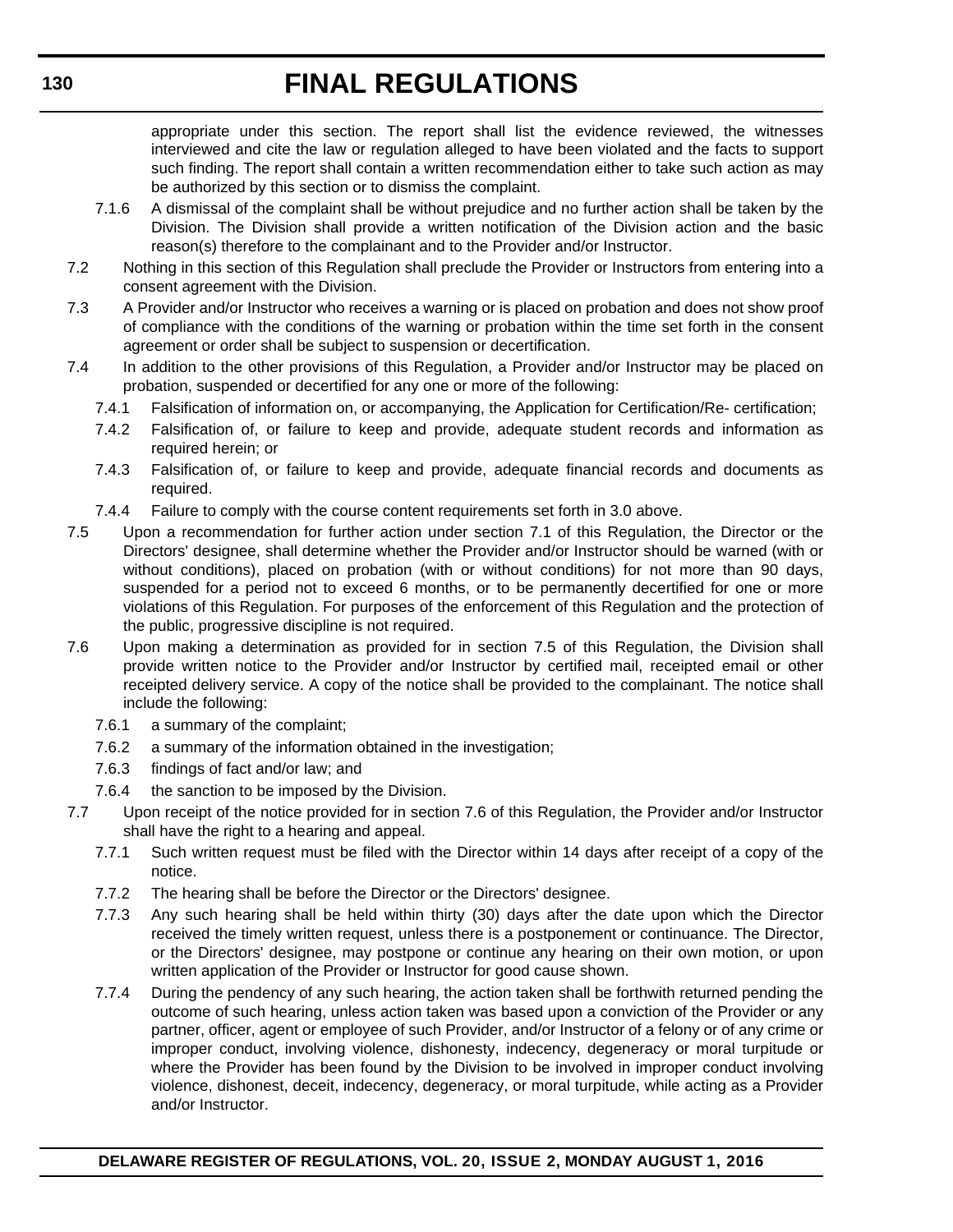7.8 A Provider or Instructor who is de-certified pursuant to this regulation must wait six (6) months from the date of de-certification before requesting re-certification.

#### **8.0 Effective Date**

This regulation shall become effective on March 11, 2015. Previously approved courses through the Department of Insurance will be honored until the expiration of their existing approval. All courses applying for approval on or after March 11, 2015, shall meet the requirements of this regulation prior to being approved.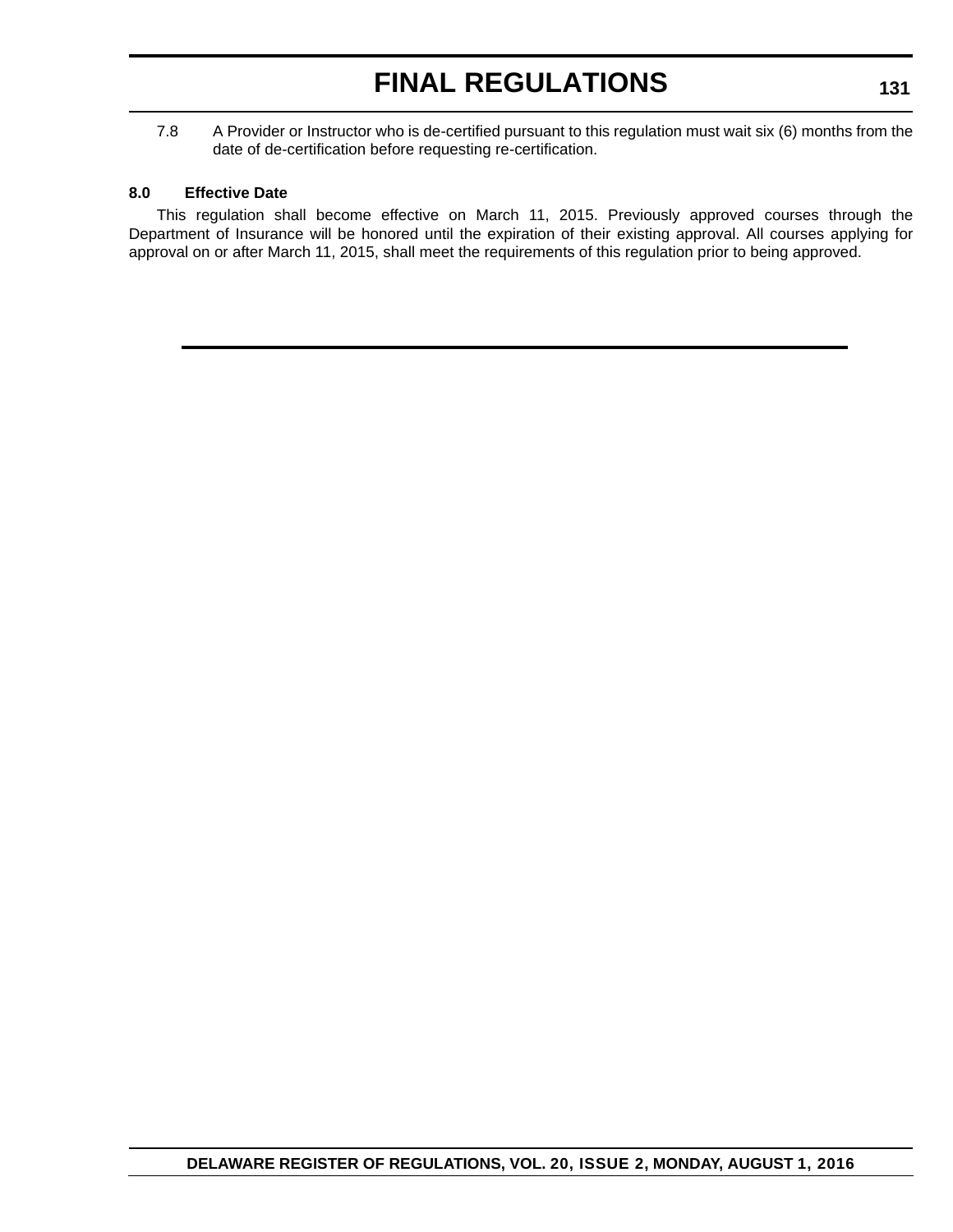### <span id="page-57-0"></span>**CALENDAR OF EVENTS/HEARING NOTICES**

### **[DELAWARE RIVER BASIN COMMISSION](http://www.state.nj.us/drbc/) [PUBLIC NOTICE](#page-4-0)**

The Delaware River Basin Commission will hold a public hearing on **Wednesday, August 10, 2016** beginning at **1:30 p.m.** at the Washington Crossing Historic Park Visitor Center, 1112 River Road, Washington Crossing, Pennsylvania. A business meeting will be held the following month on **Wednesday, September 14, 2016** beginning at **10:30 a.m.** at the Historic Hotel Bethlehem, 437 Main Street, Bethlehem, Pennsylvania. The hearing and meeting are open to the public. For more information, visit the DRBC web site at [www.drbc.net](http://www.drbc.net) or contact Pamela M. Bush, Commission Secretary and Assistant General Counsel, at 609-883-9500 extension 203 and [pamela.bush@drbc.nj.gov.](mailto:pamela.bush@drbc.nj.gov)

### **[DEPARTMENT OF EDUCATION](http://www.doe.k12.de.us/) [PUBLIC NOTICE](#page-4-0)**

The State Board of Education will hold its monthly meeting on Thursday, August 18, 2016 at 1:00 p.m. in the Townsend Building, Dover, Delaware.

#### **[DEPARTMENT OF HEALTH AND SOCIAL SERVICES](http://www.dhss.delaware.gov/dhss/dmma/) DIVISION OF MEDICAID AND MEDICAL ASSISTANCE [PUBLIC NOTICE](#page-4-0)**

#### **Covered Outpatient Drugs for the Categorically Needy – Nonprescription Drug Products**

In compliance with the State's Administrative Procedures Act (APA - Title 29, Chapter 101 of the Delaware Code), 42 U.S.C., §1902(a)(13)(A) of the Social Security Act, 42 CFR §447.205, and under the authority of Title 31 of the Delaware Code, Chapter 5, Section 512, Delaware Health and Social Services (DHSS) / Division of Medicaid and Medical Assistance (DMMA) is proposing to amend the Delaware Title XIX Medicaid State Plan regarding Covered Outpatient Drugs for the Categorically Needy, specifically, *to clarify covered non-prescription drug products*.

Any person who wishes to make written suggestions, compilations of data, testimony, briefs or other written materials concerning the proposed new regulations must submit same to Kimberly Xavier, Planning, Policy and Quality Unit, Division of Medicaid and Medical Assistance, 1901 North DuPont Highway, P.O. Box 906, New Castle, Delaware 19720-0906, by email at Kimberly.xavier@state.de.us, or by fax to 302-255-4425 by August 31, 2016.

The action concerning the determination of whether to adopt the proposed regulation will be based upon the results of Department and Division staff analysis and the consideration of the comments and written materials filed by other interested persons.

### **[DEPARTMENT OF NATURAL RESOURCES AND ENVIRONMENTAL](http://www.dnrec.delaware.gov/energy/Pages/portal.aspx)  CONTROL DIVISION OF ENERGY AND CLIMATE [PUBLIC NOTICE](#page-4-0)**

#### **2105 Evaluation, Measurement and Verification Procedures and Standards**

These regulations define the standards for evaluation, measurement and verification (EM&V) procedures as they are administered by the Energy Efficiency Advisory Council (EEAC). EM&V is a vital tool in creating consensus around the impact of current and future investments to reduce energy use and peak demand in Delaware. Results from EM&V are critical to the assessment of progress in meeting Delaware's energy efficiency and peak demand targets outlined in the Energy Efficiency Resource Standards Act, the State's "Lead by Example" policy, and the Delaware Sustainable Energy Utility's legislated goals. The results from EM&V provide valuable feedback to improve programs during implementation or suggest their cancellation, inform the development of new programs,

**DELAWARE REGISTER OF REGULATIONS, VOL. 20, ISSUE 2, MONDAY, AUGUST 1, 2016**